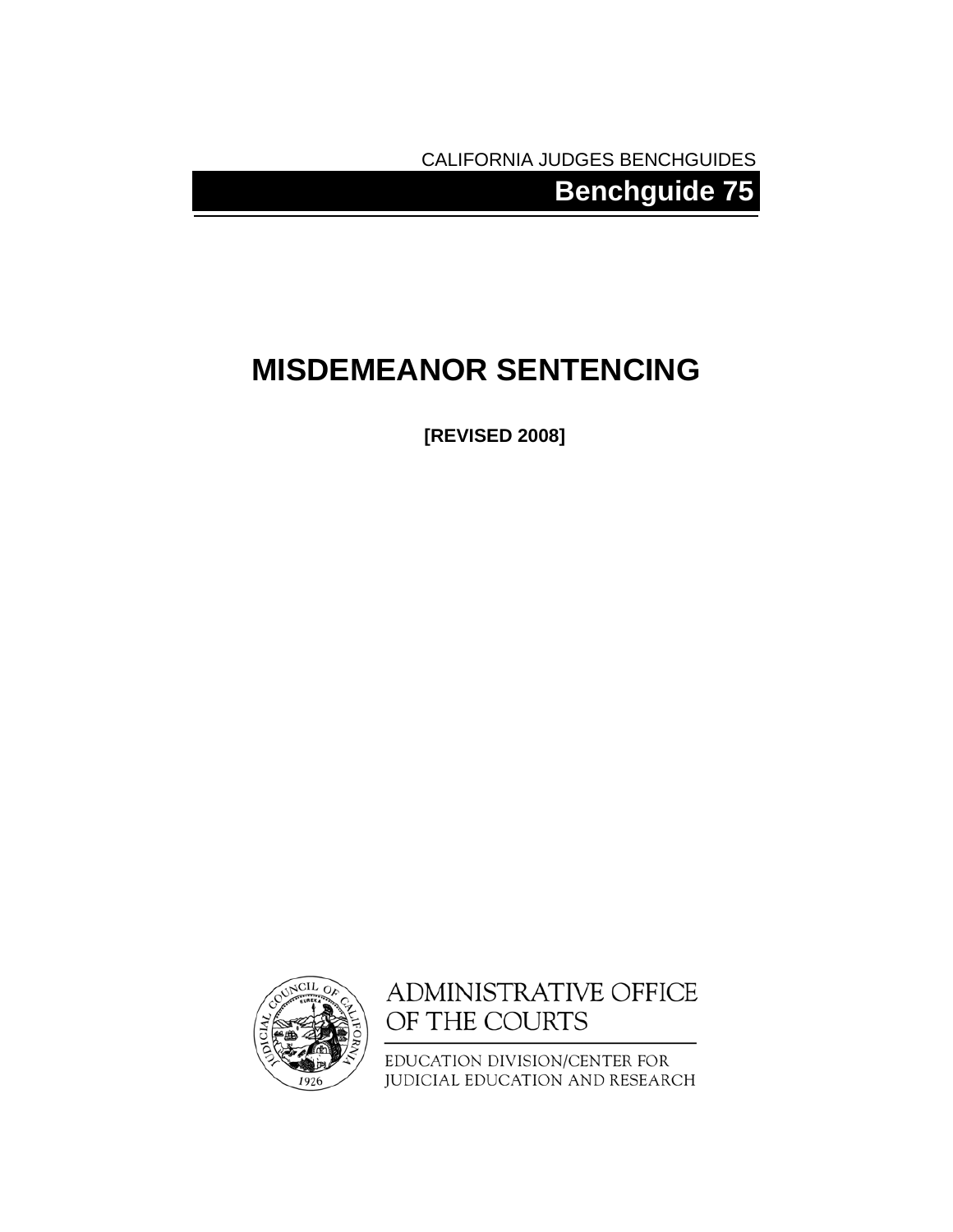#### **ABOUT CJER**

The California Center for Judicial Education and Research (CJER), as the Education Division of the Administrative Office of the Courts (AOC), is responsible for developing and maintaining a comprehensive and quality educational program for the California judicial branch. Formed in 1973 as a joint enterprise of the Judicial Council and the California Judges Association, CJER supports the Chief Justice, the Judicial Council, and the courts by providing an extensive statewide educational program for judicial officers and court staff at both the trial and appellate levels. It includes orientation programs for new judicial officers, court clerks, and administrative officers; continuing education programs for judicial officers, court administrators, and managers; an annual statewide conference for judicial officers and court administrators; video and audiotapes; and judicial benchbooks, benchguides, and practice aids.

#### **CJER GOVERNING COMMITTEE**

Hon. Ronald B. Robie, Chair Court of Appeal, Sacramento Hon. Robert L. Dondero, Vice-Chair Superior Court of California, County of San Francisco Hon. Ronald L. Bauer Superior Court of California, County of Orange Hon. Lewis A. Davis Superior Court of California, County of Contra Costa Hon. Emilie H. Elias Superior Court of California, County of Los Angeles Ms. Tressa S. Kentner Executive Officer Superior Court of California, County of San Bernardino Hon. Barbara A. Kronlund Superior Court of California, County of San Joaquin Ms. Inga E. McElyea Executive Officer Superior Court of California, County of Riverside Ms. Susan Null Executive Officer Superior Court of California, County of Shasta

Hon. Fumiko Hachiya Wasserman Superior Court of California, County of Los Angeles Hon. Elizabeth Allen White Superior Court of California, County of Los Angeles **Advisory Members** Hon. Geoffrey T. Glass Superior Court of California, County of Orange *California Judges Association*  Mr. William C. Vickrey Administrative Director *Administrative Office of the Courts* **Liaison From Judicial Council** 

Hon. Richard D. Aldrich Court of Appeal, Los Angeles

#### **CJER PROJECT STAFF**

Barry Harding Senior Attorney, Publications Mary Trew Senior Web Editor

**BENCHGUIDE CONSULTANTS** 

## **JUDICIAL PLANNING COMMITTEE FOR CALIFORNIA JUDGES BENCHGUIDES**

*CJER Governing Committee Liaison* 

Hon. Carol Yaggy, Chair Superior Court of California, County of San Francisco Hon. Joyce M. Cram Superior Court of California, County of Contra Costa Hon. Ross Klein Superior Court of California, County of Los Angeles Hon. Elaine Streger Superior Court of California, County of Orange Hon. Fumiko Hachiya Wasserman Superior Court of California, County of Los Angeles

Hon. Eddie C. Sturgeon Superior Court of California, County of San Diego Hon. Marshall Ivan Whitley Superior Court of California, County of Alameda Hon. Renard F. Shepard

Superior Court of California, County of Sacramento

Editorial comments and inquiries: Barry Harding, Senior Attorney 415-865-7824, fax 415-865-4335

© 2008 by Judicial Council of California/Administrative Office of the Courts Published May 2008; covers case law through 42 C4th, 158 CA4th, and all legislation to 1/1/2008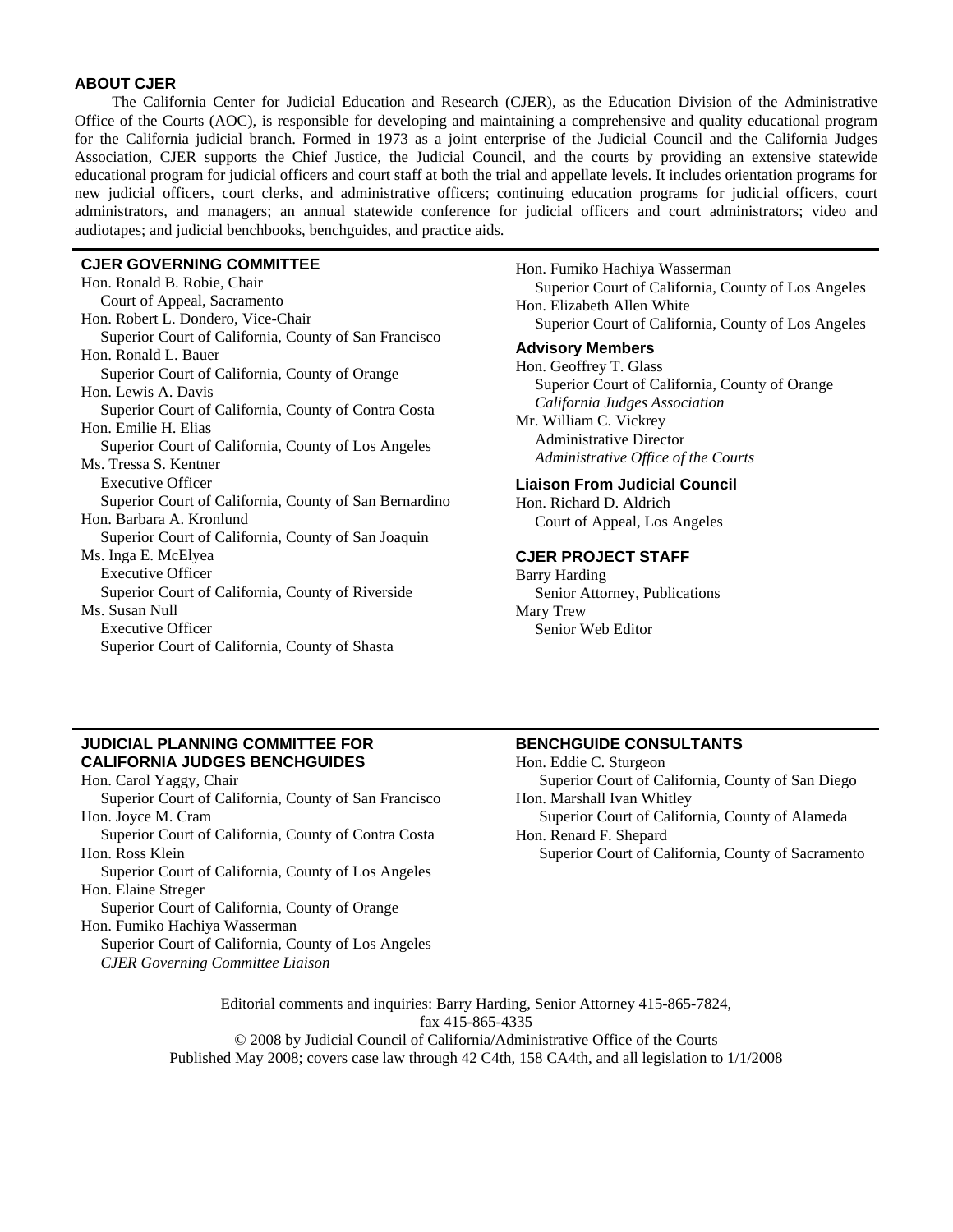# CALIFORNIA JUDGES BENCHGUIDES

# **Benchguide 75**

# **MISDEMEANOR SENTENCING**

## **I. [§[75.1](#page-4-0)] SCOPE OF BENCHGUIDE**

## **II. PROCEDURE**

- A. [§[75.2\]](#page-4-1) Checklist: Setting Date for Sentencing
- B. [§[75.3\]](#page-5-0) Checklist: Sentencing Hearing

## **III. APPLICABLE LAW**

- A. Preliminary Matters
	- 1. Proper Sentencing Judge
		- a. [§[75.4\]](#page-7-0) General Rule
		- b. [§[75.5\]](#page-7-1) *Arbuckle* Waiver
	- 2. Time for Pronouncement of Judgment and Sentence
		- a. [§[75.6\]](#page-8-0) General Rule
		- b. [§[75.7\]](#page-9-0) Incarcerated Defendant
	- 3. [§[75.8\]](#page-9-1) Release of Defendant Pending Sentence
	- 4. [§[75.9\]](#page-9-2) Referral of Sex Offenders for Probation Report
- B. [§[75.10\]](#page-10-0) Arraignment for Judgment
- C. Motions Before Judgment
	- 1. [§[75.11\]](#page-10-1) Motion for New Trial
		- a. [§[75.12\]](#page-10-2) Timeliness of Motion
		- b. [§[75.13\]](#page-11-0) Grounds for Motion
		- c. [§[75.14\]](#page-12-0) Modification of Verdict
	- 2. [§[75.15\]](#page-12-1) Motion in Arrest of Judgment
	- 3. [§[75.16\]](#page-12-2) Motion To Determine Competency
- D. Pronouncement of Judgment and Sentence
	- 1. Rights of Defendant
		- a. [§[75.17\]](#page-14-0) Right To Be Present
		- b. [§[75.18\]](#page-14-1) Right to Counsel
	- 2. Admissible Evidence at Sentencing Hearing
		- a. [§[75.19\]](#page-15-0) Probation Report
		- b. [§[75.20\]](#page-17-0) Pre-Plea Probation Report
		- c. [§[75.21\]](#page-17-1) Defendant's Alternative Sentencing Report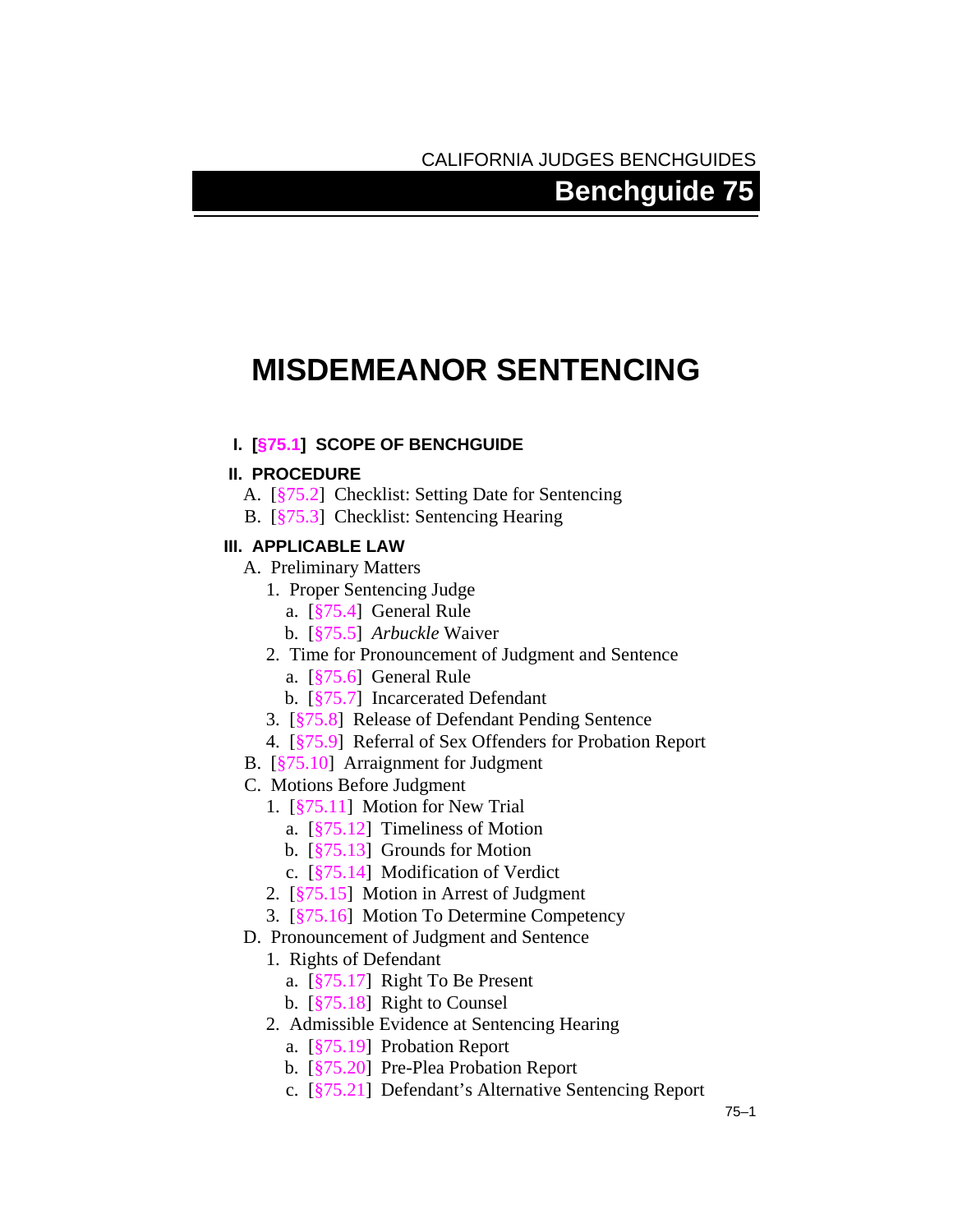- d. [§[75.22\]](#page-17-2) Psychological Evaluation of Defendant
- e. [§[75.23\]](#page-18-0) Testimony of Defense Witnesses
- f. [§[75.24\]](#page-18-1) Victim's Statements
- 3. [§[75.25\]](#page-18-2) Rendition and Entry of Judgment
- 4. [§[75.26\]](#page-19-0) Punishment for Misdemeanors
	- a. [§[75.27\]](#page-19-1) Imprisonment
	- b. [§[75.28\]](#page-19-2) Fine; Penalty Assessments
	- c. [§[75.29\]](#page-20-0) Imprisonment To Satisfy Fine
	- d. [§[75.30\]](#page-22-0) Victim Restitution
		- (1) [§[75.31\]](#page-22-1) Losses Subject to Restitution
		- (2) [§[75.32\]](#page-23-0) Persons Entitled to Restitution
		- (3) [§[75.33\]](#page-23-1) Right to Hearing
		- (4) [§[75.34\]](#page-24-0) Order
		- (5) [§[75.35\]](#page-24-1) Waiver of Full Restitution
		- (6) [§[75.36\]](#page-24-2) Order for Income Deduction
	- e. [§[75.37\]](#page-25-0) Restitution Fine
	- f. [§[75.38\]](#page-26-0) Probation Revocation Restitution Fine
	- g. [§[75.39\]](#page-26-1) Mandatory AIDS Testing
	- h. [§[75.40\]](#page-26-2) Criminal Registration
	- 1. [§[75.41\]](#page-27-0) Commitment to Division of Juvenile Justice
- 5. [§[75.42\]](#page-27-1) Multiple Punishment (Pen C §654)
- 6. [§[75.43\]](#page-28-0) Concurrent or Consecutive Sentences
- 7. Credits Toward Sentence
	- a. [§[75.44\]](#page-29-0) Custody Credits
	- b. Conduct Credits
		- (1) [§[75.45\]](#page-30-0) Entitlement to Credits
		- (2) [§[75.46\]](#page-31-0) Calculating Credits
		- (3) [§[75.47\]](#page-31-1) Denying Credits
	- c. [§[75.48\]](#page-32-0) Court Determination of Presentence Credits
	- d. [§[75.49\]](#page-32-1) Waiver of Credits
- 8. Advisements to Defendant
	- a. [§[75.50\]](#page-33-0) Right To Appeal
	- b. [§[75.51\]](#page-33-1) Duty To Register
	- c. [§[75.52\]](#page-34-0) Right to Rehabilitation
- E. Alternatives to Jail
	- 1. [§[75.53\]](#page-34-1) Work Furlough; Weekend Sentence
	- 2. [§[75.54\]](#page-35-0) Sheriff's Work Alternative Program
	- 3. [§[75.55\]](#page-35-1) Home Detention
- F. [§[75.56\]](#page-36-0) Probation
	- 1. [§[75.57\]](#page-37-0) Types of Probation
	- 2. [§[75.58\]](#page-37-1) Length of Probation
	- 3. [§[75.59\]](#page-38-0) Imposition or Execution of Sentence Suspended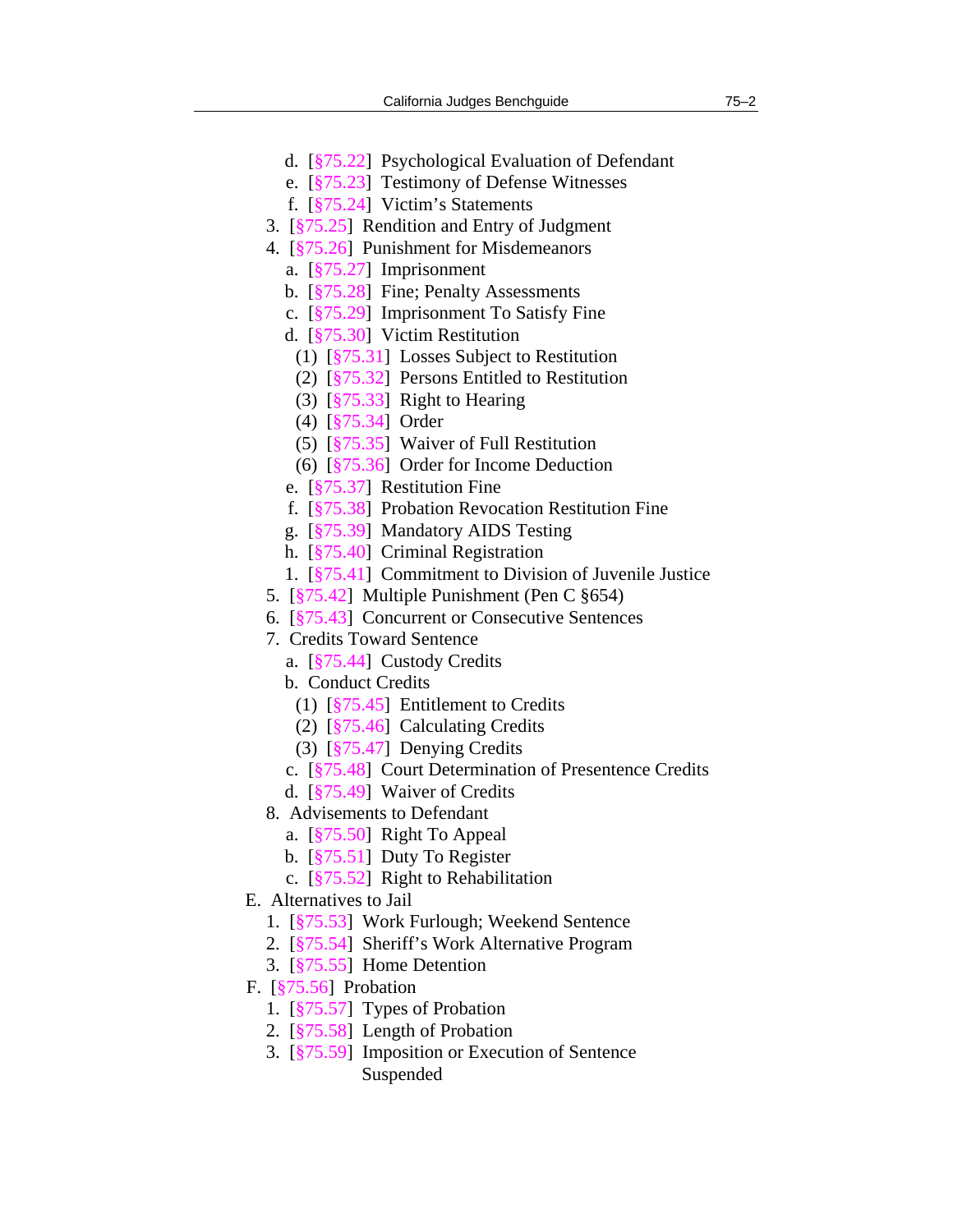- 4. [§[75.60\]](#page-39-0) Conditions of Probation
	- a. [§[75.61\]](#page-39-1) Statutory Conditions
	- b. [§[75.62\]](#page-42-0) Nonstatutory Conditions
- 5. [§[75.63\]](#page-44-0) Mandatory Probation Under Proposition 36
- 6. [§[75.64\]](#page-44-1) Rejection of Probation

## **IV. [§[75.65](#page-44-2)] SCRIPT: PRONOUNCEMENT OF JUDGMENT AND SENTENCE**

 **V. [§[75.66](#page-52-0)] ADDITIONAL REFERENCES** 

#### **TABLE OF STATUTES**

## **TABLE OF CASES**

#### <span id="page-4-0"></span>**I. [§75.1] SCOPE OF BENCHGUIDE**

This benchguide provides an overview of the procedure for sentencing persons convicted of misdemeanors. It includes procedural checklists, a brief summary of the law, and a sentencing script. Sentencing provisions for infractions and traffic violations are covered in Benchguide 82: *Traffic Court Proceedings* (Cal CJER). Sentencing provisions in DUI cases are covered in Benchguide 74: *Sentencing Guidelines for Common Misdemeanors and Infractions* (Cal CJER) and Benchguide 81: *DUI Proceedings* (Cal CJER).

## **II. PROCEDURE**

## <span id="page-4-1"></span>**A. [§75.2] Checklist: Setting Date for Sentencing**

(1) *Following a guilty verdict or guilty plea, advise defendant of the right to be sentenced not less than six hours and not more than five days after the verdict or plea.* Pen C §1449*.* Ask defendant if he or she waives time for sentencing.

(2) *If defendant does not waive time:*

- *Set time for sentencing not less than six hours and not more than five days after the verdict or plea;* or
- *Refer the case to the probation department for the preparation of a probation report and set time for sentencing within 20 judicial days.* Pen C §1449.

(3) *If defendant waives time:*

- *Proceed to arraignment for judgment and sentence if defendant desires to be sentenced immediately;* or
- *Set sentencing date within ten days, or later with defendant's consent, if defendant indicates that he or she will make a prejudgment motion at the hearing;* or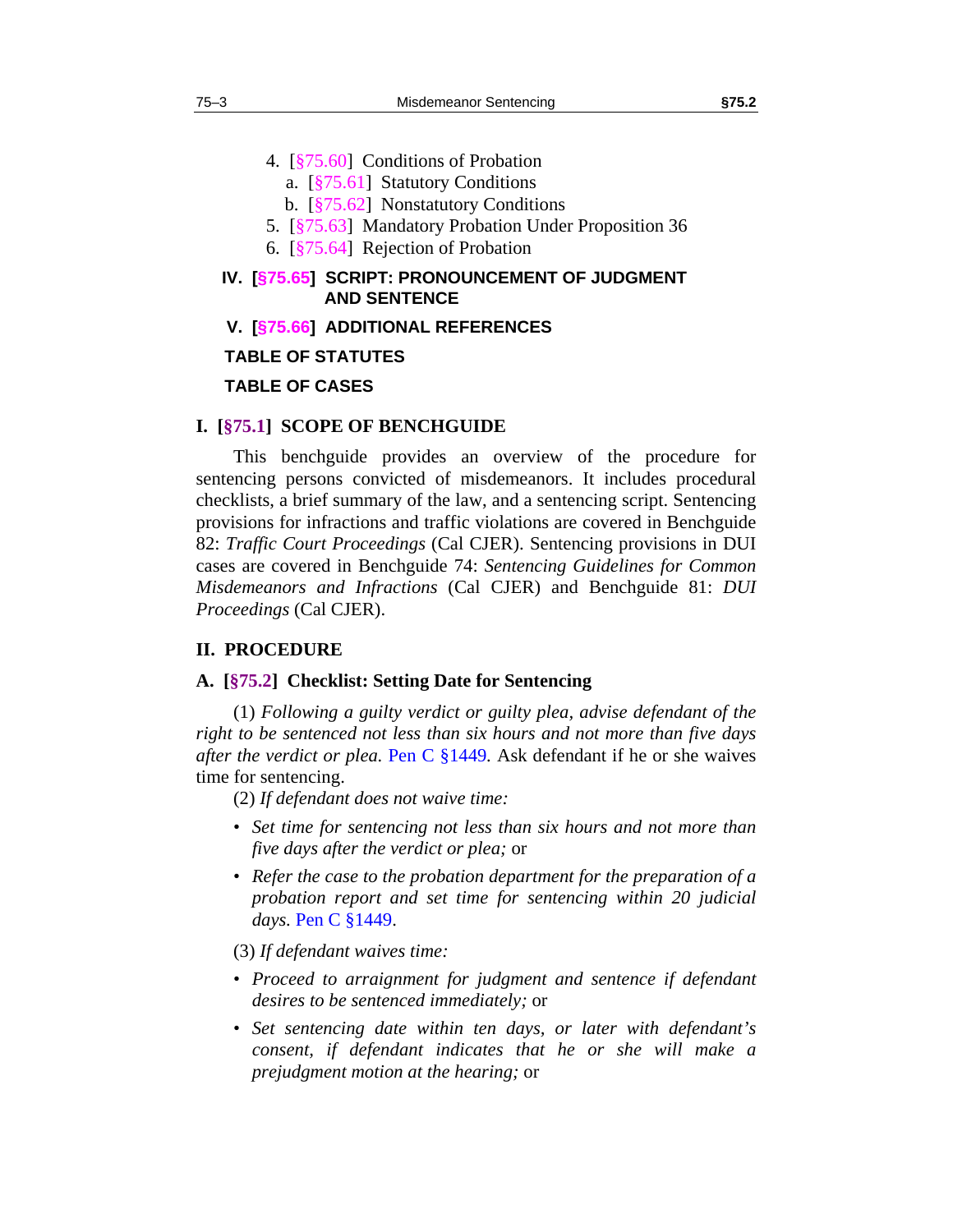• *When defendant requests a probation report and/or the court refers the case to the probation department, set sentencing date within a reasonable period of time, allowing enough time for the preparation of the report.* For discussion, see §[75.6.](#page-8-0)

(4) *Hear and decide any request for release on bail pending sentencing.* For discussion, see §[75.8.](#page-9-1)

(5) *Optional: Request parties to submit any prejudgment motions within specified period of time before the date set for sentencing.*

## <span id="page-5-0"></span>**B. [§75.3] Checklist: Sentencing Hearing**

(1) *Call the case and ask for appearances.* The defendant is not required to be present unless he or she was ordered to appear when the sentencing date was scheduled or the defendant is to be sentenced for a domestic violence offense. For discussion, see [§75.17](#page-14-0).

(2) *If defendant appears without counsel, advise defendant of the right to counsel and ascertain whether he or she desires assistance of counsel.* If defendant answers in the affirmative, postpone sentencing to allow defendant to obtain private counsel or to speak with the public defender. If defendant wishes to proceed in pro per, obtain a waiver under *Faretta v California* (1975) 422 US 806, 95 S Ct 2525, 45 L Ed 2d 562. [*Note:* The court is not required to advise the defendant of the right to counsel if the right has been waived earlier in the proceedings, unless the defendant appeared with counsel at an earlier hearing.] For discussion, see §[75.18.](#page-14-1)

(3) *If defendant agreed to a plea bargain before another judge, obtain a waiver from defendant of his or her right to be sentenced by that judge.* For discussion, see §§[75.4–](#page-7-0)[75.5.](#page-7-1)

(4) *Ask defendant whether he or she waives formal arraignment for judgment and sentence.* If defendant does not waive arraignment, advise of the nature of the charge(s), the plea, and verdict (if any). For discussion, see [§75.10](#page-10-0).

(5) *Ask defendant whether he or she has any legal cause why judgment should not be pronounced.* If defendant or defense counsel makes a motion for new trial or in arrest of judgment, or a question about defendant's sanity is raised, hear the matter or obtain time waiver from defendant and continue the matter for hearing at a later date. For discussion, see §[§75.10](#page-10-0)[–75.16](#page-12-2).

(6) *If a probation report was ordered, state for the record that the report was received, read, and considered.* Pen C §1203(b)(3). Confirm that defendant has received and read a copy of the report. For discussion, see [§75.56](#page-36-0).

(7) *If a report was not ordered, inform the parties of the information to be considered by the court in determining sentence.* Grant a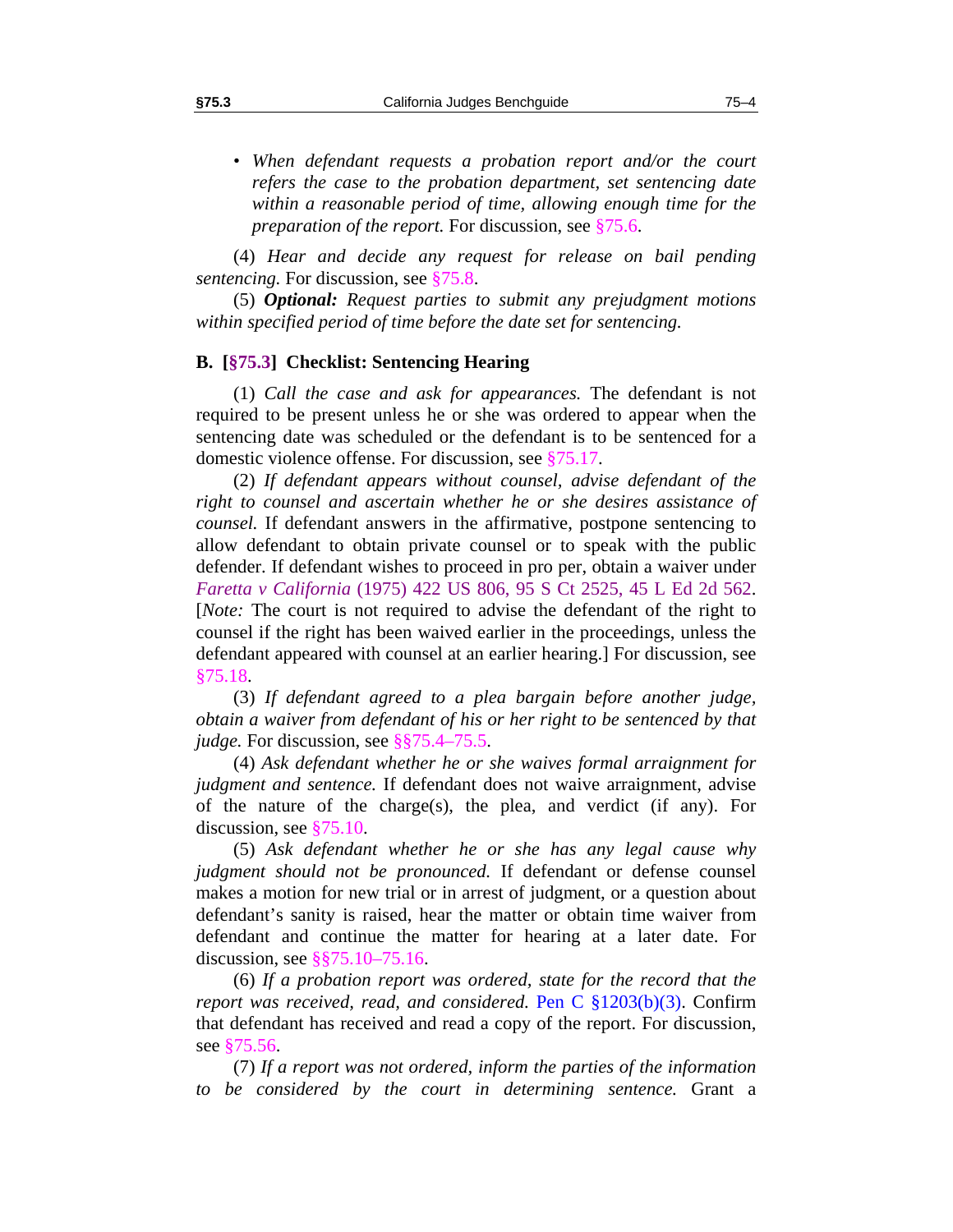continuance, on defendant's request, to allow defendant to prepare an answer or rebuttal to the information. Pen C §1203(d).

(8) *Request and receive any comments and/or evidence from defendant or defense counsel to answer or rebut the contents of the probation report or other information considered by the court.* For discussion, see [§75.19](#page-15-0).

(9) *Request and receive any comments and/or evidence from the district attorney, including any statements from the victim(s).* For discussion, see [§75.19](#page-15-0).

(10) *Determine whether to grant or deny probation.* For discussion, see [§75.56](#page-36-0).

(11) *If probation is denied:*

- *Render judgment of county jail term and/or fine.* For discussion, see §[§75.27](#page-19-1)[–75.29](#page-20-0).
- *If defendant is convicted of multiple counts:*
	- *Impose sentence on each count and stay execution of sentence of any count to which the Pen C §654 double punishment prohibition is applicable.* For discussion, see [§75.42](#page-27-1).
	- *State whether sentences are to run concurrently or consecutively.* For discussion, see §[75.43.](#page-28-0)
- *If applicable, order defendant to pay restitution to any victim(s) for economic losses.* Pen C §1202.4(f)*.* For discussion, see §[§75.30](#page-22-0)[–75.36](#page-24-2).
- *Impose a restitution fine of not less than \$100 and not more than \$1000.* Pen C §1202.4(b). For discussion, see [§75.37](#page-25-0).
- *Calculate custody and conduct credits and subtract total from imposed county jail term and/or fines.* For discussion, see §[§75.44](#page-29-0)[–75.48](#page-32-0).
- *The clerk must enter the judgment in the minutes, stating briefly the offense for which defendant was convicted and any prior convictions.* Pen C §1207.

(12) *If probation is granted:*

- *Suspend imposition of judgment or impose judgment and suspend its execution.* For discussion, see §[75.59.](#page-38-0)
- *Specify term of probation.* For discussion, see §[75.58.](#page-37-1)
- *Specify conditions of probation*. For discussion, see §[§75.60](#page-39-0) [75.62](#page-42-0).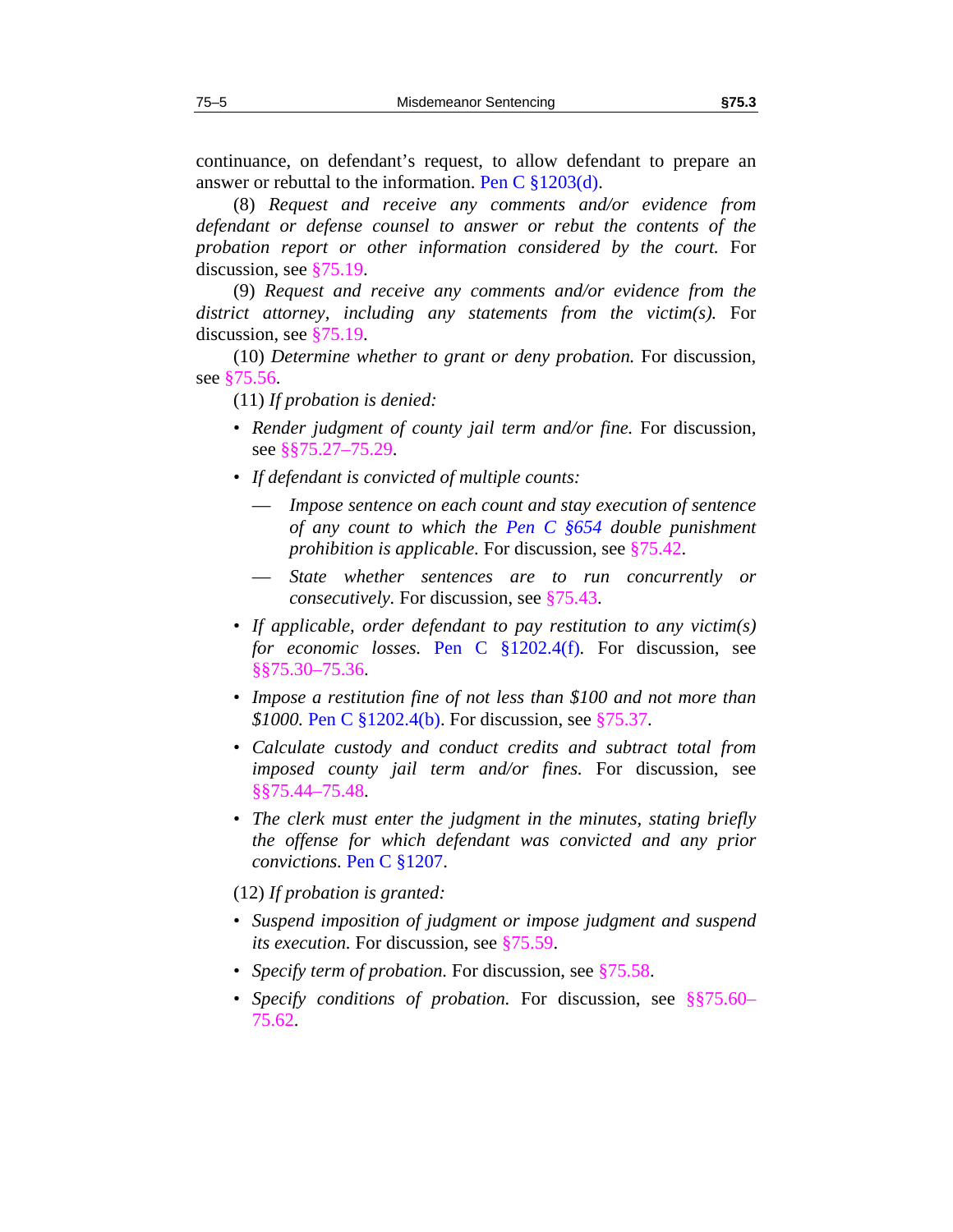- *If service of time in county jail is made a condition of probation, calculate custody and conduct credits and subtract from jail term.*  For discussion, see §[§75.44](#page-29-0)[–75.47](#page-31-1).
- *Ask defendant whether he or she understands the conditions of probation and accepts probation on those conditions. If defendant rejects probation, impose sentence (Step 11, above).* For discussion, see [§75.64](#page-44-1).

(13) *Advise defendant of his or her appeal rights (unless defendant pleaded guilty or is represented by counsel), the right to rehabilitation,*  and, if applicable, the duty to register with local law enforcement *authorities.* For discussion, see §[§75.50](#page-33-0)[–75.52](#page-34-0).

#### **III. APPLICABLE LAW**

## **A. Preliminary Matters**

#### **1. Proper Sentencing Judge**

#### **a. [§75.4] General Rule**

<span id="page-7-0"></span>Although it is the preferred practice to have the judge who presided over the trial pronounce judgment and sentence, a different judge may do so. *People v Downer* (1962) 57 C2d 800, 816, 22 CR 347. But see *People v Strunk* (1995) 31 CA4th 265, 275, 36 CR2d 868 (blanket procedure directing that all sentencing matters be handled by one judge without explicit agreement by defendant or showing of good cause violates defendant's right to independent, full, and fair sentencing hearing).

When a judge accepts a plea bargain and retains sentencing discretion under the agreement, an implied term of the bargain is that this judge will impose sentence. *People v Arbuckle* (1978) 22 C3d 749, 756, 150 CR 778. If the judge who took the defendant's plea is unavailable for sentencing because of internal court administrative practices, the defendant has the right to withdraw the plea. 22 C3d at 757. See *People v Pedregon* (1981) 115 CA3d 723, 726, 171 CR 468 (error for another judge to impose sentence when visiting judge who accepted plea had returned to his permanent assignment). The *Arbuckle* rule does not apply when the judge's unavailability arises from circumstances clearly beyond the power of the court, such as the judge's resignation, retirement, illness, or death. *People v Jackson* (1987) 193 CA3d 393, 403, 238 CR 327 (illness); *People v Dunn* (1986) 176 CA3d 572, 575, 222 CR 273 (retirement); *People v Watson* (1982) 129 CA3d 5, 7, 180 CR 759 (death).

#### **b. [§75.5]** *Arbuckle* **Waiver**

<span id="page-7-1"></span>The defendant's right to be sentenced by the same judge can be waived; however, the courts of appeal are divided as to whether a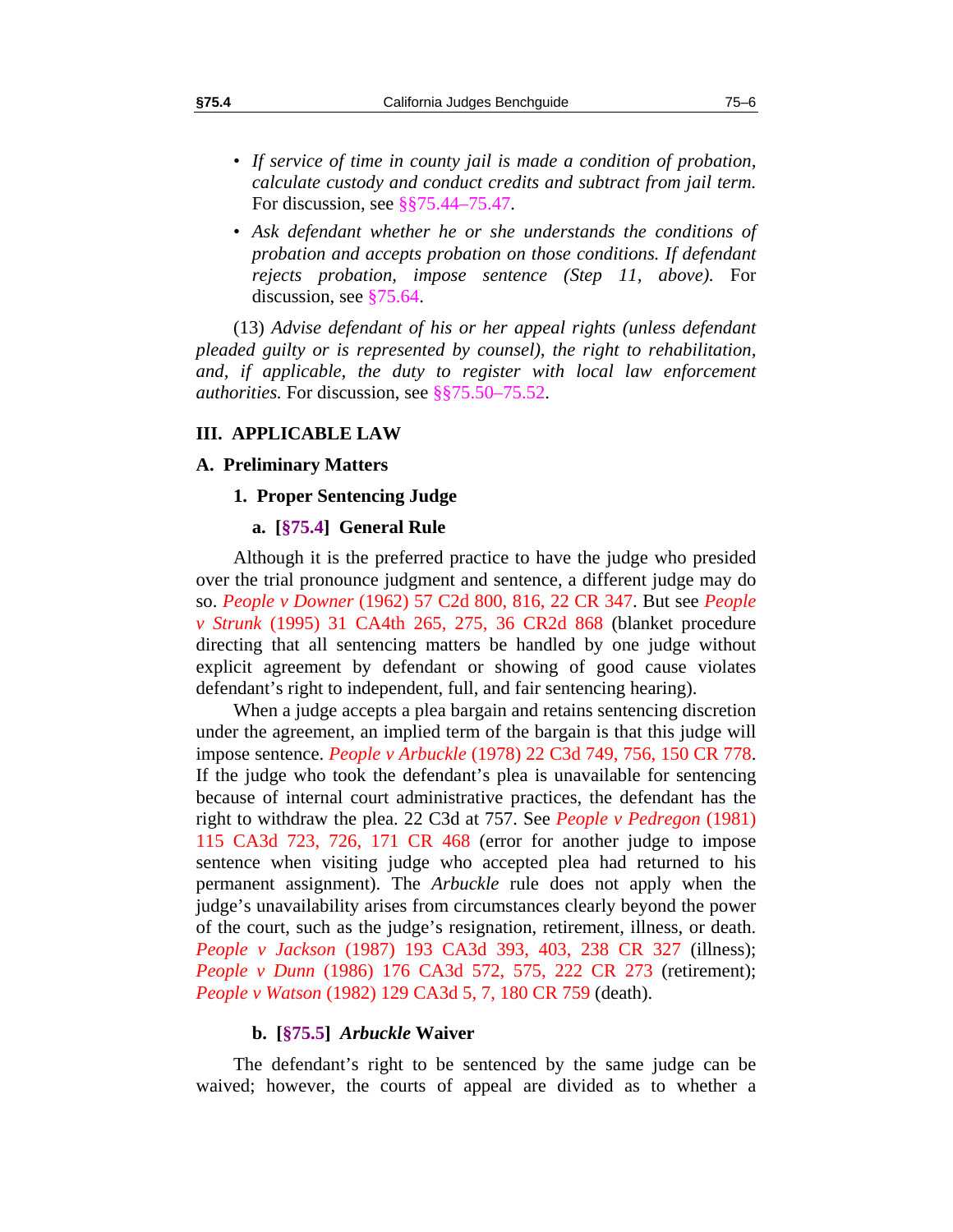defendant waives this implied term of the plea bargain by silence when a different judge imposes sentence. The Third and Fourth District Courts of Appeal have held that a defendant waives *Arbuckle* rights by failing to object to a second judge at the sentencing hearing. *People v Adams* (1990) 224 CA3d 1540, 1544, 274 CR 629; *People v Serrato* (1988) 201 CA3d 761, 764, 247 CR 322. The Fifth District Court of Appeal held in *People v Rosaia* (1984) 157 CA3d 832, 840, 203 CR 856, that before a sentencing judge can accept a defendant's silence or acquiescence as a waiver, the judge must be satisfied that the defendant has knowledge of his or her *Arbuckle* rights. See also *People v Horn* (1989) 213 CA3d 701, 709, 261 CR 814 (silence does not constitute waiver, but failure to object is relevant in determining whether *Arbuckle* right was term of plea).

 JUDICIAL TIP: If the sentencing judge did not receive defendant's plea, the judge should ask the defendant whether he or she has any objection to the judge's pronouncement of judgment and sentence.

#### **2. Time for Pronouncement of Judgment and Sentence**

## **a. [§75.6] General Rule**

<span id="page-8-0"></span>The court must pronounce judgment not less than six hours nor more than five days after a plea, finding, or verdict of guilty, unless the defendant waives the time for sentencing and wishes to be sentenced immediately. Pen C §1449. The court may extend the time for sentencing for the following reasons:

- *Probation referral*. The court may delay sentencing for 20 judicial days in order to refer the case to the probation department for preparation of a presentence report. Pen C §1449. The defendant or probation officer may request a postponement of sentencing of not more than 90 additional days to allow for preparation of the report. Pen C §1449.
- *Prejudgment motions.* The court may extend the time for sentencing by not more than ten days to hear and determine a motion for new trial or in arrest of judgment. Pen C §1449; see §[§75.11](#page-10-1)– [75.15](#page-12-1).
- *Determination of defendant's sanity.* If the court has reasonable ground to believe that the defendant is insane, it may delay the time for sentencing and commit the defendant to custody until the issue of sanity has been heard and determined. Pen C §1449; see [§75.16](#page-12-2).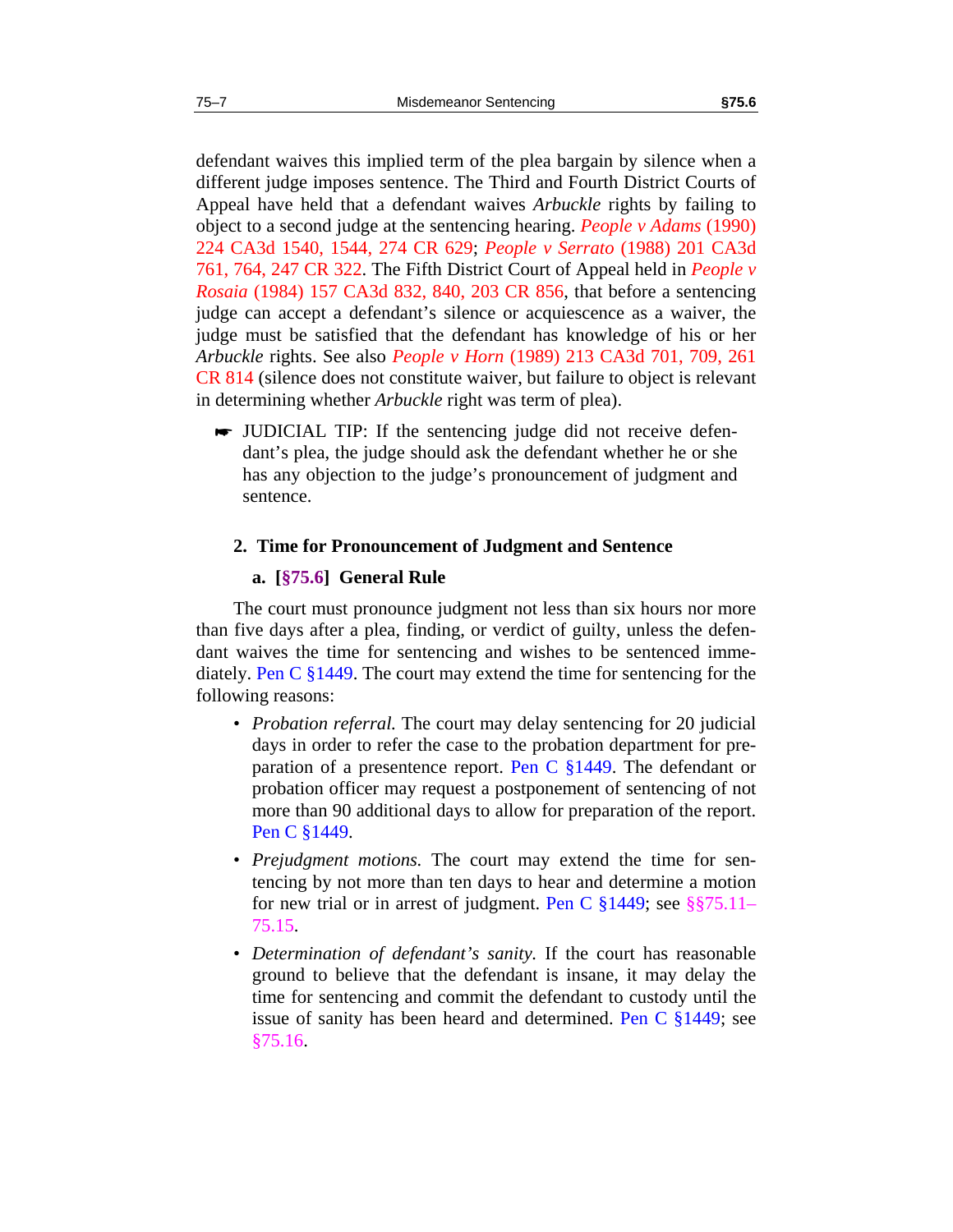#### **b. [§75.7] Incarcerated Defendant**

<span id="page-9-0"></span>A defendant who is subsequently incarcerated on a new misdemeanor or felony conviction before being sentenced on the current charge must be sentenced in the pending matter within 90 days of the district attorney's receipt of written notice from the defendant indicating the defendant's place of confinement and his or her desire to be brought for sentencing. Pen C §1381. If the defendant is not sentenced within the 90-day period and a continuance has not been granted on the defendant's request or by his or her consent, the court must dismiss the case on the motion of the district attorney or the defendant. Pen C §1381. Judgment may be pronounced in the defendant's absence if the defendant is represented by counsel, or the defendant knowingly and intelligently waives the right to be present. Pen C §1193(b); *People v Kriss* (1979) 96 CA3d 913, 919, 158 CR 420.

For an outline of the procedure for handling the sentencing of a defendant subsequently convicted of a crime and incarcerated in a federal correctional institution located in California, see Pen C §1381.5.

#### **3. [§75.8] Release of Defendant Pending Sentence**

<span id="page-9-1"></span>A defendant who has applied for probation is entitled to release on bail as a matter of right pending pronouncement of judgment and sentence. Pen C  $\S 1272(1)$ , (2). The court has discretion to release a defendant who has *not* applied for probation. Pen C §1272(3). When setting bail, the court must consider the protection of the public, the seriousness of the offense for which the defendant was convicted, the defendant's previous criminal record, and the probability that the defendant will appear at the sentencing hearing. Pen C §1275.

The court may set reasonable bail conditions related to public safety. *In re McSherry* (2003) 112 CA4th 856, 860–863, 5 CR3d 497 (trial court had authority to place restrictions on defendant's bail pending appeal of his conviction of multiple counts of misdemeanor school loitering; restriction requiring defendant to stay at least 200 yards from places where children congregate was reasonable and related to public safety given defendant's prior criminal history of child sexual abuse).

#### **4. [§75.9] Referral of Sex Offenders for Probation Report**

<span id="page-9-2"></span>If the defendant is convicted of an offense requiring registration as a sex offender under Pen C §290, the court must refer the defendant to the probation department for an assessment of the risk of recidivism posed by the defendant, which the court must consider in sentencing. Pen C §1203(d). The risk assessment tool, called the State-Authorized Risk Assessment Tool for Sex Offenders (SARATSO) is being phased in by the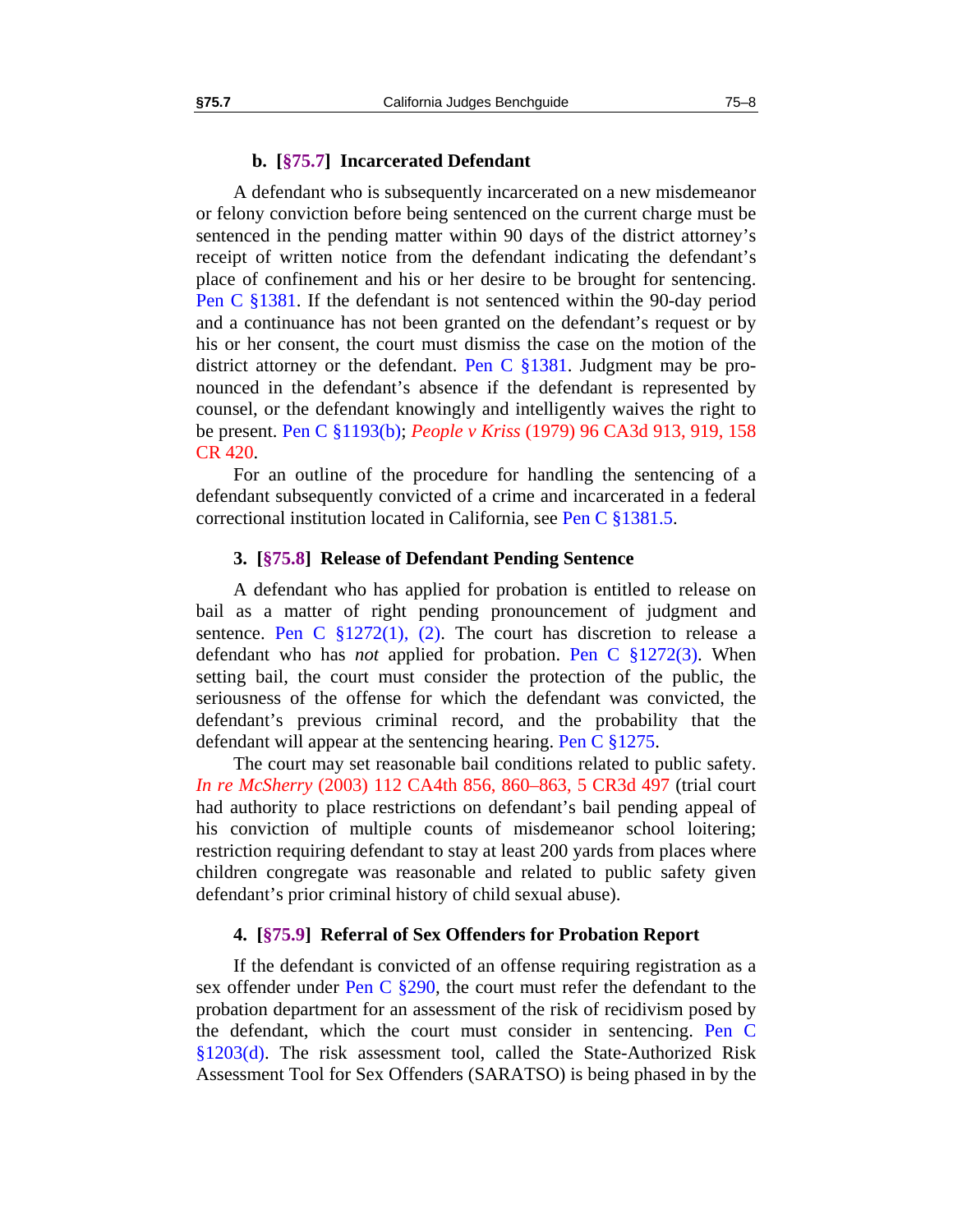Sex Offender Punishment, Control, and Containment Act of 2006 (see specifically Pen C §§290.03–290.08). By July 1, 2008, each county probation department will be required to assess every eligible defendant for whom it prepares a report under Pen C  $\S 1203$ . Pen C  $\S 290.06(a)(5)$ .

Probationers who pose a high risk of recommitting sex crimes, as determined by SARATSO, are subject to intensive and specialized probation supervision. Pen C §1203f.

#### <span id="page-10-0"></span>**B. [§75.10] Arraignment for Judgment**

The court must inform a defendant who appears for judgment of the nature of the charge, the plea to the charge, and any verdict returned on the plea. Pen C §1200. Generally, defense counsel will waive arraignment for the purpose of imposing sentence. The court must then ask the defendant whether he or she has any legal cause to show why judgment should not be pronounced. Pen C §1200; *Stenback v Municipal Court* (1969) 272 CA2d 27, 31, 76 CR 917 (court may render judgment only if defendant fails to show legal cause why judgment should not be pronounced).

Penal Code §1201 defines the following as legal causes why judgment should not be pronounced:

(a) *Insanity.* If the court has reasonable ground for believing defendant to be insane, the court must try the question of defendant's insanity in accordance with Pen C  $\S 1369$ . Pen C  $\S 1201(a)$ ; see  $\S 75.16$ .

(b) *Good cause in arrest of judgment or for new trial.* If the defendant has good cause to offer, either in arrest of judgment or for a new trial, the court may, in its discretion, order the judgment to be deferred, and proceed to decide the motion. Pen C  $\S 1201(b)$ ; see  $\S \ \ 75.11-75.15$ .

#### <span id="page-10-1"></span>**C. Motions Before Judgment**

#### **1. [§75.11] Motion for New Trial**

A defendant may file a motion for new trial after the jury has rendered a verdict (Pen C  $\S1179$ ), or after the court has rendered a decision in a nonjury trial (see *In re Rothrock* (1939) 14 C2d 34, 40, 92 P2d 634). When the court grants a new trial, the parties are placed in the same position as if no trial had been held. Pen C §1180.

#### **a. [§75.12] Timeliness of Motion**

<span id="page-10-2"></span>The motion must be made and decided before (a) judgment, (b) the making of an order granting probation, or (c) the commitment of the defendant for narcotics addiction or insanity, whichever occurs first. Pen C §1182. The defendant waives the right to move for a new trial by failing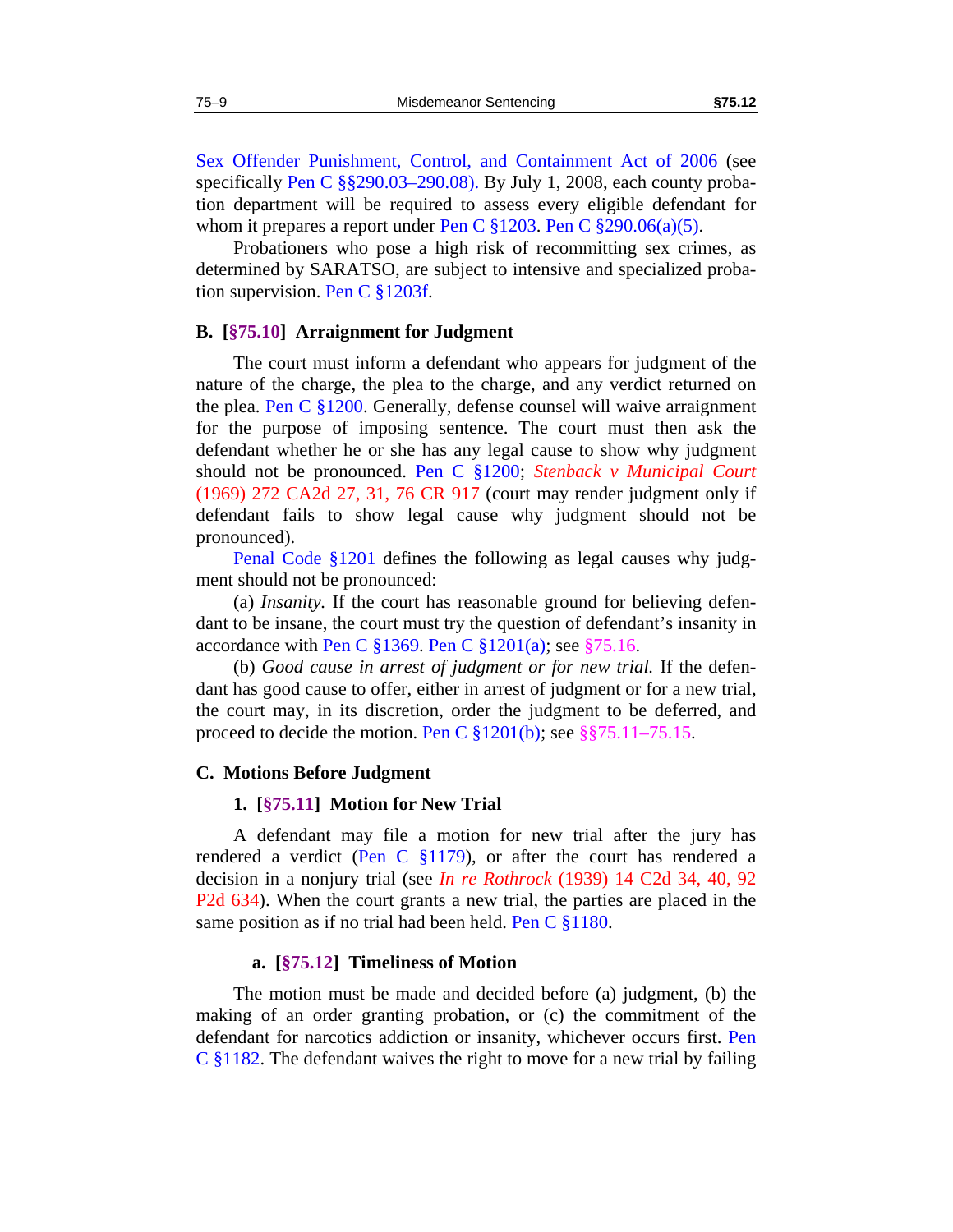to make the motion in a timely manner. *People v Pineda* (1967) 253 CA2d 443, 449, 62 CR 144.

 JUDICIAL TIP: Some counties have local rules providing that prejudgment motions must be made within a specific period of time before the date of sentencing. In the absence of such a rule, the court may want to ask defense counsel, at the time sentencing is scheduled, to file any anticipated motions by a specified date before the sentencing date. This gives the sentencing judge an opportunity to review any motions well before the sentencing hearing. However, if a motion is made initially at the sentencing arraignment and the court is not prepared to hear the motion, the court should try to obtain a waiver of time for sentencing from the defendant and reschedule the hearing for a later date, at which time the motion can be heard.

## **b. [§75.13] Grounds for Motion**

Grounds for a new trial include:

- <span id="page-11-0"></span>• The improper absence of the defendant at trial (Pen C  $\S 1181(1)$ ).
- Jury misconduct (Pen C  $\S 1181(2)–(4)$ ).
- Court error or prosecutorial misconduct (Pen C §1181(5)).
- A verdict contrary to law or evidence (Pen C  $\S 1181(6)$ –(7)).
- Discovery of new material evidence that could not, with reasonable diligence, have been produced at trial (Pen C §1181(8)).
- Unavailability of the court transcript when the right to a transcript is not waived (Pen C  $\S 1181(9)$ ).
- The court's refusal to hear a motion for new trial (Pen C  $\S 1202$ ).
- The court's failure to rule on the motion before pronouncing judgment or making an order granting probation (Pen C §1202).

In addition to these statutory grounds, the court may grant a new trial when an error has occurred resulting in the denial of the defendant's right to a fair trial and the defendant has had no earlier opportunity to raise the issue. *People v Mayorga* (1985) 171 CA3d 929, 940, 218 CR 830; see, *e.g., People v Fosselman* (1983) 33 C3d 572, 582, 189 CR 855 (ineffective assistance of counsel); *People v Davis* (1973) 31 CA3d 106, 109, 106 CR 897 (defendant deprived of testimony of material witness).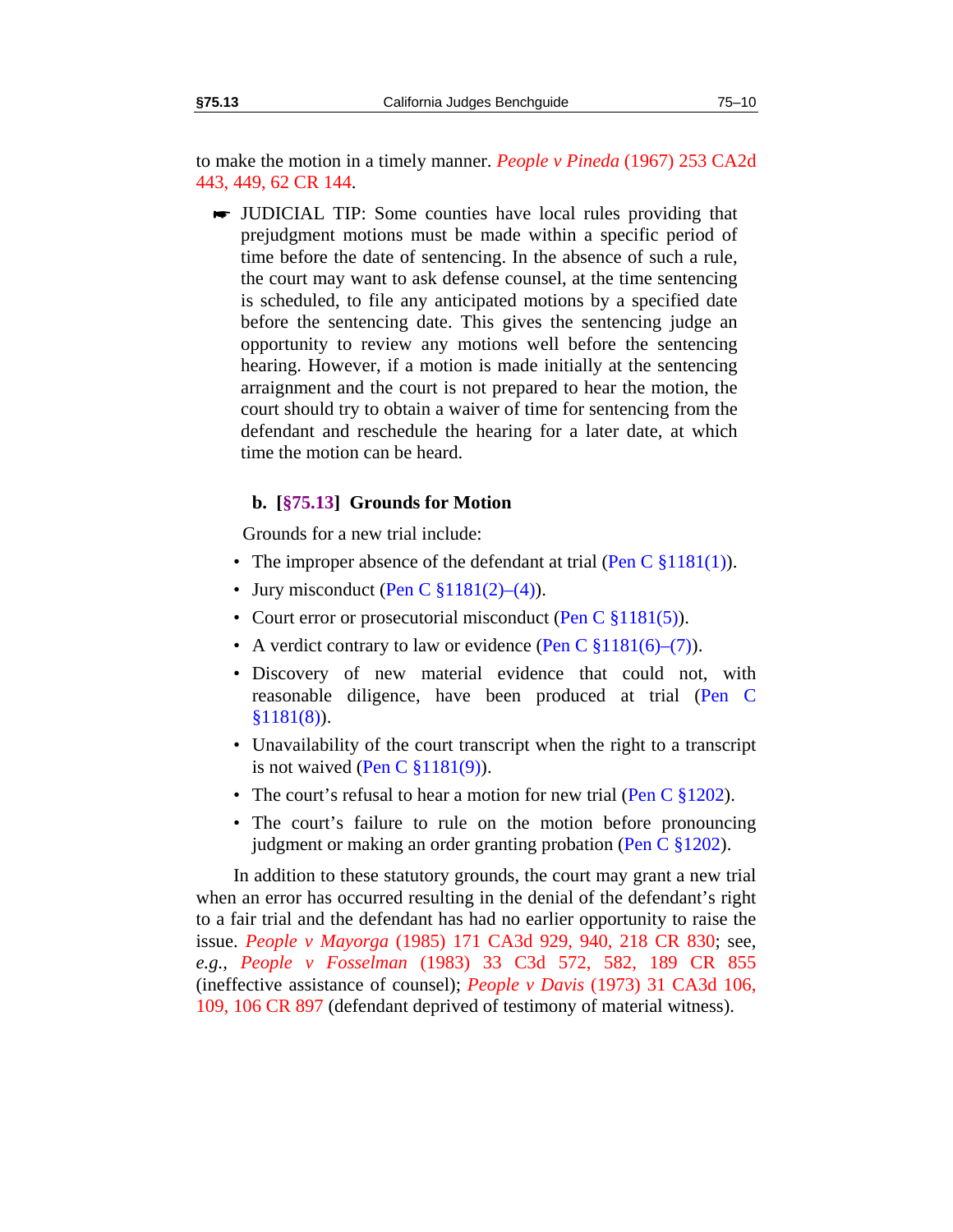#### **c. [§75.14] Modification of Verdict**

<span id="page-12-0"></span>The court may modify a verdict to a lesser necessarily included offense or to a lesser degree of the same charged crime if the court is not convinced that the evidence justifies the verdict, but concludes that the evidence is sufficient to support the lesser offense. Pen C §1181(6); *People v Lagunas* (1994) 8 C4th 1030, 1034, 36 CR2d 67. If the court finds that the evidence justifies conviction of a lesser-related offense, the court's only remedy is to grant a new trial; it may not modify the verdict to reflect a conviction of the offense. 8 C4th at 1034. Modification of a verdict to a lesser punishment is also permitted in cases in which the court or jury has the statutory authority to recommend or determine punishment as part of the verdict. Pen C  $\S 1181(7)$ .

#### **2. [§75.15] Motion in Arrest of Judgment**

<span id="page-12-1"></span>A defendant may file a motion in arrest of judgment for an order that judgment may not be rendered on a plea, finding, or guilty verdict. Pen C §1185. The effect of an order arresting judgment is to place the defendant in the same position as before the trial was conducted. Pen C §1187. The motion must be made and determined before pronouncement of judgment. Pen C §1185.

The motion may be based on any of the following defects appearing on the face of the complaint, unless the objection has been waived by the defendant's failure to demur before the entry of his or her plea (Pen C §§1012, 1185):

- The court does not have jurisdiction of the charged offense (Pen C)  $$1004(1)$ .
- The complaint does not meet the specificity requirements of Pen C §§950 and 952 (Pen C §1004(2)).
- The complaint improperly joins offenses (Pen C  $\S 1004(3)$ ).
- The facts do not constitute a public offense (Pen C  $\S 1004(4)$ ).
- The facts, if true, constitute a legal justification, excuse, or other legal bar to the prosecution (Pen C  $\S 1004(5)$ ).

Although it is typically up to the defendant to bring the motion in arrest of judgment, the court may, on its own motion, arrest the judgment for any of these defects in the accusatory pleading. Pen C §1186.

#### **3. [§75.16] Motion To Determine Competency**

<span id="page-12-2"></span>When the court believes the defendant is mentally incompetent, it must delay sentencing until the issue of the defendant's competency has been heard and determined. Pen C §§1201(a), 1449. Note that Pen C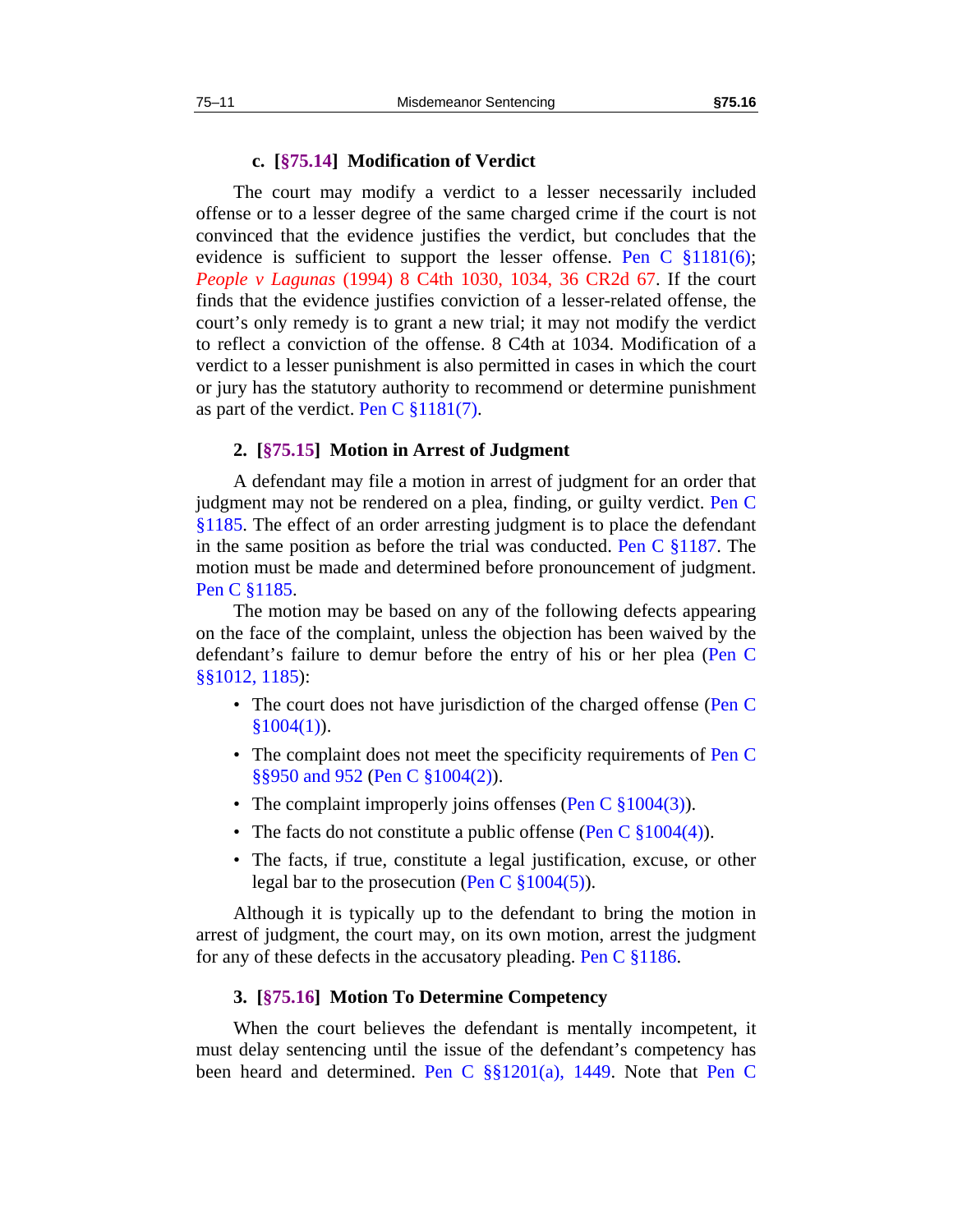§1367 refers to the defendant's mental incompetency, while Pen C §§1201(a) and 1449 use the term "insanity." However, the two terms are synonymous in this context, because the procedures for determining the defendant's insanity under Pen C  $\S$ [3]  $201(a)$  and 1449 are those found in Pen C §§1367.1–1375.5. A court cannot impose sentence on an individual who is mentally incompetent. Pen C  $\S 1367$ . A person is mentally incompetent who, as a result of a mental disorder or developmental disability, is unable to understand the nature of the criminal proceedings or to assist counsel in the conduct of a defense in a rational manner. Pen C §1367.

The issue of mental competence may be raised initially by the defendant, defense counsel, or the court on its own motion. Pen C §1367.1(a). When defense counsel informs the court that counsel believes the defendant is, or may be, mentally incompetent, the court must suspend the criminal proceedings and order the defendant to a county health care facility for a 72-hour evaluation and treatment under Welf & I C §5150. Pen C §§1367.1(b)–(c), 4011.6. If defense counsel believes that the defendant is competent, the court may nevertheless order the evaluation and treatment. Pen C §1367.1(b). If, after completion of the treatment, the court still believes that the defendant may be incompetent, the court may certify the case for a formal competency hearing. Pen C  $\S$ §1367.1(d), 1368(b), 1369. Sentencing proceedings remain suspended until the defendant is found mentally competent. Pen C  $\S$ §1367.1(c), 1368(c).

BULLETIN: The Second District Court of Appeal has declared that Pen C §1367.1 is unconstitutional, holding that the statute deprives misdemeanor defendants of equal protection. The court found no compelling state interest to require a misdemeanor defendant, believed to be incompetent because of a mental disorder, to submit to involuntary evaluation and treatment under the Lanterman-Petris-Short Act instead of, or before, a competency determination. *Pederson v Superior Court* (2003) 105 CA4th 931, 939–942, 130 CR2d 289. The court directs all trial courts to handle misdemeanor cases according to Pen C  $\S 1368$ , in the same manner as felony cases. 105 CA4th at 943. CJER has chosen to retain the discussion in this section pending further case law developments and/or legislative revision of the codes.

For a more comprehensive discussion of court procedures under Pen C §§1367.1, 1368, and 4011.6, see California Judges Benchguide 63: *Competence To Stand Trial* (Cal CJER).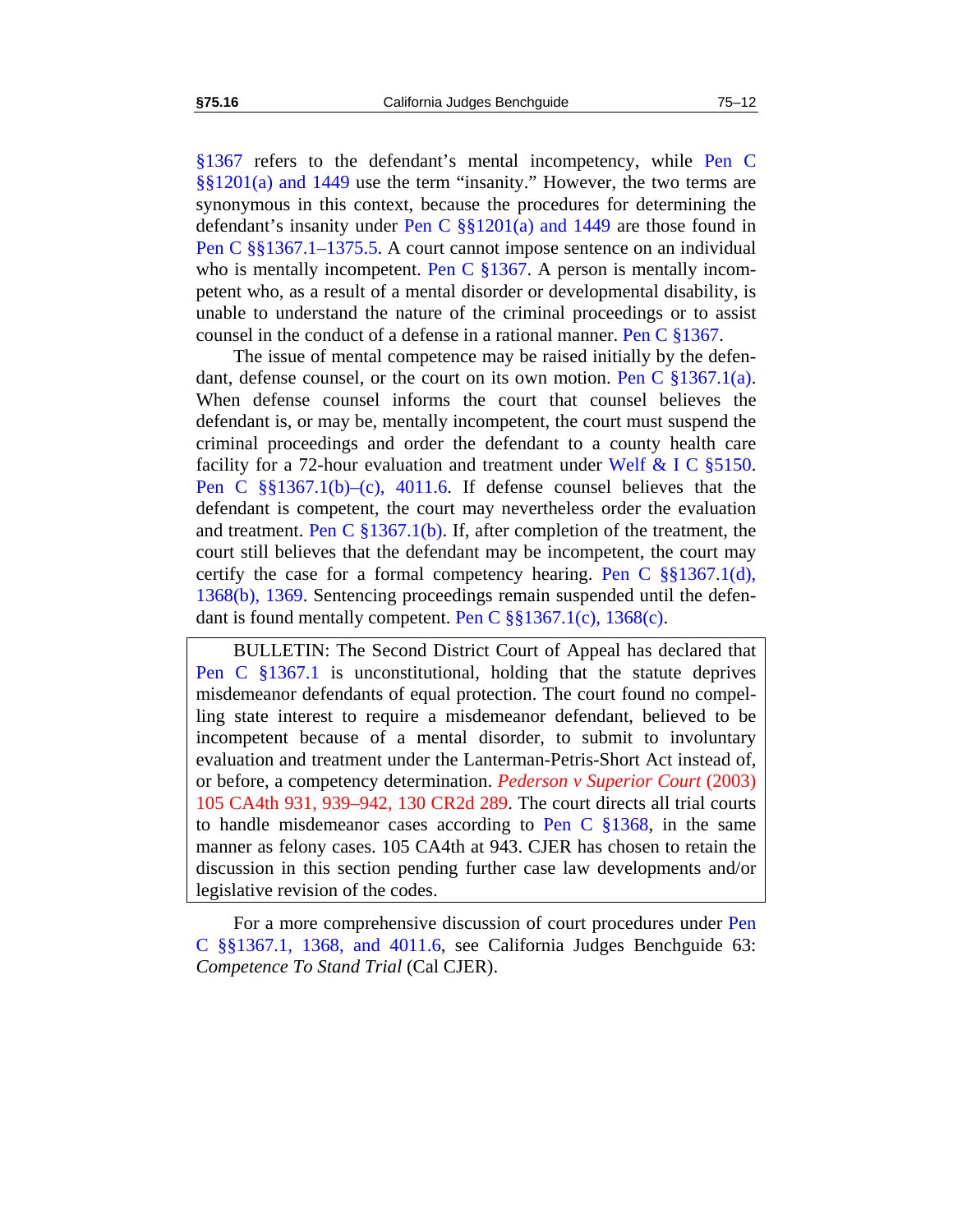#### **D. Pronouncement of Judgment and Sentence**

#### **1. Rights of Defendant**

#### **a. [§75.17] Right To Be Present**

<span id="page-14-0"></span>A defendant has a constitutional right to be present at the pronouncement of judgment and sentence. Cal Const art I, §15. However, judgment in a misdemeanor case generally may be pronounced against the defendant in his or her absence if the defendant is represented by counsel, or the defendant knowingly and intelligently waives the right to be present. Pen C §§977(a)(1), 1193(b); *People v Kriss* (1979) 96 CA3d 913, 919, 158 CR 420; see *People v Shelby* (1980) 108 CA3d Supp 7, 11, 166 CR 707 (court may not sentence defendant who fails to appear on day of sentencing, unless court has before it sufficient facts that absence is voluntary).

The court may order the presence of a defendant at sentencing. However, courts may not have blanket policies requiring the personal appearance of all misdemeanor defendants at sentencing. The decision to order a defendant's presence must be made on a case-by-case basis. *Olney v Municipal Court* (1982) 133 CA3d 455, 462, 184 CR 78.

*Domestic violence exception*. A defendant charged with a misdemeanor involving domestic violence (as defined in Fam C §6211) or a misdemeanor violation of Pen C §273.6 (violation of protective order) must be present at sentencing. Pen C  $\S 977(a)(2)$ .

*DUI exception*: The court may, in an appropriate case, order a defendant charged with a misdemeanor offense involving driving under the influence to be present at sentencing. Pen C  $\S 977(a)(3)$ . The subject misdemeanor DUI offenses are Pen C §191.5(b), Veh C §23103 as specified in Veh C §23103.5, Veh C §23152, and Veh C §23153.

#### **b. [§75.18] Right to Counsel**

<span id="page-14-1"></span>A defendant has a constitutional right to retained or appointed counsel at the pronouncement of judgment. Cal Const art I, §15; *Mempa v Rhay* (1967) 389 US 128, 137, 88 S Ct 254, 19 L Ed 2d 336; *In re Cortez* (1971) 6 C3d 78, 88, 98 CR 307. When a defendant appears without counsel, the court must advise the defendant of his or her right to counsel and ask if the defendant desires assistance of counsel. *In re Roberts* (1953) 40 C2d 745, 748, 255 P2d 784. When the defendant wishes to retain counsel or seek the appointment of a public defender, the court should postpone sentencing for a brief period to allow the defendant to procure counsel or a public defender.

If the court finds the defendant eligible for court-appointed counsel, it must advise the defendant that he or she may be required to pay all or a portion of the cost of counsel if, after the conclusion of the criminal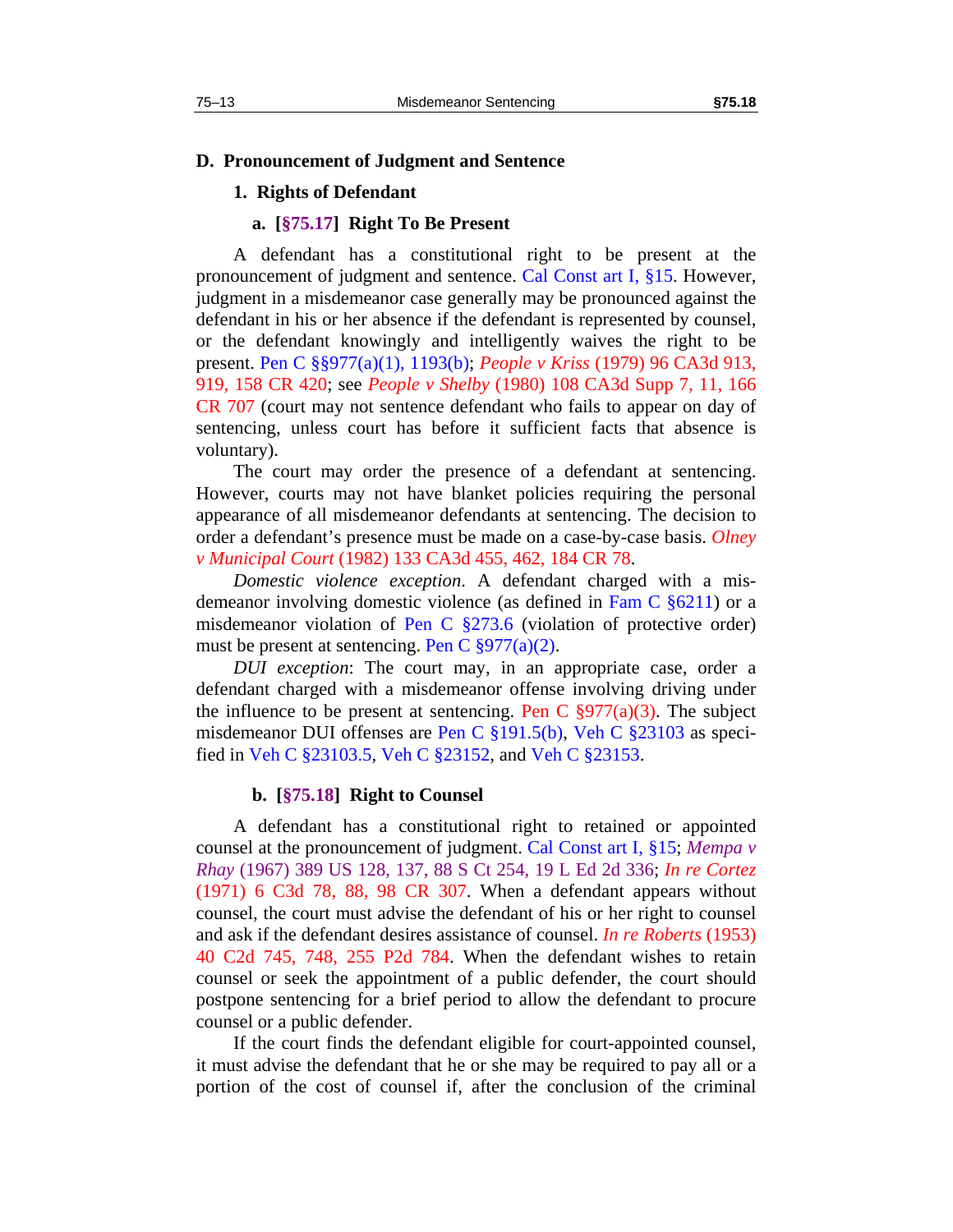proceedings, the court determines that the defendant has the present ability to pay. Pen C  $\S 987.8(f)$ .

The court is not required to inform a defendant of the right to counsel when the defendant has been advised of, and waived, the right to counsel at an earlier stage of the criminal proceedings. *In re Fresquez* (1967) 67 C2d 626, 634, 63 CR 271. The previous waiver remains in effect and the defendant has the burden of taking affirmative action to reinstate the right. *In re Turrieta* (1960) 54 C2d 816, 821, 8 CR 737. However, when a significant time has elapsed between the initial advisement and sentencing, the court must again inform the defendant of the right to counsel. 54 C2d at 820 (two-year interval); see *People v Hall* (1990) 218 CA3d 1102, 1106, 267 CR 494 (two-year interval); *In re Pickett* (1972) 25 CA3d 1158, 1164, 102 CR 487 (14-month interval).

When a defendant who was represented by counsel before sentencing appears, without explanation, in pro per, the court must advise the defendant of the right to counsel, whether or not the defendant was informed earlier of the right. *People v Maldonado* (1965) 237 CA2d Supp 902, 904, 47 CR 470 (court erred in allowing defendant to proceed in pro per when case file disclosed an attorney of record and no substitution of counsel).

If the defendant wishes to proceed in pro per, the court must obtain a knowing and voluntary waiver of his or her right to counsel. *Faretta v California* (1975) 422 US 806, 95 S Ct 2525, 45 L Ed 2d 562; *In re Johnson* (1965) 62 C2d 325, 334, 42 CR 228. For discussion of the taking of a *Faretta* waiver, see California Judges Benchguide 54: *Right to Counsel Issues* (Cal CJER).

#### **2. Admissible Evidence at Sentencing Hearing**

#### **a. [§75.19] Probation Report**

<span id="page-15-0"></span>If the case is referred to the probation officer, the court may consider the contents of the officer's report. Pen C  $\S 1203(d)$ . However, before the court may do so, there must be a substantial basis for believing that the information contained in the report is accurate and reliable. *People v Peterson* (1973) 9 C3d 717, 727, 108 CR 835. Information collected in a probation report includes (Pen C §§1203(b)(2), 1203.1k, 1203.10):

- The defendant's background and prior criminal history;
- The circumstances surrounding the commission of the offense;
- The probation officer's recommendation for or against probation and conditions of probation, if granted;
- A recommendation of the amount of the restitution fine the defendant should be required to pay under Pen C §1202.4(b); and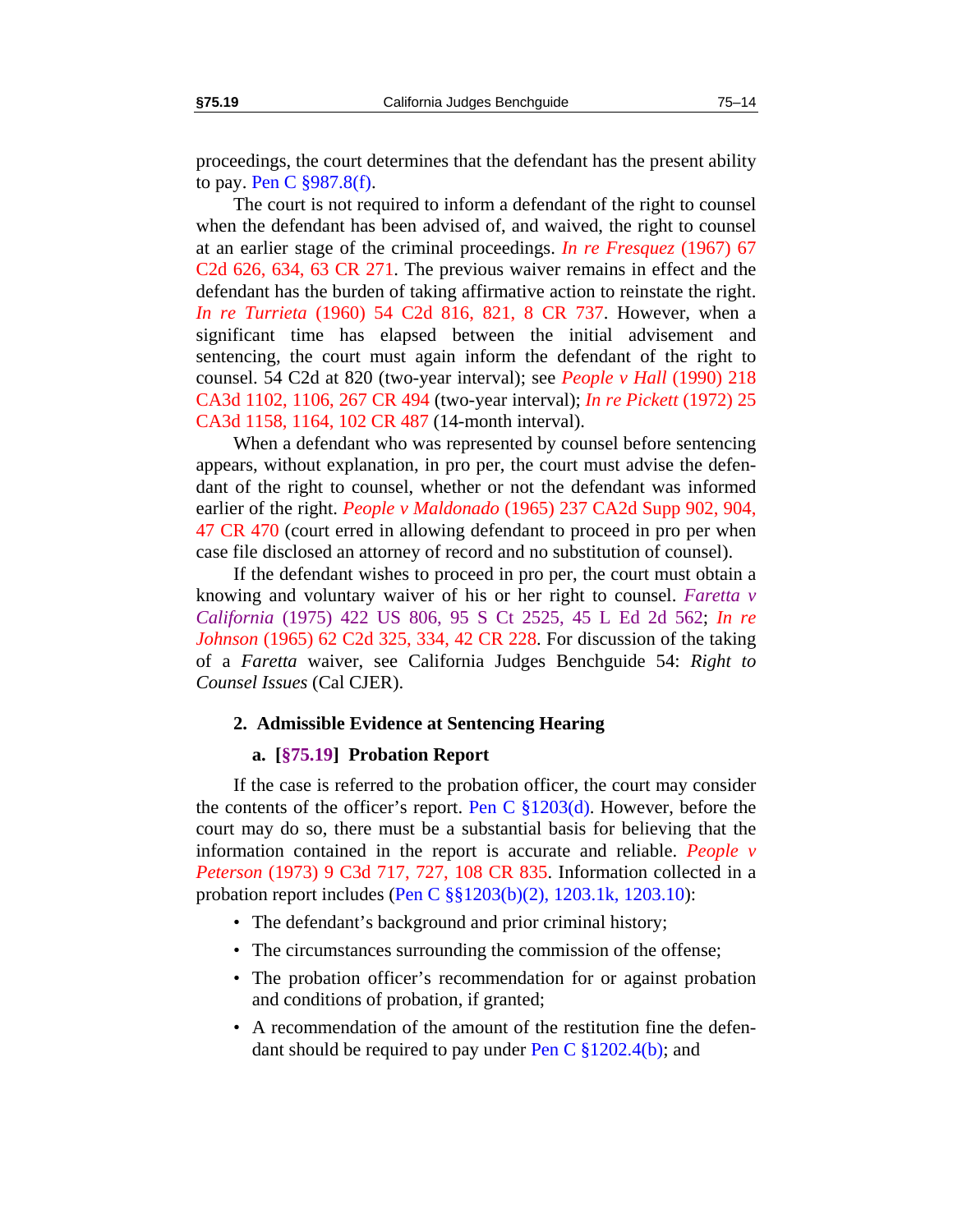- 
- A recommendation of the amount of restitution to the victim or the Restitution Fund the defendant should be required to pay under Pen C §1202.4(f).

If the defendant is convicted of an offense requiring registration as a sex offender under Pen C §290, the probation report must include the results of the State-Authorized Risk Assessment Tool for Sex Offenders (SARATSO), if applicable. See Pen C §§290.04–290.06. Pen C  $$1203(b)(2)(C)$ . Probationers who pose a high risk of recommitting sex crimes, as determined by SARATSO, are subject to intensive and specialized probation supervision. Pen C §1203f. See §[75.9.](#page-9-2)

The report may include facts relating to counts dismissed as part of a plea bargain that are transactionally related to the offense to which the defendant pleaded guilty. *People v Harvey* (1979) 25 C3d 754, 758, 159 CR 696.

The following information should not be included in the probation report or considered by the sentencing court:

- *Evidence suppressed as a product of an unlawful search and seizure after a Pen C §1538.5 hearing. People v Belleci* (1979) 24 C3d 879, 888, 157 CR 503 (sentencing court erred by not striking suppressed evidence from probation report). However, with the passage of Proposition 8, which added Cal Const art I, §28(d) to the California Constitution, the validity of the *Belleci* decision is in question. See *People v Moore* (1988) 201 CA3d 877, 885, 247 CR 353 (evidence suppressed under Pen C §1538.5 inadmissible only if exclusion mandated by Fourth Amendment exclusionary rule). See also *People v Brewster* (1986) 184 CA3d 921, 928, 229 CR 352 (illegally seized evidence suppressed in unrelated matter is admissible).
- *Arrests not resulting in convictions.* Records of arrests and police contacts that did not result in conviction should not be included in the probation report or considered by the sentencing judge unless supporting factual information is included and the information is not presented in a misleading manner. *People v Ratcliffe* (1981) 124 CA3d 808, 823, 177 CR 627; *People v Calloway* (1974) 37 CA3d 905, 909, 112 CR 745.
- *Arrests for charges that were successfully diverted.* On successful completion of diversion or a deferred entry of judgment program, the arrest on which the diversion was based is deemed never to have occurred. Pen C  $\S$ §1000.4(a) (drug deferred entry of judgment), 1000.12(c) (child abuse and neglect counseling), 1001.9(a) (misdemeanor diversion), 1001.33(a) (cognitive devel-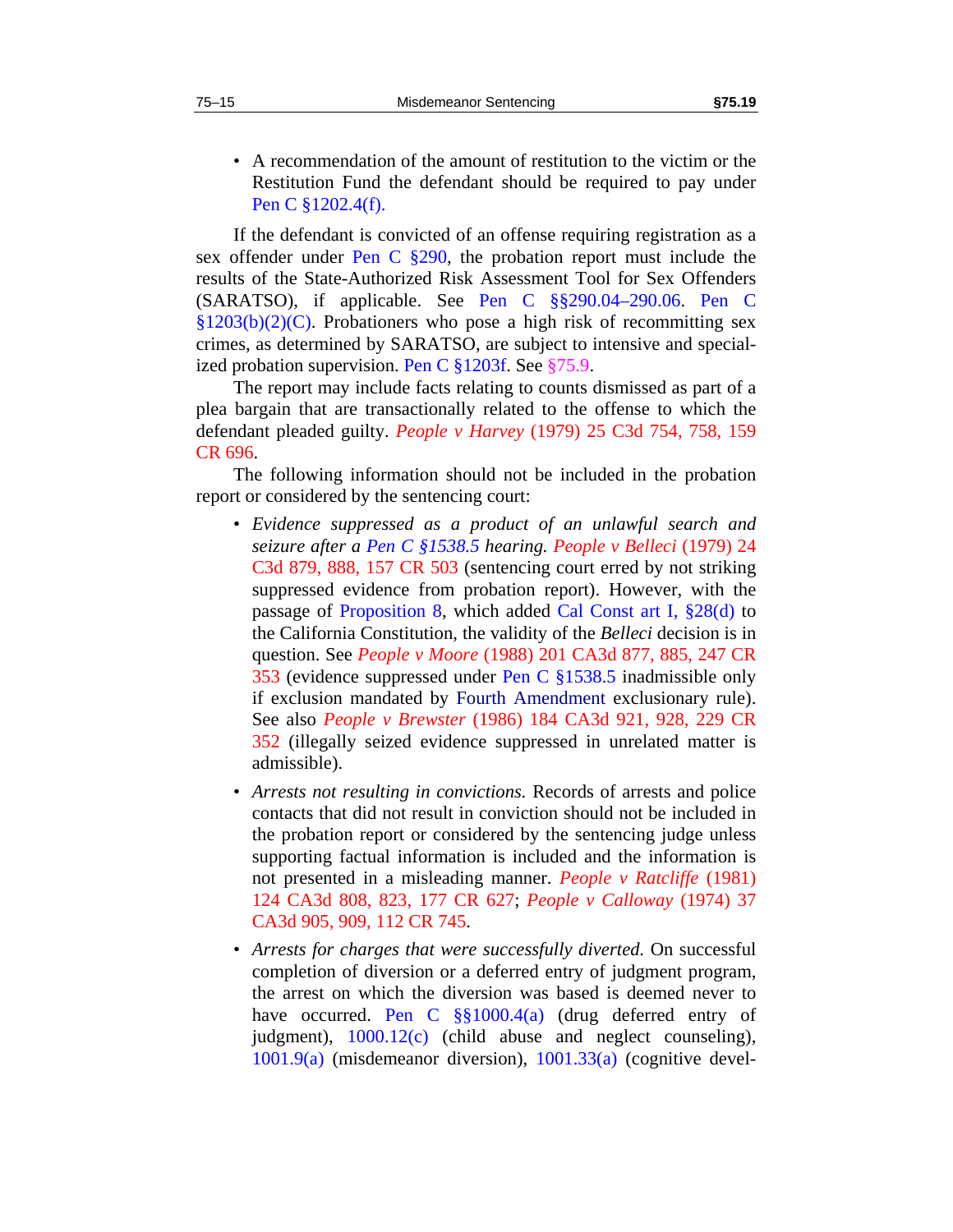opmental disability diversion), 1001.55(a) (misdemeanor diversion),  $1001.75(a)$  (parental diversion).

- *Arrests or convictions for marijuana offenses specified in Health & S C §11361.5 that are subject to destruction two years from the date of conviction or from the date of arrest if the defendant was not convicted.* Health & S C §11361.7; *People v Boyd* (1979) 24 C3d 285, 292, 155 CR 367; *People v Fick* (1980) 107 CA3d 892, 897, 166 CR 106.
- *Juvenile records sealed under Welf & I C §389*.

If the case is not referred to a probation officer, the court may consider any information concerning the defendant that could have been included in a probation report. Pen C  $\S 1203(d)$ . When the case is not referred to a probation officer, the court must advise the defendant of the information to be considered, and on the defendant's request, the court must grant a continuance before judgment to allow the defendant to answer or controvert this information. Pen C §1203(d).

#### **b. [§75.20] Pre-Plea Probation Report**

<span id="page-17-0"></span>The court, with the defendant's consent, may use a pre-plea probation report instead of a Pen C §1203 presentence report in determining sentence. Pen C §1203.72. The information contained in a pre-plea probation report is similar to that included in a Pen C §1203 presentence report, including the probation officer's recommendation for or against the defendant's release on probation. Pen C §1203.7.

## **c. [§75.21] Defendant's Alternative Sentencing Report**

<span id="page-17-1"></span>The defendant or defense counsel may file a report providing a study of the defendant's background and personality and suggesting a rehabilitation program. Pen C §1204. When such a report is filed, the district attorney or probation officer must be allowed to reply to the report or evaluate the suggested program. Pen C §1204.

#### **d. [§75.22] Psychological Evaluation of Defendant**

<span id="page-17-2"></span>As part of the probation investigation, the court may require a defendant who is convicted of a misdemeanor offense in which a minor was a victim of abuse or neglect (Pen C  $\S$  $\S$ 270–273) to undergo a psychological evaluation to determine the extent of counseling necessary for successful rehabilitation. Pen C  $\S 1203h$ . The results of the examination must be included in the probation report, and the court may require counseling as a condition of probation. Pen C  $\S 1203h$ .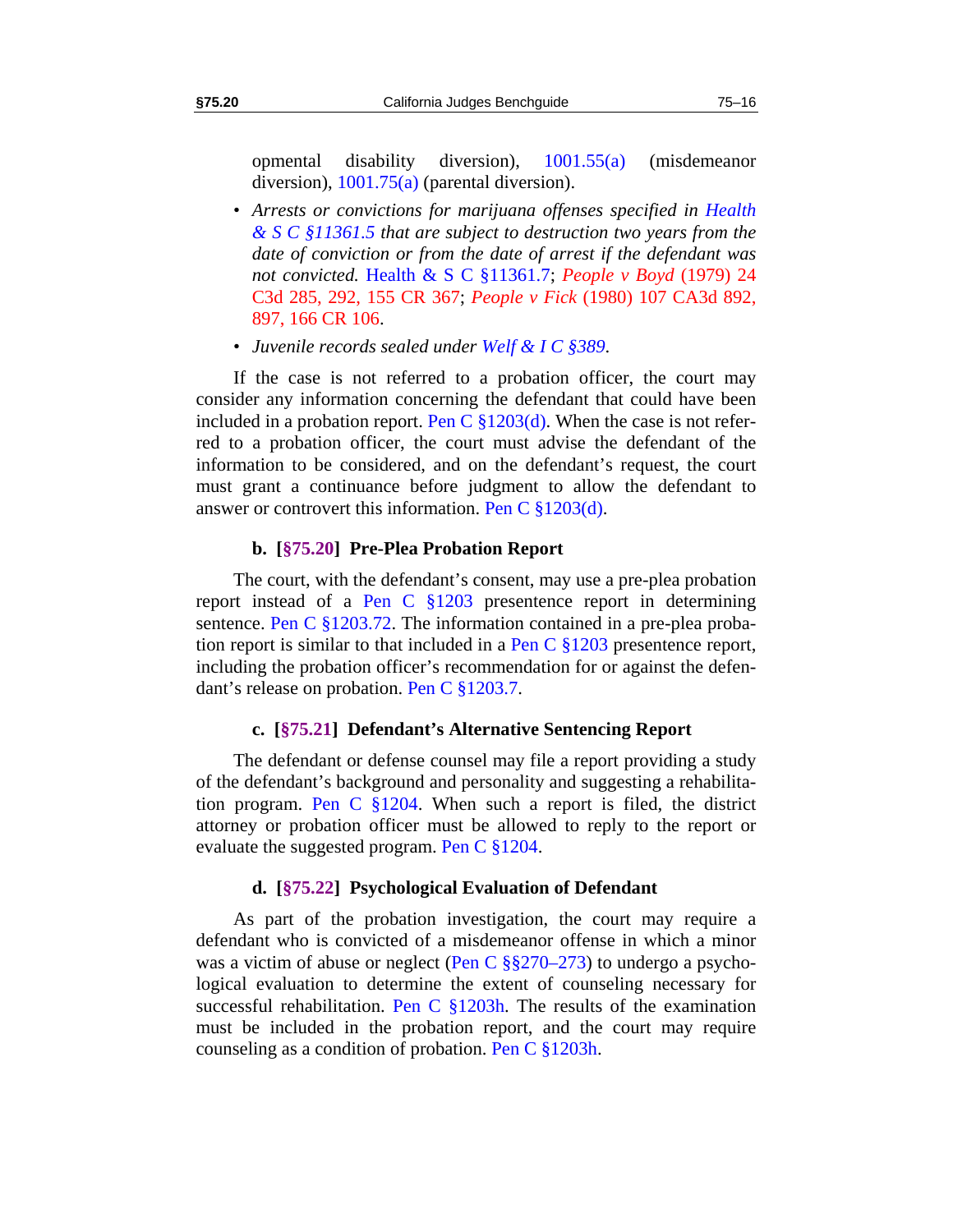#### **e. [§75.23] Testimony of Defense Witnesses**

<span id="page-18-0"></span>The defendant may call witnesses to contradict, explain, or otherwise rebut information contained in the probation report. Pen C  $\S$ §1203(d), 1204; *People v Gelfuso* (1971) 16 CA3d 966, 972, 94 CR 535; *People v Valdivia* (1960) 182 CA2d 145, 148, 5 CR 832. The defendant does not have the right to cross-examine the probation officer who prepared the report. *People v Arbuckle* (1978) 22 C3d 749, 754, 150 CR 778 (Sixth Amendment right of confrontation inapplicable at sentencing stage of criminal proceedings).

#### **f. [§75.24] Victim's Statements**

<span id="page-18-1"></span>The victim of the crime, the parent(s) or guardian(s) of a minor victim, or the next of kin of a deceased victim has the right to appear, in person or by counsel, at the sentencing proceeding. Pen C §1191.1. The victim, or up to two of the parents or guardians of a minor victim, or the next of kin of a deceased victim may reasonably express his, her, or their views concerning the crime, the person responsible, and the need for restitution. Pen C  $\S1191.1$ . The court must consider these statements in imposing sentence and state on the record its conclusion of whether the defendant poses a threat to public safety if granted probation. Pen C §1191.1. Instead of, or in addition to, a personal appearance, the victim, the parent(s) or guardian(s) of a minor victim, or the next of kin of a deceased victim may file with the court a written, audiotaped, or videotaped statement, or statement stored on a CD-ROM, DVD, or any other recording medium acceptable to the court. Pen C  $\S 1191.15(a)$ .

The court may hear and consider other out-of-court or unsworn statements about the circumstances of the crime and the characteristics of the defendant relevant to sentencing as long as the defendant has notice that the statements will be accepted and has an opportunity to respond. *People v Mockel* (1990) 226 CA3d 581, 586, 276 CR 559 (consideration of letters from friends and family of the victim did not violate defendant's due process right to fair hearing). However, the defendant does not have the right to cross-examine the victim or other source of these statements. *People v Huber* (1986) 181 CA3d 601, 635, 227 CR 113; *People v Zikorus* (1983) 150 CA3d 324, 333, 197 CR 509.

#### **3. [§75.25] Rendition and Entry of Judgment**

<span id="page-18-2"></span>At the time fixed for pronouncing judgment, if no sufficient cause is alleged or appears to the court why judgment should not be pronounced, the court must render judgment of a fine or imprisonment or both. Pen C §§1202, 1445. The rendition of judgment is the oral pronouncement of sentence in open court. *People v Moran* (1973) 33 CA3d 724, 728, 109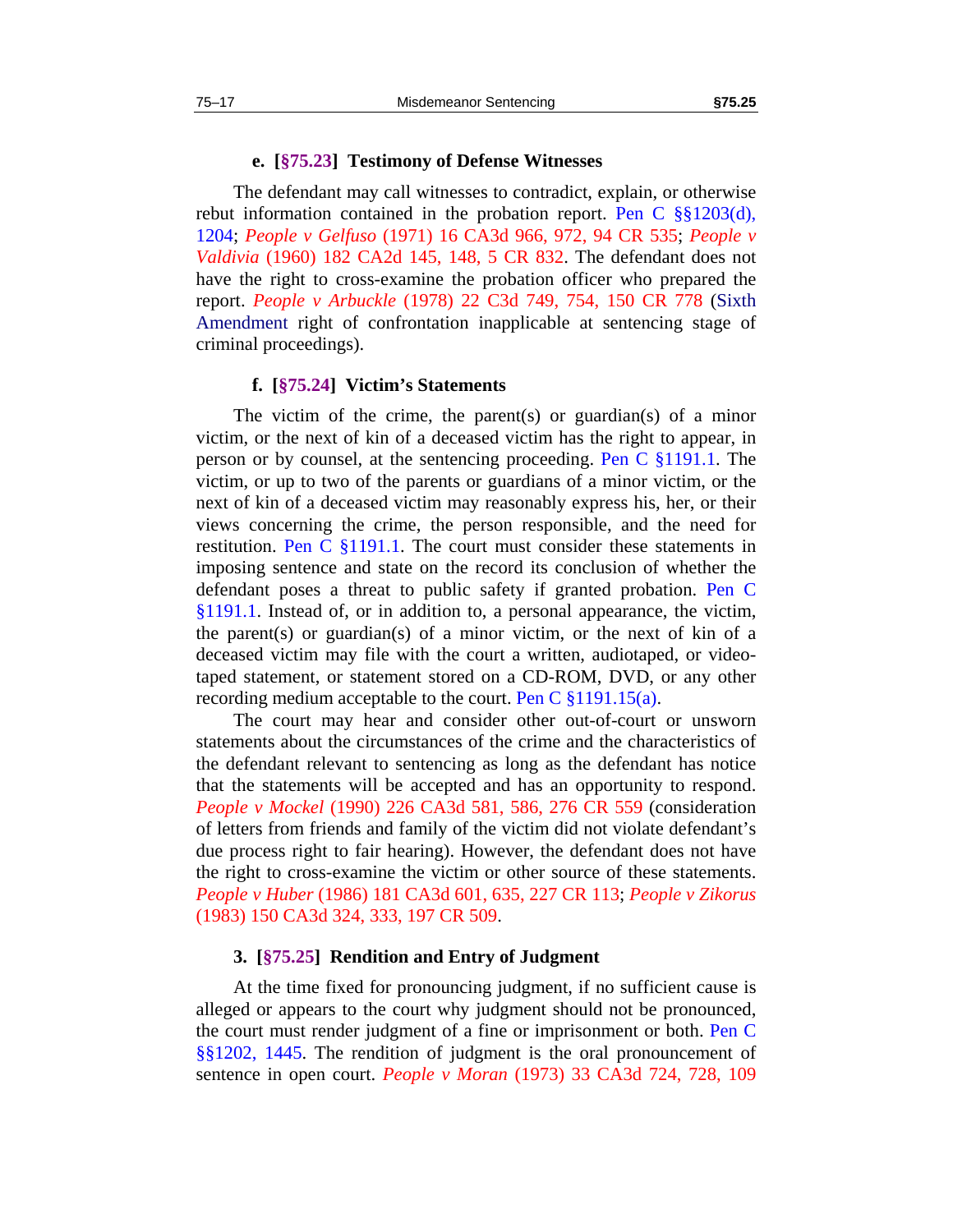CR 287; *People v Blackman* (1963) 223 CA2d 303, 307, 35 CR 761. The defendant does not waive the court's duty to pronounce judgment orally by waiving formal arraignment for judgment. *People v Prater* (1977) 71 CA3d 695, 702, 139 CR 566. When judgment is rendered, the clerk must enter it in the minutes, stating the offense for which the defendant was convicted and any prior convictions. Pen C §1207.

#### **4. [§75.26] Punishment for Misdemeanors**

<span id="page-19-0"></span>Except when a different punishment is prescribed by statute, every misdemeanor is punishable by imprisonment in county jail not exceeding six months and/or a fine not exceeding \$1000. Pen C §19. If the misdemeanor is punishable by imprisonment in county jail but no fine is prescribed, the court may impose a fine not exceeding \$1000 in addition to the prescribed imprisonment. Pen C  $\S672$ . For a list of sentencing terms for common misdemeanors, see California Judges Benchguide 74: *Sentencing Guidelines for Common Misdemeanors and Infractions* (Cal CJER).

#### **a. [§75.27] Imprisonment**

<span id="page-19-1"></span>Many misdemeanor offenses are punishable by county jail terms of up to one year. A sentence may not exceed one year, except on conviction of more than one offense when consecutive sentences have been imposed. Pen C §19.2.

 JUDICIAL TIP: When the court imposes a sentence to county jail, it should state the date on which the defendant must surrender to the custody of the county sheriff to serve his or her term.

#### **b. [§75.28] Fine; Penalty Assessments**

<span id="page-19-2"></span>Unless provided otherwise by statute, the maximum fine for a conviction of a misdemeanor is \$1000. Pen C §§19, 672. A judgment that the defendant must pay a fine, with or without other punishment, may also direct that payment must be made within a limited time or in installments on specified dates. Unless the defendant is so directed, the fine is payable immediately. Pen C  $\S 1205(a)$ .

 JUDICIAL TIP: When the court imposes a fine, it should state the due date(s) for payment of the fine.

A judgment may also direct that the defendant be imprisoned until the fine is satisfied. Pen C  $\S 1205(a)$ . For discussion of imprisonment in satisfaction of a fine, see [§75.29](#page-20-0).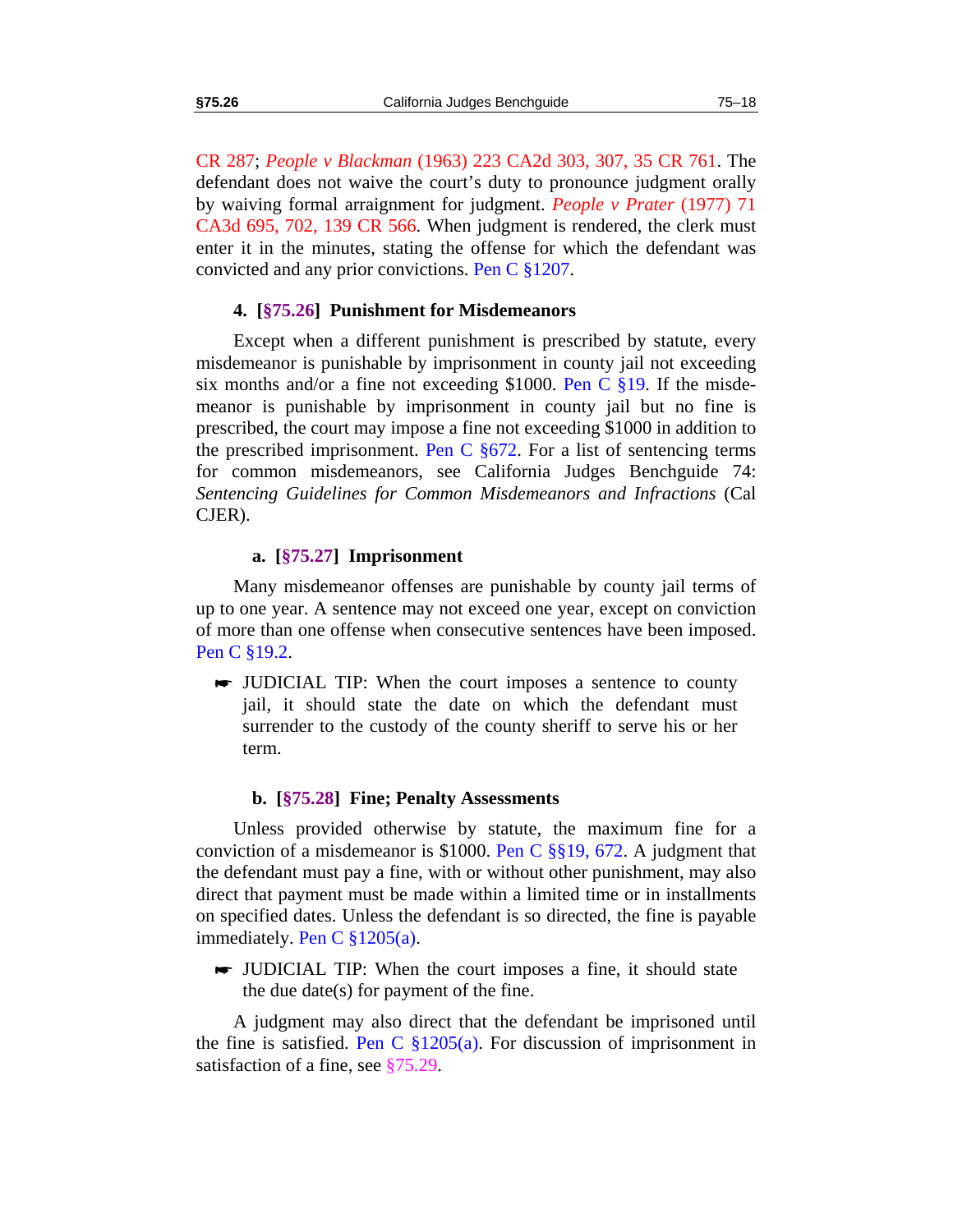*State penalty assessment*. A ten dollar state penalty must be levied for every ten dollars, or fraction of this amount, of the fine imposed. Pen C  $§1464(a)(1)$ . When the defendant has committed multiple offenses, the penalty must be based on the total fine for each offense. Pen C §1464(b). If a fine is suspended, in whole or in part, the penalty must be reduced in proportion to the suspension. Pen C  $\S 1464(b)$ . When a defendant is imprisoned to satisfy the fine, the court may waive all or any part of the state penalty if payment would work a hardship on the defendant or his or her immediate family. Pen C  $\S1464(d)$ . The state penalty does not apply to the following (Pen C  $\S 1464(a)(3)$ ):

- Any restitution fine.
- Any penalty authorized by Govt C §76000.
- The state surcharge authorized by Pen C §1465.7.

*Additional assessments*. In addition to the state penalty assessment imposed under Pen C  $\S1464$ , the following penalty assessments and fees must be imposed:

- 20-percent state surcharge on the base fine. Pen C  $\S 1465.7$ .
- County penalty of \$7 for every \$10, or fraction of this amount, of the fine imposed. Govt C §76000.
- State court construction penalty of up to \$5 for every \$10, or fraction of this amount, of the fine imposed. Govt C  $\S$ §70372(a), 70375(b).
- Court security fee of \$20. Pen C §1465.8.
- Criminal laboratory analysis fee of \$50 and drug program fee of \$150 for a violation of specified controlled substances offenses. Health & S C §§11372.5, 11372.7.
- DNA Identification Fund penalties of \$10 (Govt C  $$76104.6$ ) and \$1 (Govt C §76104.7) for every \$10, or fraction of this amount, of the fine imposed.

## **c. [§75.29] Imprisonment To Satisfy Fine**

<span id="page-20-0"></span>A judgment requiring the defendant to pay a fine immediately or within a limited time or in installments on specified dates may also direct that, if the defendant fails to pay as required, the defendant may be imprisoned until the defaulted installment is satisfied or until the fine is satisfied in full. Pen C  $\S 1205(a)$ . The judgment may further direct that imprisonment for failure to pay a fine will begin at, or continue after, the expiration of any imprisonment imposed as a part of the punishment or of any other imprisonment to which the defendant may previously have been sentenced. Pen C §1205(a).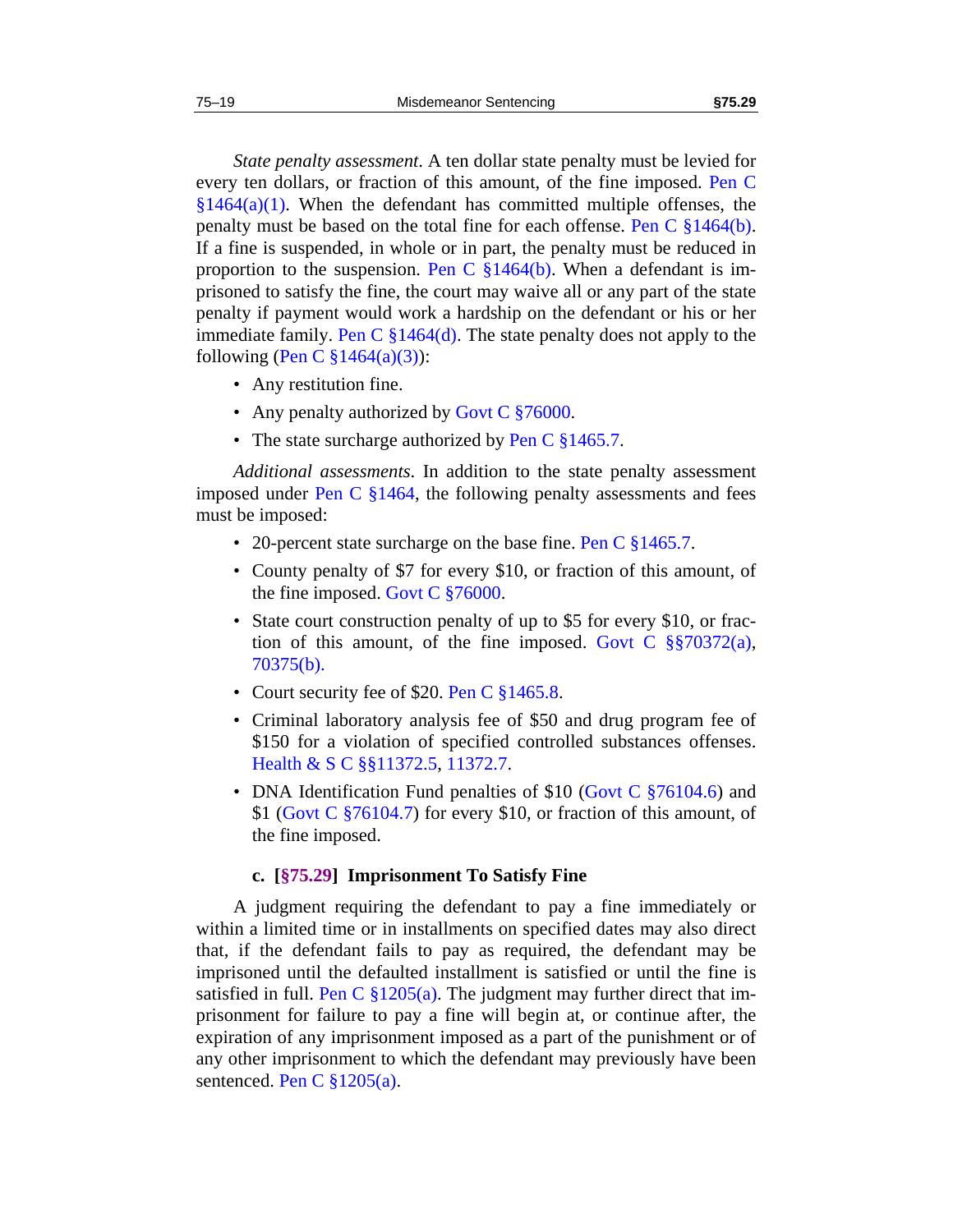The judgment must specify the extent of imprisonment for nonpayment, which cannot exceed the maximum term for which the defendant could be sentenced to jail for the offense. Pen C  $\S 1205(a)$ ; *People v Lein* (1928) 204 C 84, 87, 266 P 536. See Pen C §19.2 (one-year

limit on imprisonment to county jail applicable to commitment for default in payment of fine). A defendant must receive credit on the fine for each day he or she is held in custody for nonpayment at the rate specified in the judgment. Pen C  $\S 1205(a)$ . The minimum conversion rate is 30 dollars per day. Pen C §§1205(a), 2900.5(a).

A defendant may be imprisoned for nonpayment of a restitution fine or a victim restitution order (see §[§75.30](#page-22-0)[–75.37](#page-25-0)) under the provisions of Pen C §1205 if the defendant has also defaulted on the payment of other fines. Pen C §1205(e).

When the court sentences a person who was under 21 years of age at the time of the arrest to the payment of a fine and the fine is not paid, the court may remit the fine in whole or in part, or commit the defendant to a place of confinement approved by the California Department of Corrections and Rehabilitation Division of Juvenile Justice (formerly California Youth Authority) to serve a term until the fine is satisfied. Welf & I C §1735.

The court may not imprison a defendant for nonpayment when the failure results from the defendant's indigency rather than a refusal to pay. *In re Antazo* (1970) 3 C3d 100, 115, 89 CR 255. An indigent defendant must be provided alternatives to imprisonment similar to those available to a nonindigent offender. 3 C3d at 116. The court may direct the indigent defendant to pay the fine in installments under Pen C  $\S 1205(a)$  or perform specified work to satisfy the fine. See *Williams v Illinois* (1970) 399 US 235, 244 n21, 90 S Ct 2018, 26 L Ed 2d 586. If the defendant refuses to utilize these alternatives, or fails to meet the conditions of the offered alternative, the defendant's indigency ceases to be dispositive, and the defendant may be imprisoned. *In re Antazo*, *supra*, 3 C3d at 116.

In determining whether a defendant is financially unable to pay a fine, the court may consider such factors as the defendant's income, bank accounts, ownership of a home, car, or other tangible or intangible property, the number of dependents, the cost of sustenance for the defendant and his or her dependents, and the amount of the fine. *People v Lewis* (1971) 19 CA3d 1019, 1023, 97 CR 419. The court is not required to allow the defendant to prefer his or her creditors to the obligation to the state for payment of the fine, nor is it required to allow the defendant to maintain the same standard of living to which the defendant has become accustomed. 19 CA3d at 1025.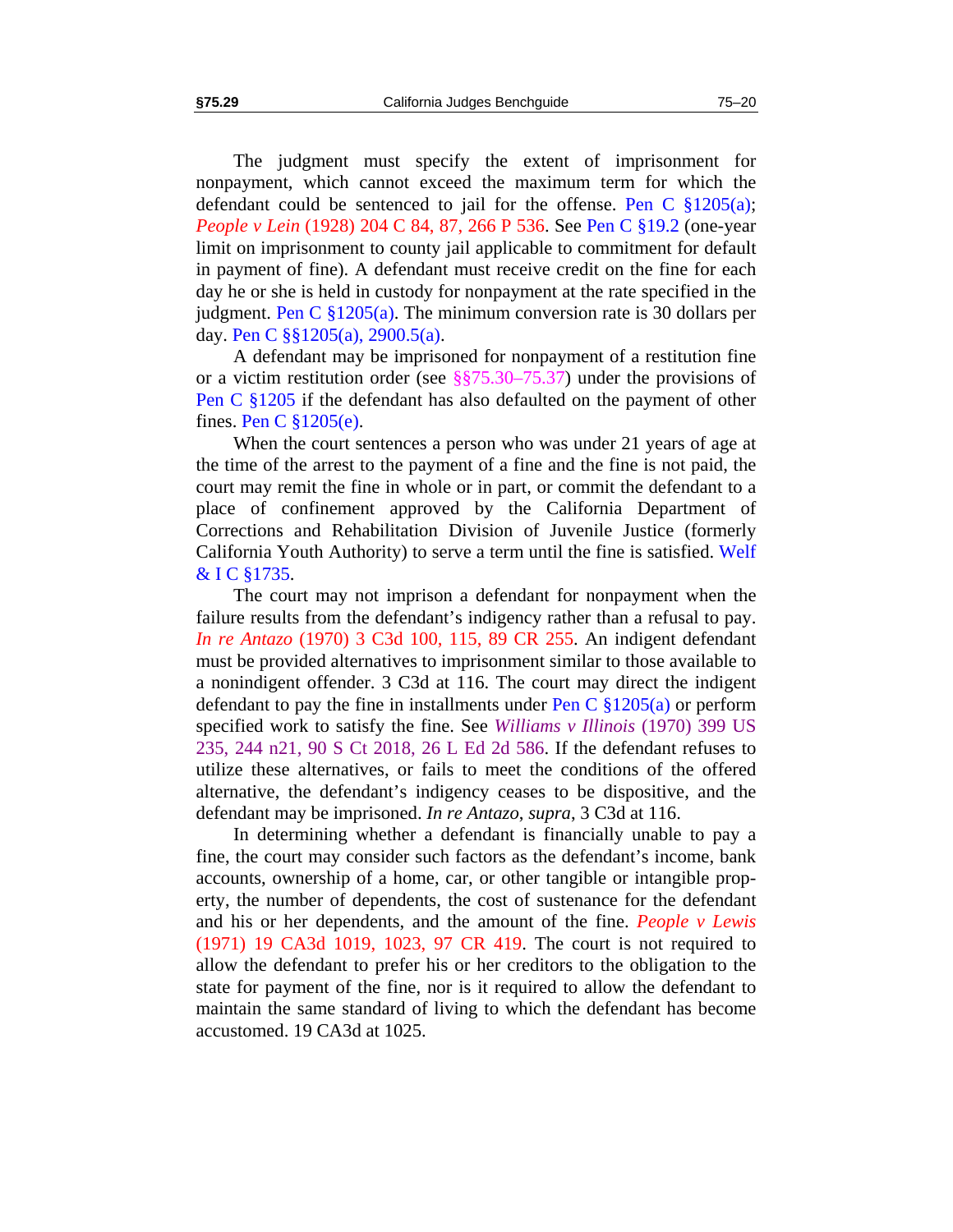#### **d. [§75.30] Victim Restitution**

<span id="page-22-0"></span>The court must order payment of restitution to any victim who has suffered economic loss as a result of the defendant's criminal conduct. Pen C  $\S 1202.4(a)(3)(B)$ , (f); see Cal Const art I,  $\S 28(b)$ . A sentence without a restitution award to the victim (or an alternative statement of extraordinary reasons for not awarding restitution) is invalid; however, the court may properly add a restitution order later. See Pen C §1202.46; *People v Rowland* (1997) 51 CA4th 1745, 1750–1752, 60 CR2d 351.

#### **(1) [§75.31] Losses Subject to Restitution**

<span id="page-22-1"></span>The restitution ordered must sufficiently reimburse the victim for all economic losses incurred, including the following:

- The replacement or repair costs of any stolen or damaged property. Pen C §1202.4(f)(3)(A).
- Medical expenses, including expenses for mental health counseling. Pen C §1202.4(f)(3)(B)–(C).
- Future medical expenses. *People v Phelps* (1996) 41 CA4th 946, 950, 48 CR2d 855 (restitution order for future medical expenses in amount stipulated by defendant).
- Wages or profits lost because of injury suffered by the victim and, if a minor victim, the wages or profits lost by the minor's parents or guardians while caring for the victim. Pen C  $\S 1202.4(f)(3)(D)$ .
- Lost wages or profits of the victim or the victim's guardians or parents because of time spent as a witness or in assisting the police or prosecution. Pen C  $\frac{\$1202.4(f)(3)(E)}{2}$ .
- Future lost wages. *People v Fulton* (2003) 109 CA4th 876, 880 n2, 887, 135 CR2d 466 (lost wages associated with future postsurgery recovery).
- Economic loss of support of surviving spouse of homicide victim. *People v Giordano* (2007) 42 C4th 644, 68 CR3d 51.
- Loss of support of children of homicide victim. *People v Harvest* (2000) 84 CA4th 641, 652–653, 101 CR2d 135 (defendant ordered to pay child support for victim's children).
- Interest, at the rate of 10 percent per year, that accrues from the date of sentencing or loss, as determined by the court. Pen C §1202.4(f)(3)(G).
- Actual and reasonable attorneys' fees and other costs of collection accrued by a private entity on behalf of the victim. Pen C  $§1202.4(f)(3)(H).$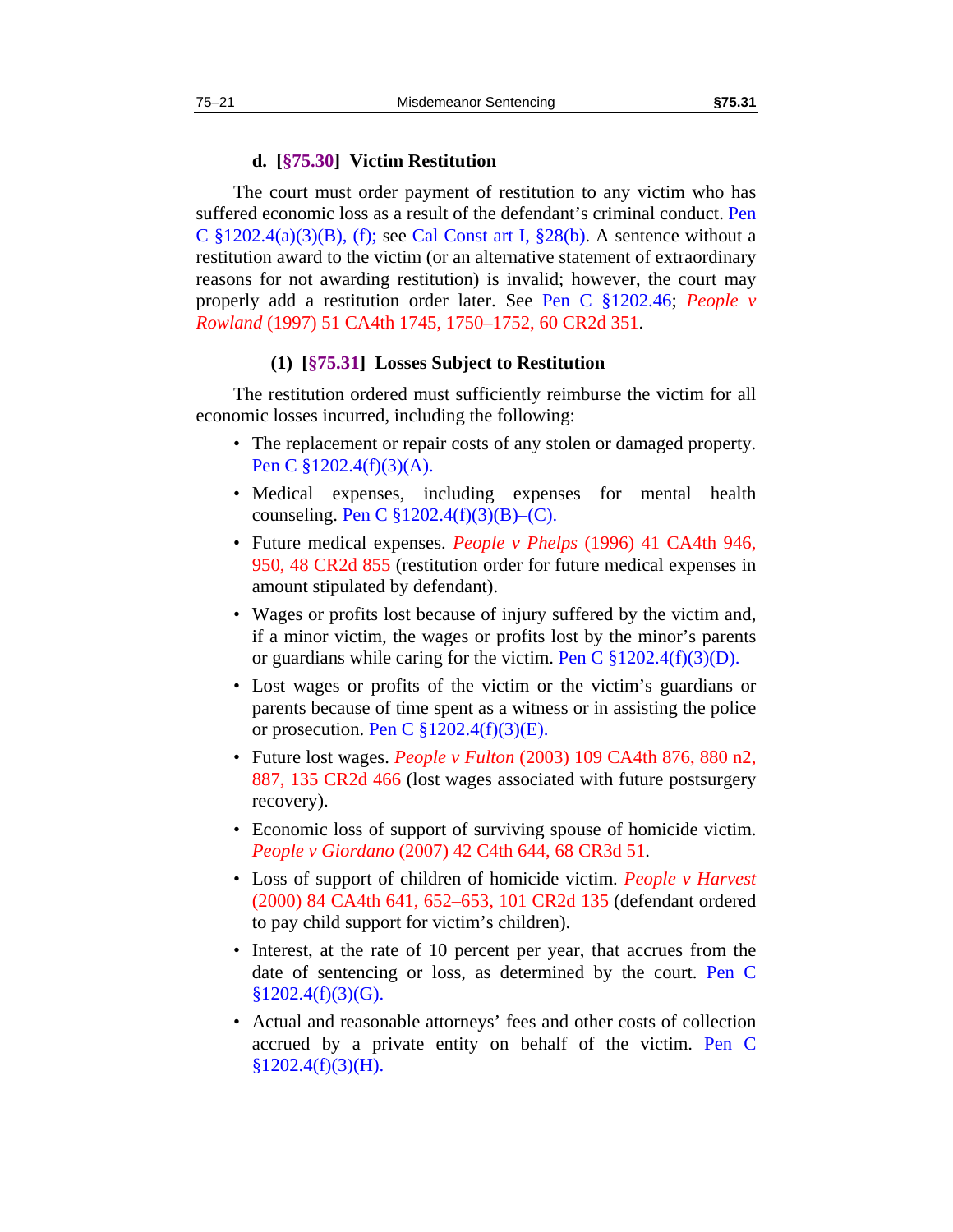- 
- Expenses incurred by adult victim when relocating away from defendant if relocation necessary for victim's personal safety or emotional well-being. Pen C  $\S 1202.4(f)(3)(I)$ .
- Expenses to retrofit residence or vehicle if the victim is permanently disabled as a direct result of the crime. Pen C  $§1202.4(f)(3)(K).$

#### **(2) [§75.32] Persons Entitled to Restitution**

<span id="page-23-0"></span>Restitution under Pen C §1202.4 is generally limited to direct victims, *i.e.,* to persons and to public or private entities against whom the crime was committed. *People v Torres* (1997) 59 CA4th 1, 25, 68 CR2d 644; Pen C  $$1202.4(k)(2)$  ("victim" may be corporation, business trust, estate, partnership, association, joint venture, or governmental agency). Other persons entitled to restitution include the immediate surviving family of the victim (Pen C  $$1202.4(k)(1)$ ), parents and guardians of a minor victim (see  $\S$ [75.31\)](#page-22-1), and other individuals who have sustained economic loss as described in Pen C  $$1202.4(k)(3)$ .

#### **(3) [§75.33] Right to Hearing**

<span id="page-23-1"></span>The defendant has the right to a hearing to dispute the court's determination of the amount of restitution. Pen C §1202.4(f)(1); *People v Carbajal* (1995) 10 C4th 1114, 1125, 43 CR2d 681. Advisement of this right is a precondition to enforcement of the restitution order by a victim. Pen C §1214(b).

The hearing does not require the formalities of a trial. *People v Foster* (1993) 14 CA4th 939, 946–947, 18 CR2d 1. The defendant's due process rights are satisfied when the probation report gives notice of the restitution claimed, and the defendant has an opportunity to contest the figures in the report. *People v Foster, supra*. The defendant has no right to a jury trial on the restitution issues. *People v Rivera* (1989) 212 CA3d 1153, 1161, 261 CR 93. The defendant does not have a right to confront and cross-examine witnesses, including the probation officer who prepared the report. *People v Arbuckle* (1978) 22 C3d 749, 754, 150 CR 778. The court may consider the recommendations in the report despite their hearsay character (*People v Cain* (2000) 82 CA4th 81, 87, 97 CR2d 836), as long as the court independently determines the amount of restitution (*People v Hartley* (1984) 163 CA3d 126, 130, 209 CR 131).

 A victim has a right to appear at sentencing personally or by counsel to express his or her views regarding restitution. Pen C §1191.1; see [§75.24](#page-18-1).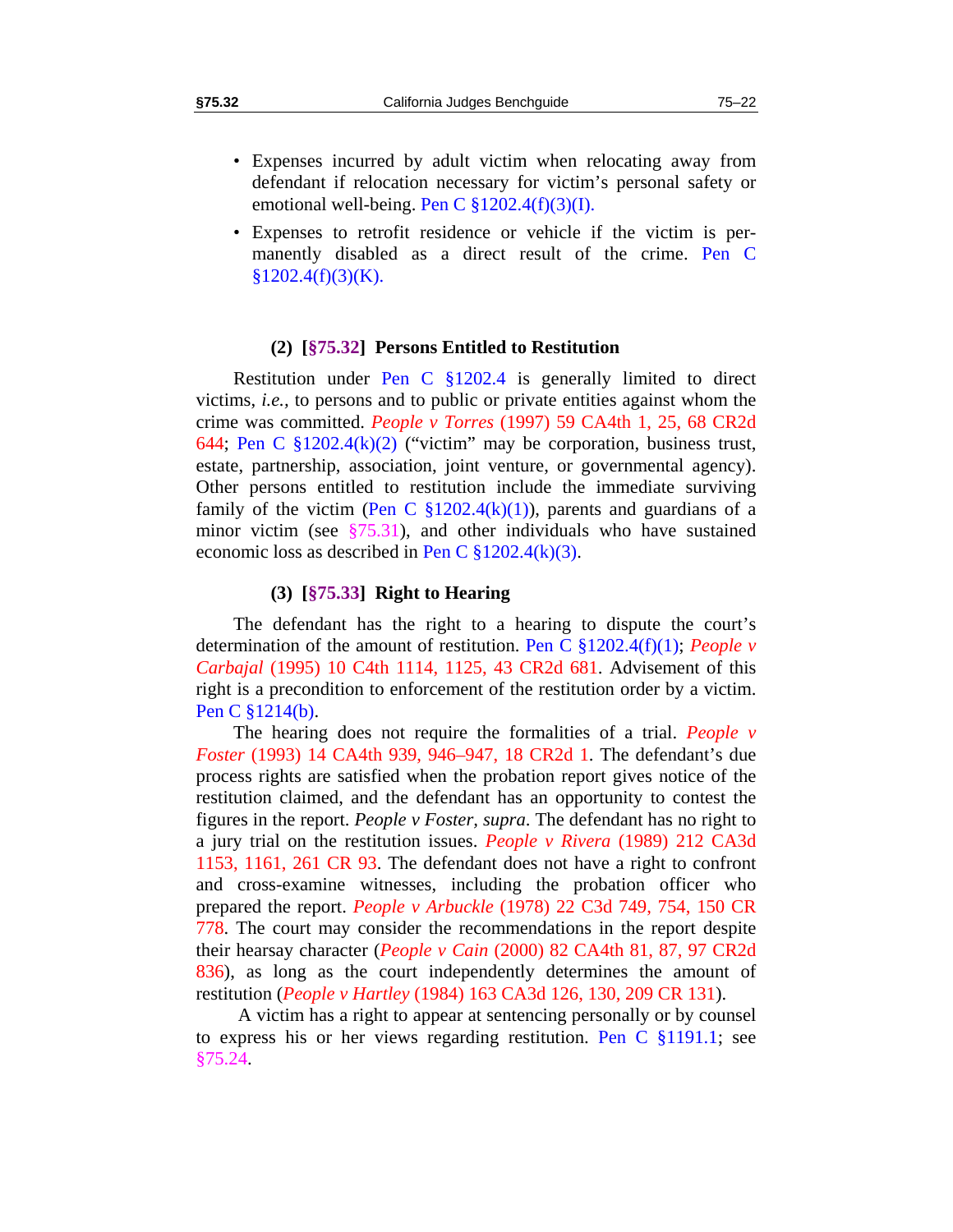<span id="page-24-0"></span>To the extent possible, the restitution order must identify the victim(s) and losses to which it pertains, and must be of a dollar amount sufficient to reimburse the victim(s) for every determined economic loss incurred. Pen C  $\S 1202.4(f)(3)$ . The court is vested with broad discretion in setting the amount of restitution. *People v Balestra* (1999) 76 CA4th 57, 63, 90 CR2d 77. It may use any rational method of fixing this amount that is reasonably calculated to make the victim whole. 76 CA4th at 63–64. The court's order may be based on the amount of loss claimed by the victim or any other showing to the court. Pen C  $\S 1202.4(f)$ .

If the court cannot ascertain the amount of restitution at the time of sentencing, the court may order that it will determine the amount later. Pen C §1202.4(f). The court retains jurisdiction over the defendant for purposes of imposing or modifying restitution until the losses are determined. Pen C §1202.46.

If the victim has received compensation from the state Restitution Fund for losses, the court must order the defendant to make payment to the fund for the amount paid to the victim. Pen C  $\S 1202.4(f)(2)$ .

#### **(5) [§75.35] Waiver of Full Restitution**

<span id="page-24-1"></span>The court must order full restitution unless it finds compelling and extraordinary reasons for not doing so. Pen C  $\S 1202.4(f)$ –(g). The court must state these reasons on the record. Pen C  $\S 1202.4(f)$ –(g). In such event, the court must order as a condition of probation that the defendant perform specified community service, unless the court finds and states on the record compelling and extraordinary reasons not to require community service. Pen C  $\S 1202.4(n)$ . If probation is revoked, the court must impose restitution. Pen C §1202.4(n).

A defendant's inability to pay is not a compelling and extraordinary reason that justifies failing to impose restitution. Pen C  $\S 1202.4(g)$ . It also cannot be considered in determining the amount of restitution. Pen C  $§1202.4(g).$ 

#### **(6) [§75.36] Order for Income Deduction**

<span id="page-24-2"></span>If restitution is ordered, the court must enter a separate order for income deduction on determination of the defendant's ability to pay. Pen C  $\S 1202.42(a)$ . The court must stay this order until the county agency responsible for collection determines that the defendant has failed to pay without good cause. Pen C  $$1202.42(b)(1)$ .

For a more detailed discussion of victim restitution, see California Judges Benchguide 83: *Restitution* (Cal CJER).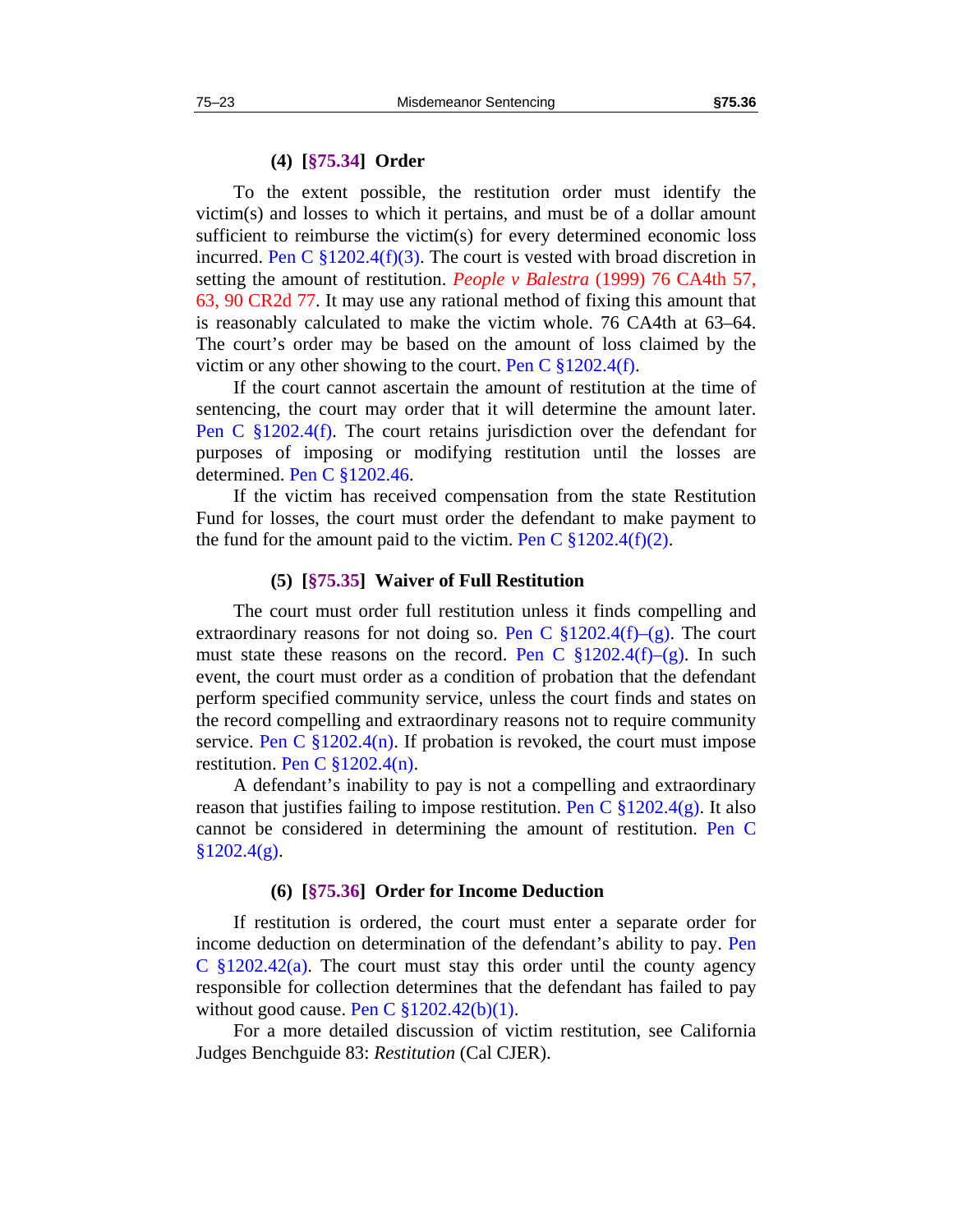<span id="page-25-0"></span>In addition to paying restitution to any crime victim(s), a defendant must pay a restitution fine of not less than \$100 and not more than \$1000. Pen C  $\S 1202.4(a)(3)$ , (b). The court must consider the following factors in setting the amount of the fine in excess of  $$100$  (Pen C  $$1202.4(d)$ ):

- The defendant's inability to pay, including future earning capacity;
- The seriousness and gravity of the offense and the circumstances of its commission;
- Any economic gain derived by the defendant as a result of the crime;
- The extent to which any other person suffered losses as a result of the crime, including pecuniary losses to the victim or his or her dependents, and intangible losses, such as psychological harm;
- The number of victims involved in the crime; and
- Any other relevant factors.

Ability to pay the restitution fine is presumed, and the defendant bears the burden to prove lack of ability. Pen C §1202.4(d); *People v Romero* (1996) 43 CA4th 440, 448–449, 51 CR2d 26. The court is not required to make express findings as to the factors bearing on the amount imposed. Pen C  $$1202.4(d)$ . In addition, the defendant is not entitled to a separate hearing to contest the fine. Pen C  $\S 1202.4(d)$ .

The court may waive imposition of a restitution fine if there are compelling and extraordinary reasons for doing so, and the court states those reasons on the record. Pen C §1202.4(b)–(c); *People v Tillman* (2000) 22 C4th 300, 302, 92 CR2d 741. A defendant's inability to pay may not be considered a compelling and extraordinary reason to waive the fine. Pen C  $\S 1202.4(c)$ . The court may consider the defendant's inability to pay only when increasing the amount of the restitution fine beyond the statutory minimum. Pen C  $\S1202.4(c)$ . When imposition of the fine is waived, the court must order community service as a condition of probation absent compelling and extraordinary reasons not to require the service. Pen C  $\S 1202.4(n)$ . The court must impose restitution when probation is revoked. Pen C  $\S 1202.4(n)$ .

Restitution fines are exempt from the penalty assessments of Pen C §1464 and Govt C §76000, and the state surcharge of Pen C §1465.7. Pen C  $\S 1202.4(e)$ ; Govt C  $\S 76000(a)(3)$ . Counties may impose a fee to cover the administrative costs of collecting the restitution fine in an amount not exceeding 10 percent of the fine imposed, to be added to the fine and included in the court order. Pen C §1202.4(*l*).

For a more detailed discussion of restitution fines, see California Judges Benchguide 83: *Restitution* (Cal CJER).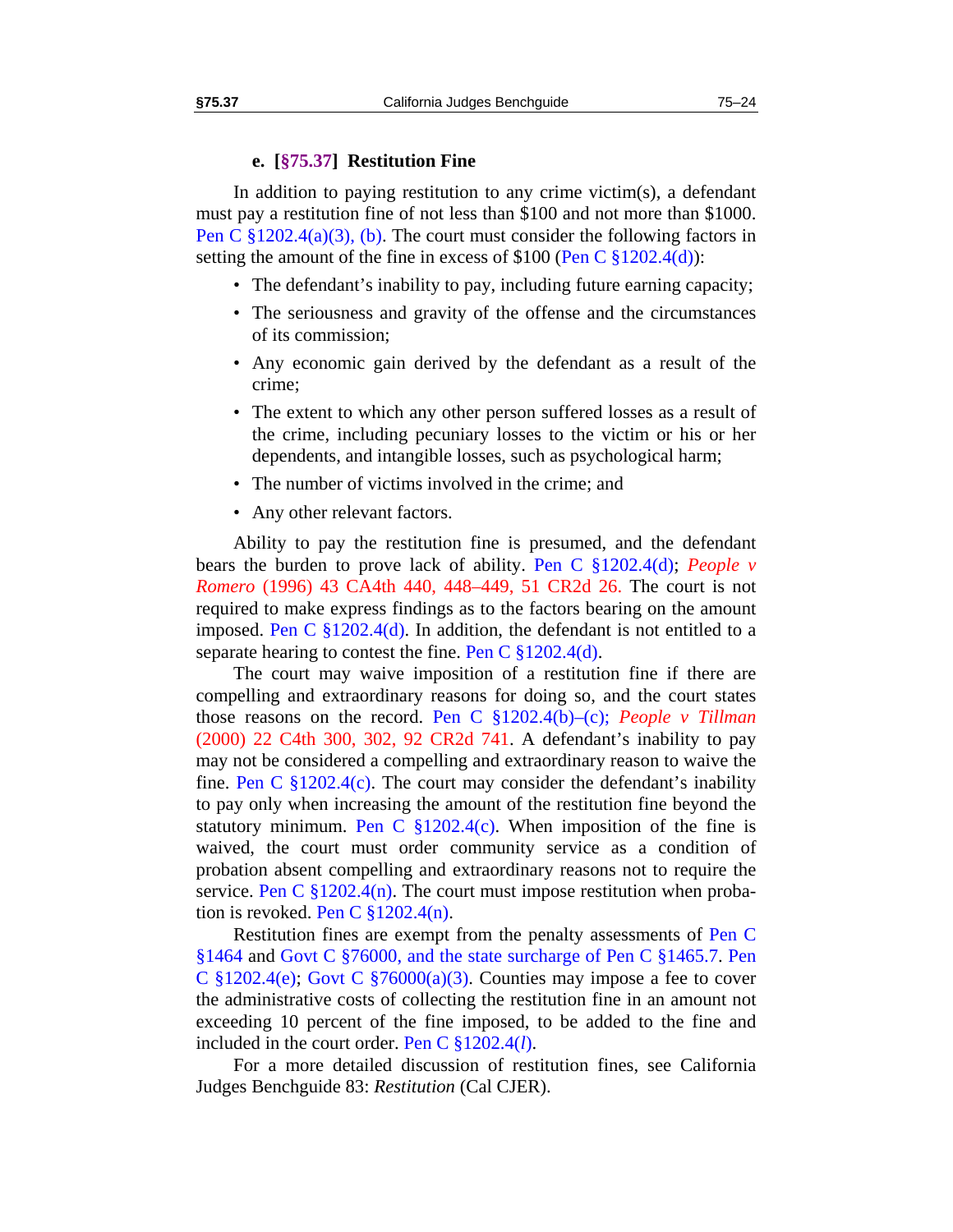## **f. [§75.38] Probation Revocation Restitution Fine**

<span id="page-26-0"></span>When a defendant receives a conditional sentence or a sentence that includes a period of probation, the court must impose an additional probation revocation restitution fine in the same amount as that imposed under Pen C §1202.4(b) (see [§75.37](#page-25-0)). Pen C §1202.44. This additional fine is suspended and does not become effective unless and until the defendant's conditional sentence or probation is revoked. Pen C §1202.44. The court must order the probation revocation restitution fine unless there are compelling and extraordinary reasons for not doing so. Pen C §1202.44.

#### **g. [§75.39] Mandatory AIDS Testing**

<span id="page-26-1"></span>The court must order any person convicted of a misdemeanor violation of Pen C §§261.5 (unlawful sexual intercourse), 266c (inducing sexual act through false representation creating fear),  $286(b)(1)$  (sodomy with person under age 18),  $286(e)$  (sodomy while incarcerated),  $286(h)$ (sodomy with mentally disordered person while confined in state hospital),  $288a(b)(1)$  (oral copulation with person under age 18),  $288a(e)$ (oral copulation while incarcerated), or  $288a(h)$  (oral copulation with mentally disordered person while confined in state hospital), whether or not a fine or sentence is imposed, to submit to a blood test for evidence of antibodies to the probable causative agent of acquired immune deficiency syndrome (AIDS). Pen C §1202.1. In addition, a defendant convicted of a misdemeanor violation of Pen C  $\S 288(c)(1)$  (lewd and lascivious act on a child aged 14 or 15 by person at least ten years older) must submit to a blood test if the court finds probable cause to believe that bodily fluids capable of transmitting HIV have been transferred from the defendant to the victim. Pen C §1202.1. A defendant tested under Pen C §1202.1 must be notified of the results of the blood test. Pen C  $\S 1202.1(a)$ .

Results of the test may later be used to charge the defendant with a violation of Pen C §647f (prostitution following prior conviction and positive AIDS test) or to enhance a sentence under Pen C §12022.85 (commission of sexual offense with knowledge that defendant carries AIDS virus). Pen C §1202.1(c).

A defendant convicted of Pen C  $\S 647(b)$  must submit to testing for AIDS. Pen C §1202.6. First time offenders, in addition to submitting to testing, must participate in an AIDS prevention education program. Pen C  $§1202.6(a).$ 

#### **h. [§75.40] Criminal Registration**

<span id="page-26-2"></span>Defendants convicted of gang-related offenses enumerated in Pen C §186.30, sex offenses enumerated in Pen C §290, narcotics offenses enu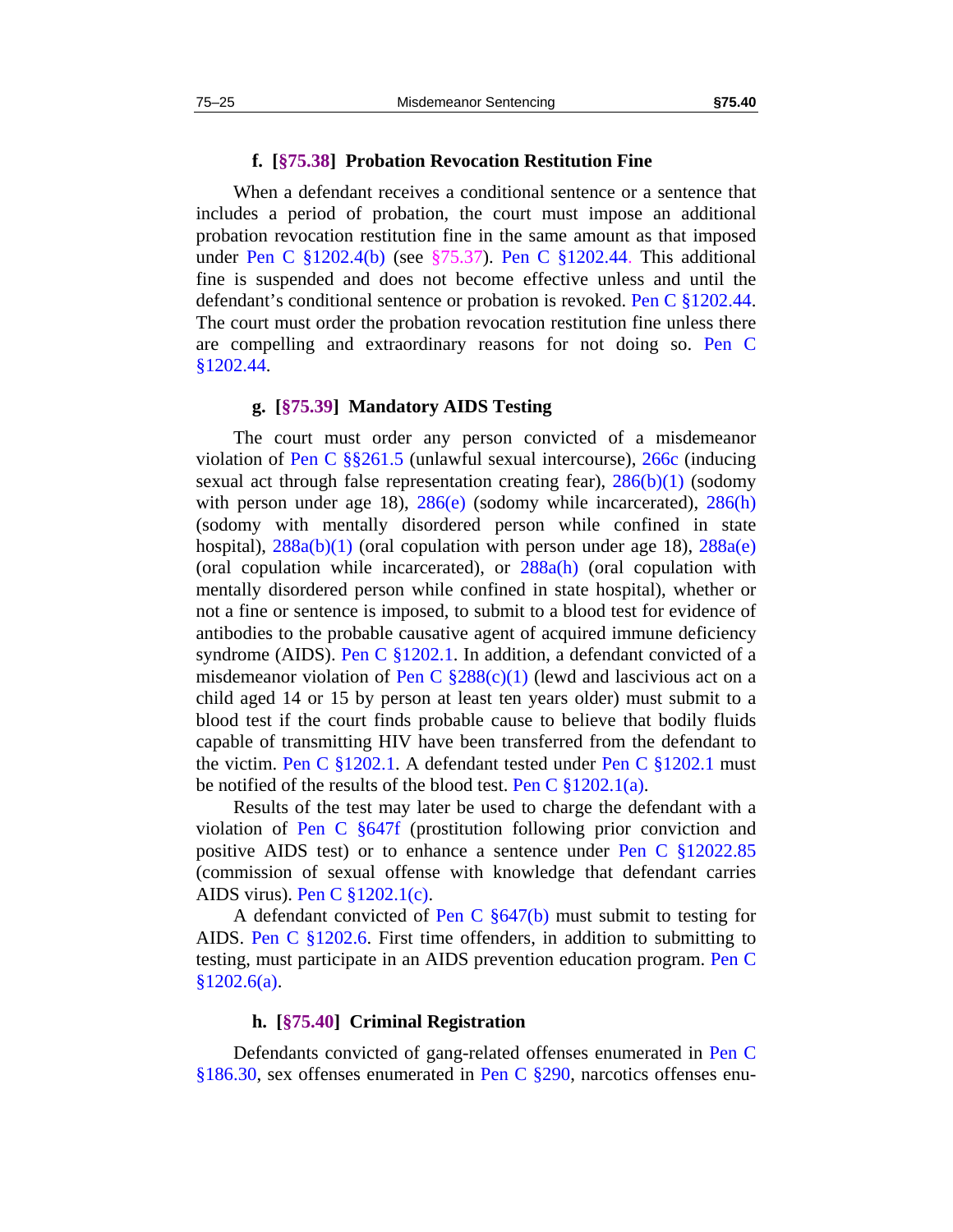merated in Health & S C §11590, arson (Pen C §§451, 453), or attempted arson (Pen C  $\S$ 455) must register with the chief of police or sheriff in the city or county in which he or she resides. Pen C §§186.30, 290(b), 457.1(b); Health & S C §11590(a).

#### **i. [§75.41] Commitment to Division of Juvenile Justice**

<span id="page-27-0"></span>The court may commit a defendant who was under 21 years of age at the time of arrest to the California Department of Corrections and Rehabilitation Division of Juvenile Justice (formerly California Youth Authority) if the defendant meets the eligibility requirements outlined in Welf & I C §§1731.5 and 1732.7.

For a comprehensive discussion of commitment to the Division of Juvenile Justice, see 3 Witkin & Epstein, California Criminal Law, *Punishment* §§76–91 (3d ed 2000).

## **5. [§75.42] Multiple Punishment (Pen C §654)**

<span id="page-27-1"></span>When the defendant is convicted of two or more offenses, the court must determine whether Pen C §654 precludes punishment for one or more of the counts. Under Pen C  $\S 654(a)$ , an act or omission that is punishable in different ways by different provisions of the Penal Code must be punished under the provision that provides for the longest potential term of imprisonment, but in no event can it be punished under more than one. Although Pen C §654 is self-limiting as to violations of the Penal Code, it has been interpreted to apply to any criminal statute. *In re Hayes* (1969) 70 C2d 604, 605, 75 CR 790.

In determining whether Pen C §654 applies to a case involving multiple convictions, the court may conduct a postplea evidentiary hearing regarding factual issues concerning multiple punishment and proper sentencing. *People v Ross* (1988) 201 CA3d 1232, 1240, 247 CR 827 (court not limited to evidence presented to trier of fact before entry of verdict or guilty plea in resolving Pen C §654 issues). The court may also review the probation report in determining the applicability of Pen C §654. *People v Rosenberg* (1963) 212 CA2d 773, 776, 28 CR 214.

If the court concludes that Pen C  $\S 654$  prohibits sentencing on one or more of the offenses of which the defendant has been convicted, the proper procedure is to sentence the defendant on each count and stay execution of sentence of the lesser counts. The stay of execution becomes permanent on completion of the unstayed term. *People v Miller* (1977) 18 C3d 873, 886, 135 CR 654. In addition, the court must stay the use of the stayed convictions for penal and administrative purposes. *People v Conner* (1986) 176 CA3d 716, 719, 222 CR 311; *People v Duarte* (1984) 161 CA3d 438, 448, 207 CR 615. But see *People v Ward* (1986) 188 CA3d 459, 474, 233 CR 477 (*Duarte* order unnecessary absent potential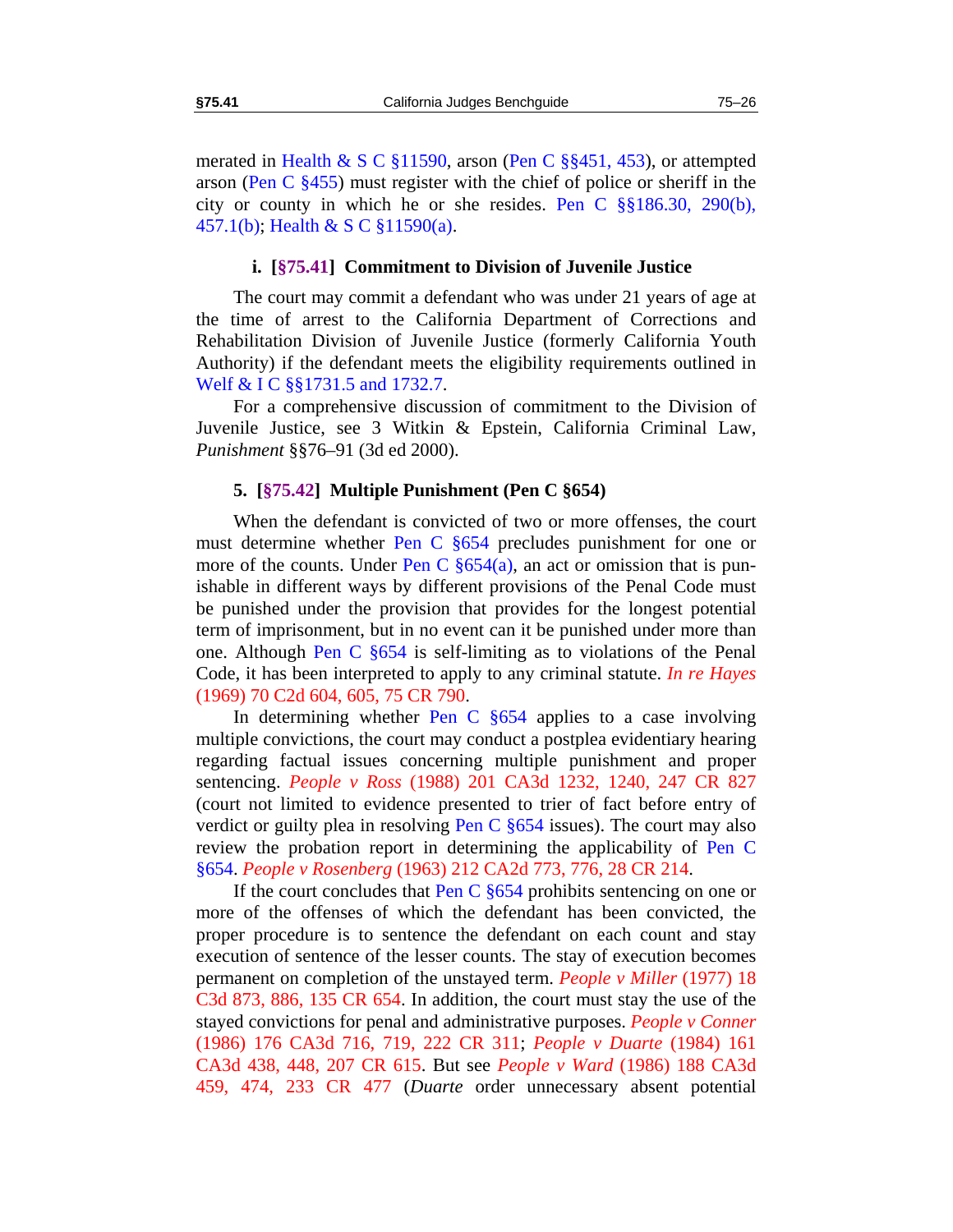administrative sanctions). The court may not impose concurrent sentences in an attempt to satisfy the double punishment prohibition. *People v Miller*, *supra*, 18 C3d at 887.

For a comprehensive discussion of the double punishment prohibition of Pen C §654, see 3 Witkin & Epstein, California Criminal Law, *Punishment* §§129–177 (3d ed 2000).

#### **6. [§75.43] Concurrent or Consecutive Sentences**

<span id="page-28-0"></span>When the defendant is convicted of multiple offenses, whether in the same or different proceedings, the court, on sentencing the defendant to the second or subsequent judgment, must determine whether the terms of imprisonment will run concurrently or consecutively. Pen C §669. Penal Code §669 is applicable only when judgment has been imposed and executed in both the prior and present proceedings. *People v Gray* (1986) 176 CA3d 520, 523, 222 CR 29. If the court does not indicate whether the sentences on separate counts are to be served concurrently or consecutively, they are considered concurrent. *People v Downey* (2000) 82 CA4th 899, 912–913, 98 CR2d 627.

If the court fails to determine how successive judgments will run in relation to each other at the time of sentencing, either through inadvertence or lack of awareness of a previous judgment, it may determine that the sentences are to run consecutively if (a) the inadvertence or prior judgment is brought to the court's attention within 60 days from the start of the defendant's imprisonment on the second or subsequent judgment, and (b) the court makes its determination within 60 days of this notice. Pen C  $§669$ . When the court fails to make its determination within this 60-day period, the second or subsequent judgment will run concurrently with the previous judgment. Pen C §669. The court may make this deferred sentencing decision outside the defendant's presence. Pen C §669. However, a court may not deliberately defer its determination of whether a defendant's sentence will run concurrently or consecutively. *In re Calhoun* (1976) 17 C3d 75, 82, 130 CR 139.

In determining whether sentences are to run consecutively or concurrently, the court may consider the nature and circumstances of the offense, the defendant's appreciation of and attitude toward the offense, the defendant's character, and the defendant's amenability to rehabilitation. *People v Levingston* (1982) 136 CA3d 724, 729, 186 CR 417; *People v Morales* (1967) 252 CA2d 537, 547, 60 CR 671. A court's conclusion that a defendant committed perjury may be considered as it bears on the defendant's character and prospects for rehabilitation. *People v Redmond* (1981) 29 C3d 904, 913, 176 CR 780; *In re Perez* (1978) 84 CA3d 168, 171, 148 CR 302. The court may not consider the defendant's refusal to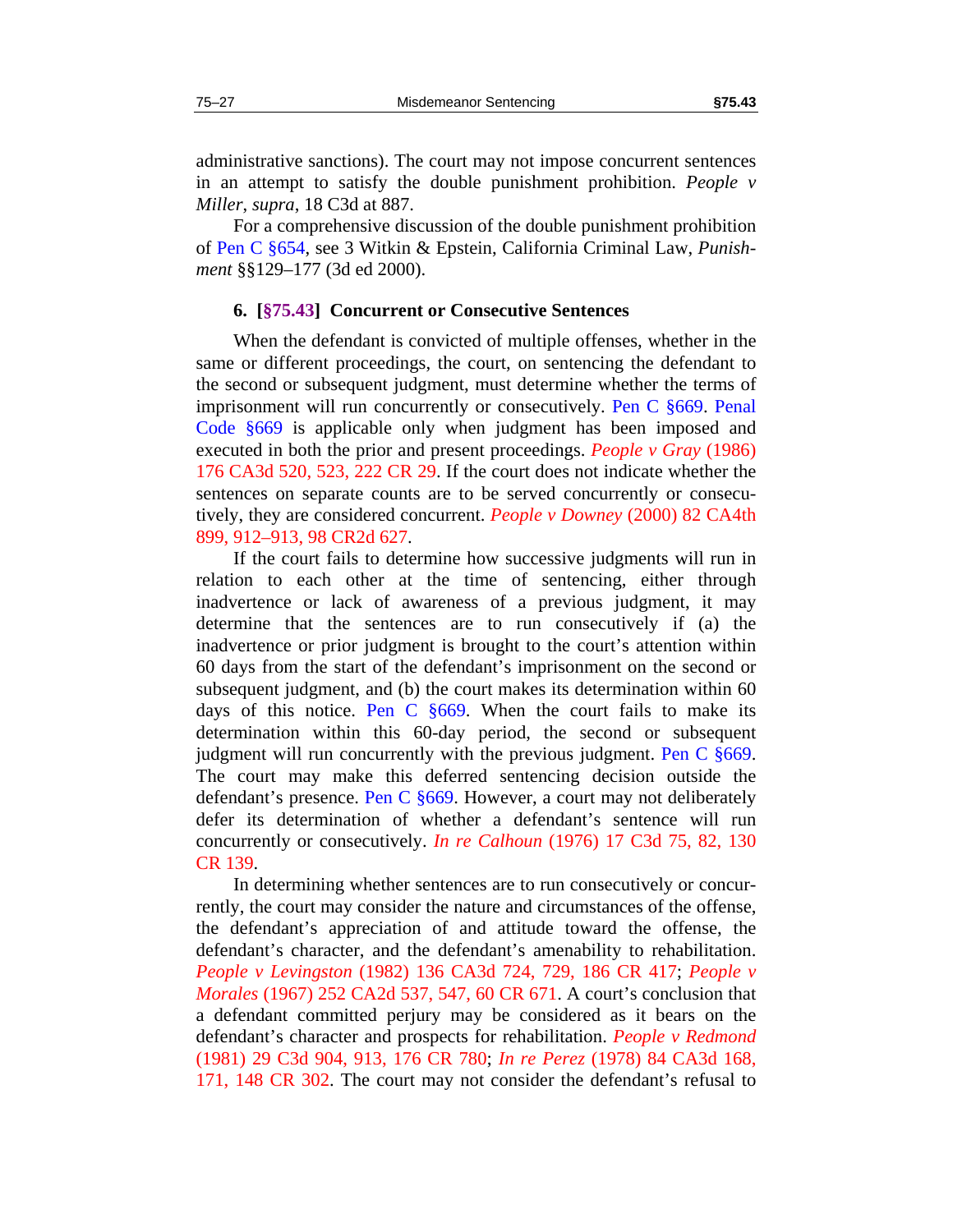accept a plea bargain or the defendant's exercise of the right to a jury trial. *In re Lewallen* (1979) 23 C3d 274, 278, 152 CR 528. A defendant must be afforded notice and an opportunity to respond to any evidence considered by the court in determining whether to impose a consecutive or concurrent sentence. *In re Calhoun, supra,* 17 C3d at 83.

The court can impose consecutive sentences without limit. Pen C §19.2 (jail term on imposition of consecutive sentences may exceed one year). When the defendant is convicted of multiple misdemeanor violations of "wobbler" offenses, the court can impose consecutive sentences even though the term of imprisonment exceeds the statutory maximum term that could have been imposed had the violations been charged as felonies. *People v Hibbard* (1991) 231 CA3d 145, 149, 282 CR 351 (imposition of ten-year term composed of consecutive sentences for 12 alcohol- and drug-related traffic misdemeanors). But see *People v Powell* (1985) 166 CA3d Supp 12, 22, 212 CR 454 (imposition of consecutive sentences for multiple "wobbler" offenses violates equal protection to extent length of sentence exceeds maximum felony sentence permissible for these offenses).

#### **7. Credits Toward Sentence**

#### **a. [§75.44] Custody Credits**

<span id="page-29-0"></span>A defendant must receive credit against his or her jail term or credit against any fine imposed, including base fines and restitution fines, at no less than \$30 per day for the following (Pen C  $\S 2900.5(a)$ ):

- Time spent in jail, camp, work furlough facility, halfway house, rehabilitation facility, hospital, prison, juvenile detention facility, or similar residential facility.
- Days served as a condition of probation.
- Days credited for good time and work time under Pen C  $\S 4019$ . See §[§75.45](#page-30-0)[–75.47](#page-31-1).

If the court has imposed both a jail term and fine, credit for days spent in presentence custody must first be applied to the jail term, and thereafter any remaining days must be applied to the fine on a proportional basis, including, but not limited to, base fines and restitution fines. Pen C  $\S2900.5(a)$ . When the defendant is convicted of a crime that requires a mandatory minimum period of jail time, any time spent in presentence custody in facilities other than the county jail must be credited to the mandatory jail time. Pen C §2900.5(f).

Custody credits may only be given when the custody to be credited is attributable to proceedings related to the same conduct for which the defendant has been convicted. Pen C §2900.5(b). The Supreme Court held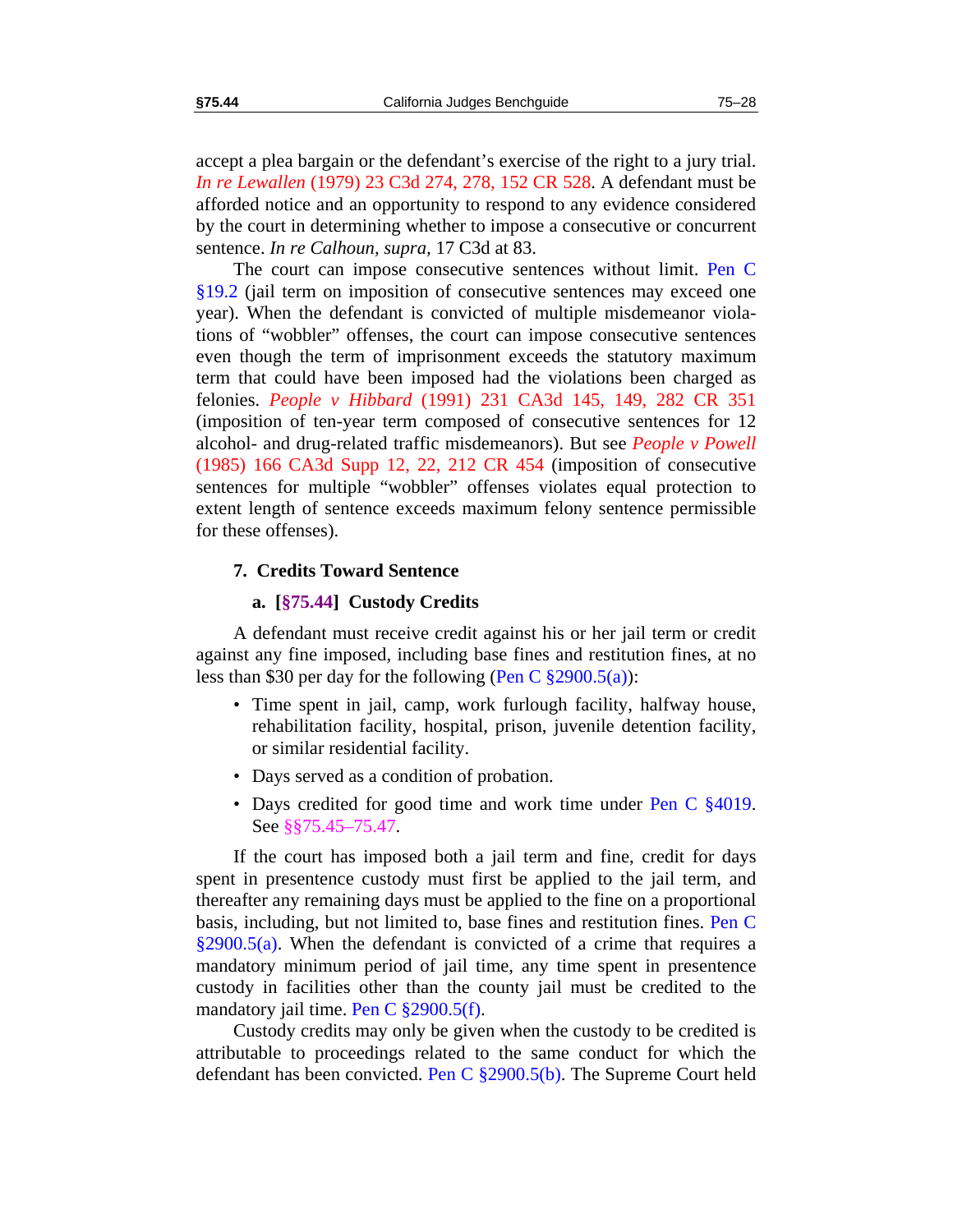in *In re Joyner* (1989) 48 C3d 487, 256 CR 785, that a period of time previously credited against a sentence for unrelated offenses cannot be deemed attributable to proceedings resulting in a later-imposed sentence, unless the defendant demonstrates that he or she would have been at liberty during the period were it not for a restraint relating to the proceedings resulting in the later sentence. In other words, dual credits against separately imposed concurrent sentences for unrelated offenses are to be granted only on a showing of strict causation. 48 C3d at 489.

A defendant is not entitled to credit for a period of presentence custody if, during that period, the defendant has already begun serving time for another offense, including time served as a condition of probation. *In re Rojas* (1979) 23 C3d 152, 156, 151 CR 649; *People v Ayon* (1987) 196 CA3d 1114, 1117, 242 CR 300. See *In re Nickles* (1991) 231 CA3d 415, 282 CR 411, and *People v Odom* (1989) 211 CA3d 907, 259 CR 827, for application of the *Joyner* strict causation test when a defendant is subject to a parole or probation hold or revocation.

If, after sentencing, the court is informed by the Department of Corrections and Rehabilitation that the defendant is not entitled to presentence credit because he or she was serving a prior prison sentence when sentenced by the court, the court may amend the sentence to strike the provision for presentence credit that was part of the defendant's plea bargain only after giving the defendant notice and an opportunity to be heard. *In re Williams* (2000) 83 CA4th 936, 942, 100 CR2d 144.

Credit must be given only once for a single period of custody attributable to multiple offenses for which a consecutive sentence is imposed. Pen C §2900.5(b).

#### **b. Conduct Credits**

#### **(1) [§75.45] Entitlement to Credits**

<span id="page-30-0"></span>When a defendant receives a sentence of imprisonment and/or fine or a jail term as a condition of probation of six days or more, the court must deduct from the sentence time spent in custody during which the defendant satisfactorily performed labor assigned to him or her and complied with the rules and regulations of the facility. Pen C  $\S$ §2900.5(a), 4019. Conduct credits are awarded for time spent in a city or county jail, industrial camp, or road camp. Pen C §4019(a). Conduct credits are not awarded for time spent in nonpenal institutions. *People v Waterman* (1986) 42 C3d 565, 569, 229 CR 796 (confinement in state hospital under Pen C §1370); *People v Sage* (1980) 26 C3d 498, 502, 165 CR 280; *People v Downey* (2000) 82 CA4th 899, 920, 98 CR2d 627 (defendant not entitled to conduct credits for time spent in residential drug rehabilitation program); *People v Nubla* (1999) 74 CA4th 719, 731, 88 CR2d 265 (defendant not entitled to worktime or conduct credits for time served at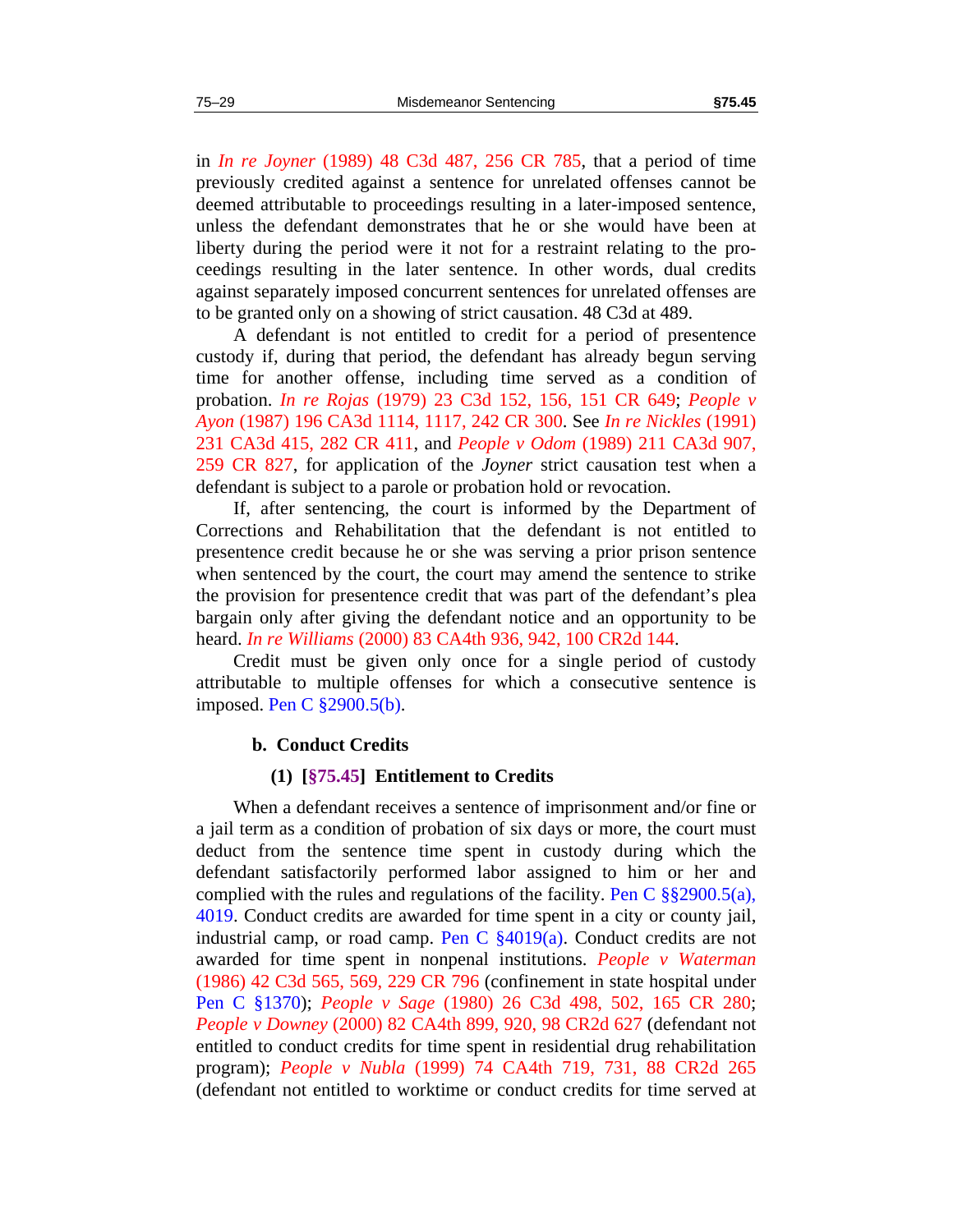California Rehabilitation Center, but is entitled to conduct credits for time spent at CRC or county jail after defendant is found unfit for continued CRC commitment but before execution of sentence); *People v Moore* (1991) 226 CA3d 783, 787, 277 CR 82 (alcohol recovery center). But see *People v Mobley* (1983) 139 CA3d 320, 323, 188 CR 583 (equal protection required award of conduct credit for time spent in "Discovery House" drug rehabilitation program as condition of own-recognizance release). A defendant who participates in a private or county-operated work furlough program is entitled to conduct credits. Pen C §1208(f); *In re Starr* (1986) 187 CA3d 1550, 1554, 232 CR 487. However, conduct credits are not available for time served in a Pen C §4024.2 work release program. *People v Wills* (1994) 22 CA4th 1810, 27 CR2d 925 (work project participant not in custody).

## **(2) [§75.46] Calculating Credits**

<span id="page-31-0"></span>For each six-day period in which a defendant is committed, the defendant earns one day of work-time credit if the defendant satisfactorily performs labor assigned, and one day of good-time credit if the defendant satisfactorily complies with the rules and regulations of the facility. Pen C  $§4019(b)$ –(c). If all days are earned under Pen C  $§4019$ , a term of six days is deemed to have been served for every four days spent in actual custody. Pen C §4019(f). The courts of appeal are divided as to how to calculate conduct credits.

One line of cases calculates conduct credits by multiplying the number of days in actual presentence custody by one half. *People v Moore* (1989) 211 CA3d 1400, 1420, 260 CR 134; *People v Levitt* (1984) 156 CA3d 500, 519, 203 CR 276; *In re Allen* (1980) 105 CA3d 310, 315, 164 CR 319. The other line of cases holds that conduct credits are given only in increments of four days and calculates the credits by dividing the number of actual presentence custody days by four and then multiplying this number by two. No credit is given for days remaining after dividing by four. *People v King* (1992) 3 CA4th 882, 886, 4 CR2d 723; *People v Bravo* (1990) 219 CA3d 729, 731, 268 CR 486; *People v Smith* (1989) 211 CA3d 523, 527, 259 CR 515. Most courts employ the latter method of calculating conduct credits.

## **(3) [§75.47] Denying Credits**

<span id="page-31-1"></span>The court may deprive a defendant of all or part of accumulated good-time credits if the defendant misbehaves at any time during the confinement period. Pen C §4019(c); *In re Walrath* (1980) 106 CA3d 426, 431, 164 CR 923. The court may deny a defendant work-time credits only when the opportunity to work has been properly withheld, *e.g.,* because the defendant has refused to perform labor or violated the rules and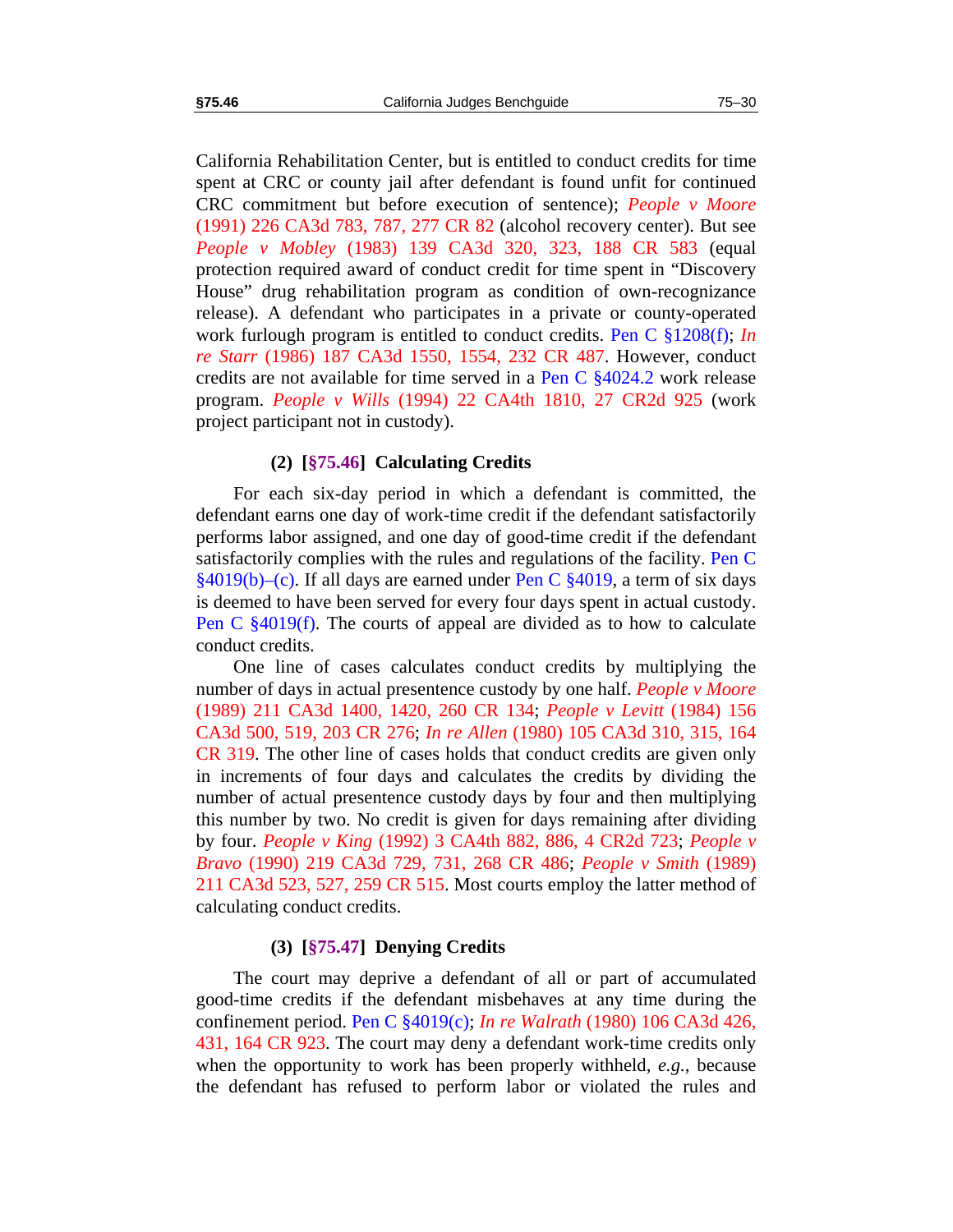regulations of the facility. Pen C §4019(b), (d); *People v Johnson* (1981) 120 CA3d 808, 815, 175 CR 59. Before the court may withhold conduct credits, the defendant must be provided prior notice and an opportunity to rebut the findings of jail violations and present any mitigating factors. *People v Duesler* (1988) 203 CA3d 273, 277, 249 CR 775. The prosecution has the burden to show that a defendant is not entitled to conduct credits. 203 CA3d at 276.

#### **c. [§75.48] Court Determination of Presentence Credits**

<span id="page-32-0"></span>It is the duty of the sentencing court to determine the dates of any admission to and release from custody before sentencing and the total number of days to be credited. Pen C  $\S2900.5(d)$ . The court must award credits against the sentence for each day in custody, up to and including the day of sentencing. *People v Smith* (1989) 211 CA3d 523, 527, 259 CR 515. Any partial day of custody must be treated as one full day for credit purposes. *In re Jackson* (1986) 182 CA3d 439, 442, 227 CR 303. When the probation report sets forth all the relevant custody dates and the total credit calculation, and the parties do not dispute the dates and calculation, the court is not required to make express findings of the custody dates or make an independent calculation of the credits as long as the calculation is accurate. *People v Blunt* (1986) 186 CA3d 1594, 1601, 231 CR 588. The total number of days to be credited must be included in the abstract of judgment. Pen C §2900.5(d).

#### **d. [§75.49] Waiver of Credits**

<span id="page-32-1"></span>A defendant may knowingly and intelligently waive his or her Pen C §2900.5 presentence custody credits. *People v Johnson* (2002) 28 C4th 1050, 1054–1055, 123 CR2d 700; *People v Correll* (1991) 229 CA3d 656, 659, 280 CR 2665.

A defendant may waive custody credits as a condition of probation. *People v Correll*, *supra*. *Correll* held that the waiver of custody credits is reasonably related to the court's ability to rehabilitate the defendant and to deter future criminality because it expands the trial court's options for dealing with a future violation of probation. 229 CA3d at 660.

Future custody credit for time spent in a residential drug treatment program may also be waived, even though the amount of credit is not known at the time of the waiver. *People v Ambrose* (1992) 7 CA4th 1917, 1920, 9 CR2d 812. The courts of appeal are split as to whether trial courts may require such waivers as a standard practice when imposing probation. See *People v Torres* (1997) 52 CA4th 771, 60 CR2d 803 (yes: waiver encourages defendant to complete treatment); *People v Juarez* (2004) 114 CA4th 1095, 1103–1106, 8 CR3d 238 (no); *People v Penoli* (1996) 46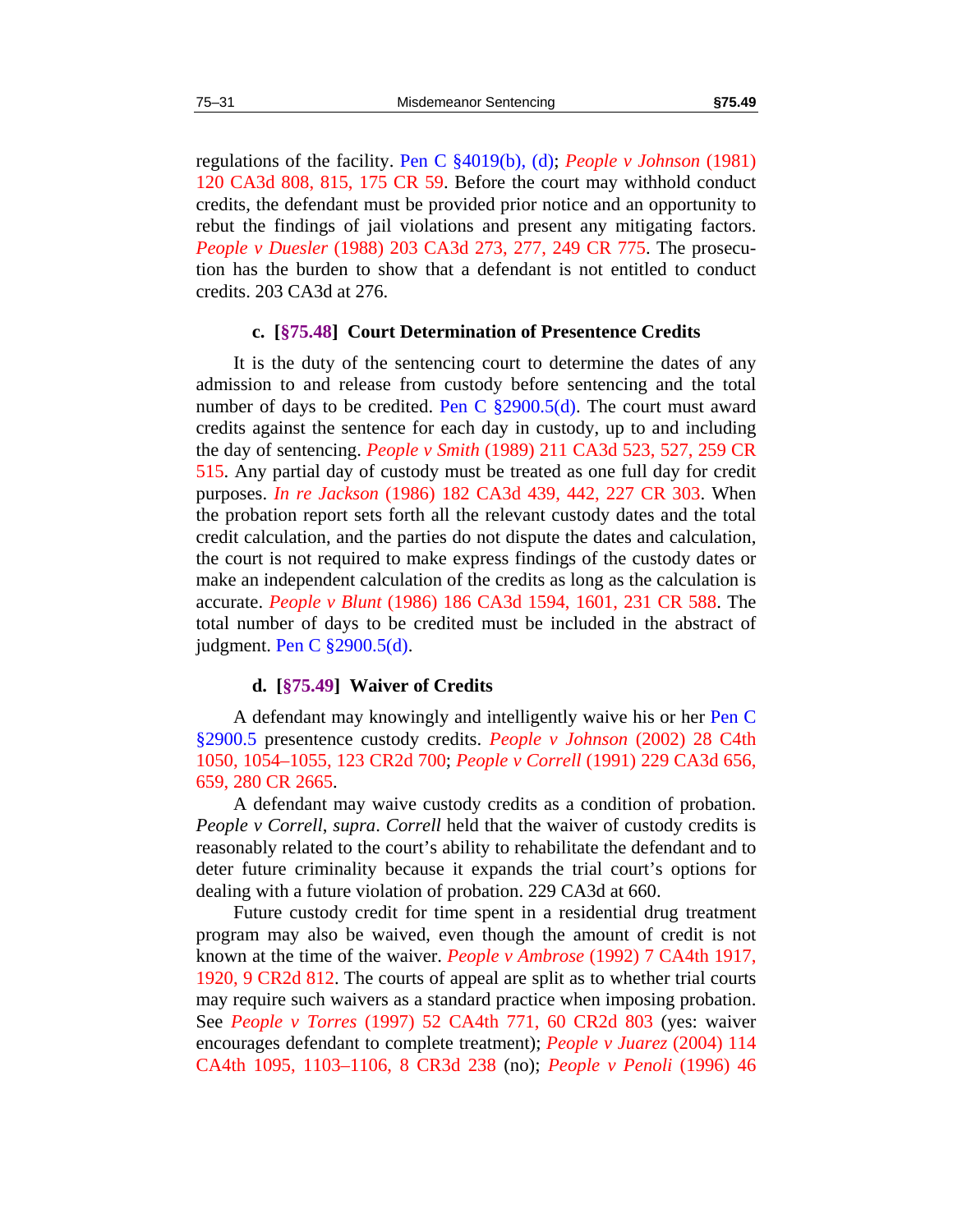CA4th 298, 302, 53 CR2d 825 (no: court must exercise sentencing discretion in each case).

For a comprehensive discussion of custody and conduct credits, see 3 Witkin & Epstein, California Criminal Law, *Punishment* §§390–407 (3d ed 2000).

#### **8. Advisements to Defendant**

## **a. [§75.50] Right To Appeal**

<span id="page-33-0"></span>After imposing sentence or making an order deemed to be a final judgment on conviction after trial, including an order granting probation, the court must orally or in writing advise a defendant not represented by counsel of the right to appeal to the appellate division of the superior court, the time for filing a notice of appeal, and the right to appointed counsel on appeal. Cal Rules of Ct 4.306; Pen C §1466. This notice is not required following a guilty plea. *People v Serrano* (1973) 33 CA3d 331, 337, 109 CR 30 (court interpreted similar rule requiring notice in superior court containing identical language found in Cal Rules of Ct 4.306).

The defendant must file a written notice of appeal with the court clerk within 30 days after rendition of judgment or the making of the order. Cal Rules of Ct 8.782. The superior court must appoint counsel for a defendant on request if the defendant is subject to incarceration or a fine of more than \$500, or is likely to suffer significant adverse collateral consequences as a result of the conviction, and the defendant was represented by appointed counsel in the trial court or, as in the courts of appeal, establishes his or her indigency. Cal Rules of Ct 8.786(a). The appointment of counsel is discretionary for any other indigent defendants. Cal Rules of Ct 8.786(a).

The rules regulating appeals in misdemeanor cases are contained in Cal Rules of Ct 8.780–8.793 and Pen C §§1466–1469.

#### **b. [§75.51] Duty To Register**

<span id="page-33-1"></span>*Narcotics offenders*. The court must advise a defendant of any registration requirements under Health & S C  $\S11590$  when the defendant is released on probation or discharged on payment of a fine. Health  $& S C$ §11593. Specifically, the court must tell the defendant to register with the chief of police or sheriff in the city or county in which he or she resides, and ask the defendant to read and sign the required Department of Justice form stating that the duty to register has been explained. Health  $\& S \, C$ §11593. The court or the probation officer must obtain the address at which the defendant expects to reside on release or discharge and report it within three days to the Department of Justice. Health  $\& S \, C \, \$11593$ .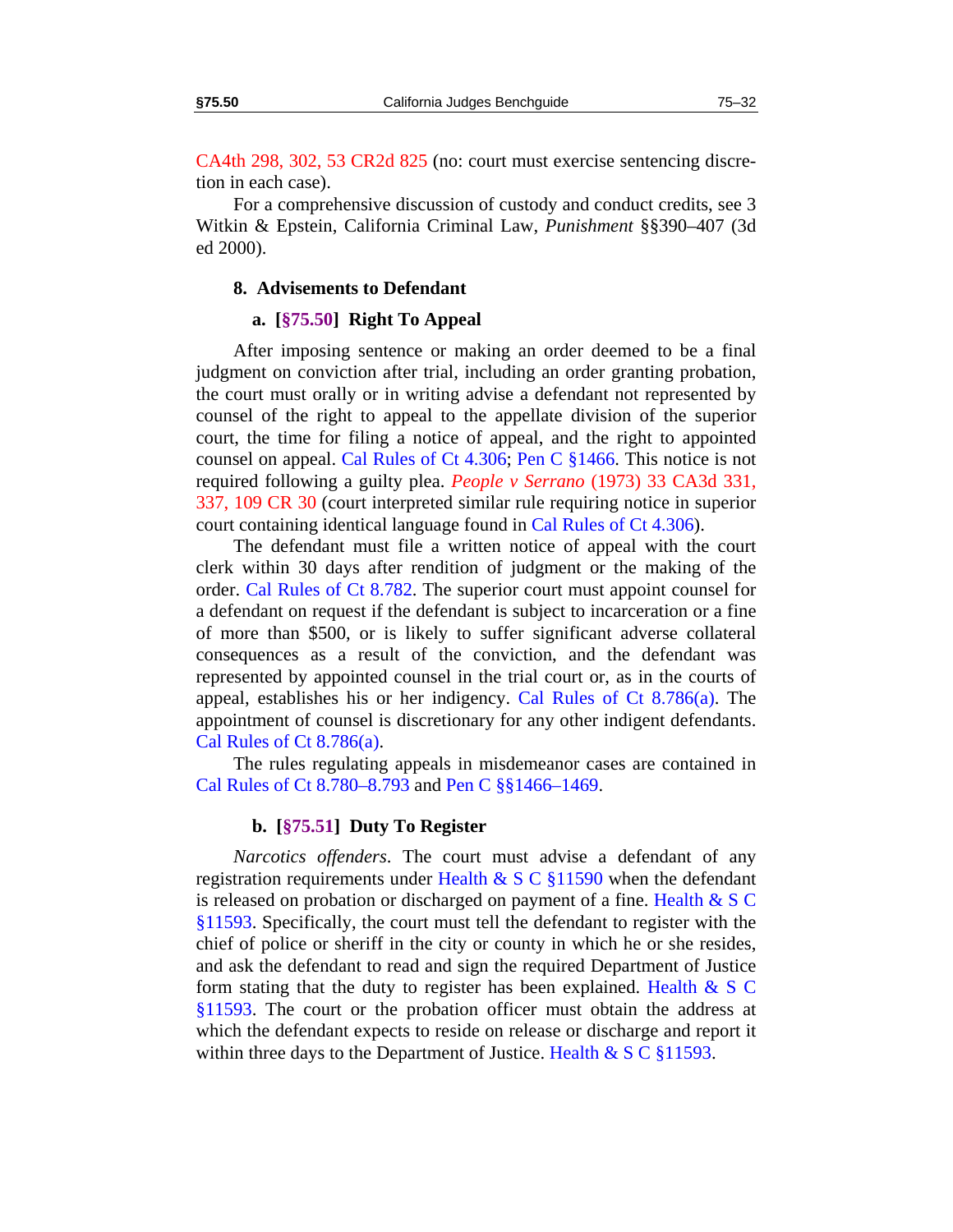*Sex offenders*. The court must make the same advisements to a defendant subject to the registration requirements under Pen C §290 when the defendant is granted conditional release without supervised probation or discharged on payment of a fine. Pen C  $\S290.017(d)$ . If the defendant is released from formal probation, the probation department must inform the defendant of his or her duty to register. Pen C  $\S 290.017(c)$ .

*Gang-related crime offenders*. The court must advise a defendant convicted of gang-related offenses of his or her duty to register with the local chief of police or sheriff under Pen C §186.30. Pen C §186.31. The specific registration requirements for gang-related crime offenders are outlined in Pen C §186.32.

*Arson offenders*. The probation department, and not the court, must inform a defendant of any registration requirements under Pen C §457.1 when the defendant is released on probation or discharged on payment of a fine. Pen C §457.1(b), (e).

If the defendant is sentenced to a term in county jail, it is the responsibility of the jail authorities, before release or discharge from custody, to advise the defendant of his or her duty to register. Pen C §§290.017(a), 457.1(c); Health & S C §11592.

#### **c. [§75.52] Right to Rehabilitation**

<span id="page-34-0"></span>The court must inform the defendant, either orally or in writing, of his or her right to apply for relief from all penalties and disabilities resulting from a misdemeanor conviction after the passage of one year from the date of pronouncement of judgment. Pen C §1203.4a. This right to relief is available provided the defendant successfully performs his or her sentence and leads a law-abiding life during that period. Pen C §1203.4a. Relief is afforded by permitting the withdrawal of a plea of guilty or no contest or by setting aside a verdict of guilty and dismissing the accusatory pleading. Pen C  $\S 1203.4a$ . Defendants convicted of an infraction are not entitled to relief under Pen C §1203.4a. Pen C  $§1203.4a(b).$ 

A defendant who is granted probation may apply for relief from all penalties and disabilities resulting from the conviction on the successful completion of probation. Pen C  $\S 1203.4$ . Notice of this right to relief must be contained in the defendant's probation papers. Pen C  $\S 1203.4(a)$ .

#### <span id="page-34-1"></span>**E. Alternatives to Jail**

#### **1. [§75.53] Work Furlough; Weekend Sentence**

Work furlough may be available to defendants who are sentenced to county jail, imprisoned in jail for nonpayment of a fine, or ordered to serve time in jail as a condition of probation. Pen C §1208(b). Under this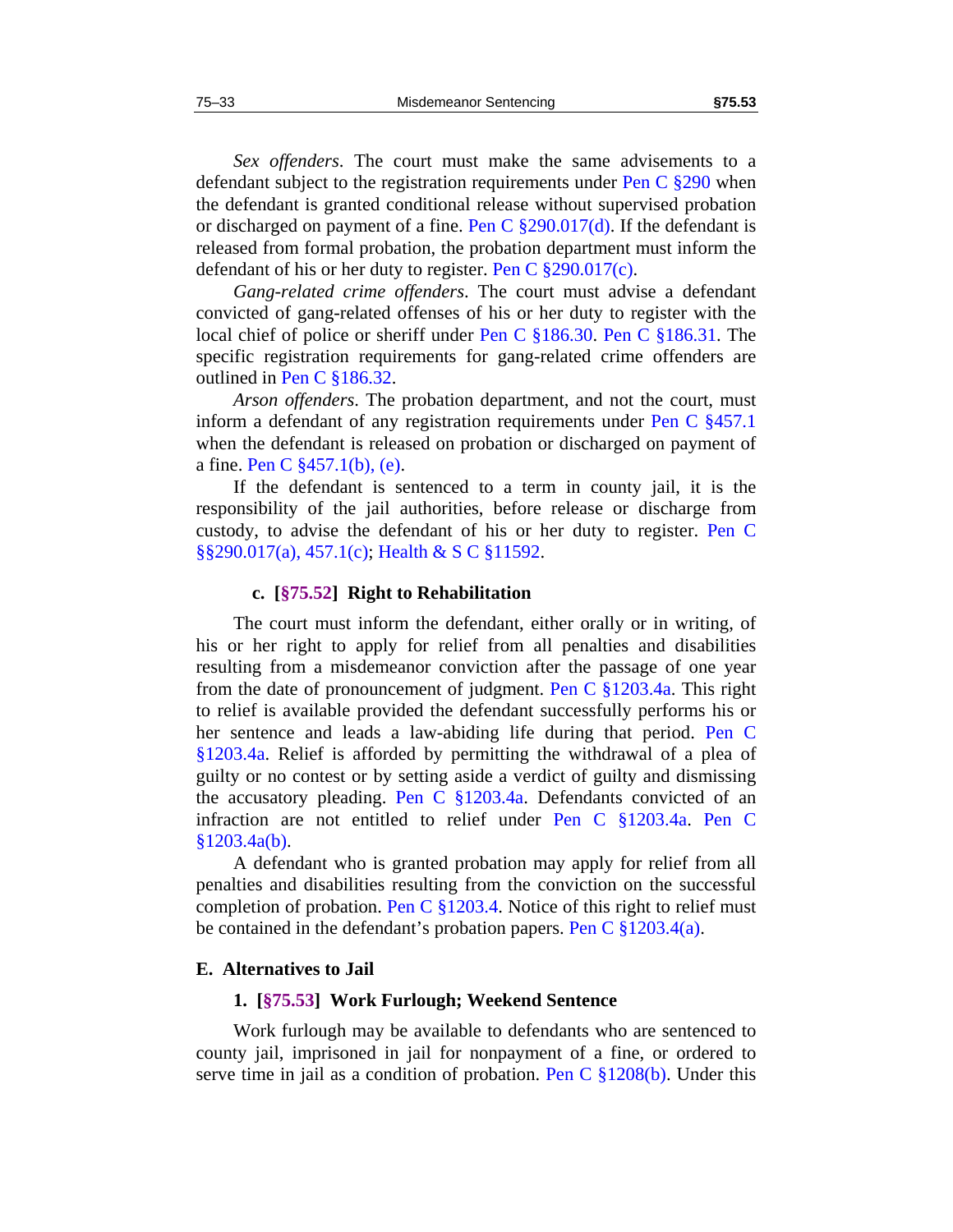arrangement, the defendant is allowed to continue his or her regular employment or participate in job training or educational programs. When the defendant is not working or participating in the training or educational programs, he or she is confined in a facility designated for work furlough confinement. Pen C  $\S1208(d)$ . Participation in a work furlough program is subject to the approval of the work furlough administrator. Pen C §1208(b); *People v Superior Court* (Peterson) (1992) 12 CA4th 16, 23, 14 CR2d 685 (court does not have jurisdiction to place defendant directly in work furlough). The court may preclude a defendant's participation by ordering, at the time of sentencing, that the defendant not be granted work furlough. Pen C §1208(b).

Under Pen C §1209, the court may allow the defendant to serve his or her jail time on weekends. If jail weekends are given, the court should indicate the day and hour that the defendant is to report to jail and the day and hour of release.

#### **2. [§75.54] Sheriff's Work Alternative Program**

<span id="page-35-0"></span>The defendant may be eligible for participation in the Sheriff's Work Alternative Program (SWAP) in which the defendant performs manual labor instead of confinement in the county jail. Pen C §4024.2. The SWAP program allows the defendant to deduct one day from his or her jail term for each day of labor. Pen C  $\frac{$4024.2(a)}{a}$ . In addition, the defendant may be allowed to receive work-release credit for participation in education programs, vocational training, or substance abuse programs on an hour-forhour basis. Pen C  $\frac{$4024.2(b)(2)}{2}$ .

Mandatory work release programs may be authorized in counties in which the average daily inmate population is 90 percent of mandated capacity. Pen C §4024.3. The criteria and procedures of the mandatory programs are identical to those of the voluntary programs under Pen C §4024.2.

#### **3. [§75.55] Home Detention**

<span id="page-35-1"></span>*Voluntary program*. Low-risk defendants committed to jail or defendants participating in a work furlough program may participate in a home detention program during their sentence instead of confinement in county jail. Pen C §1203.016. A defendant must be approved for the program by the correctional administrator in charge of the program. Pen C §1203.016(d). The court may restrict or deny a defendant's participation in the program. Pen C  $\S 1203.016(e)$ .

*Involuntary program*. If the correctional administrator determines that conditions in the jail facility warrant early release of misdemeanor defendants due to the lack of jail space, the county board of supervisors may authorize the correctional administrator to require defendants to parti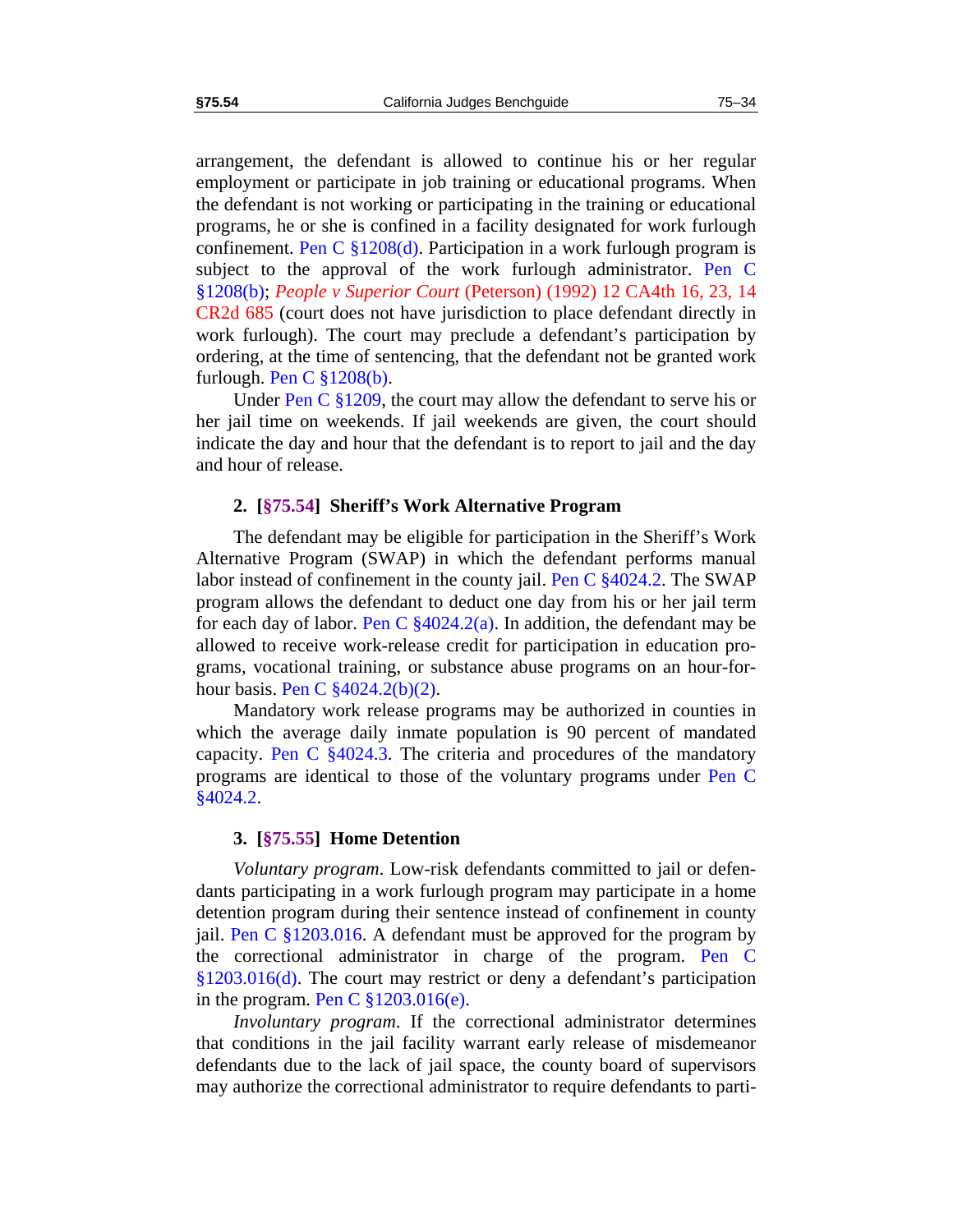cipate in an involuntary home detention program during their sentence. Pen C §1203.017. A defendant must be approved for the program by the correctional administrator in charge of the program. Pen C  $\S 1203.017(d)$ . The court may restrict or deny a defendant's participation in the program. Pen C §1203.017(e).

## <span id="page-36-0"></span>**F. [§75.56] Probation**

Probation is the suspension of the imposition or the execution of sentence and the order of conditional and revocable release into the community under the supervision of the court or a probation officer. Pen C §1203(a). Probation is not a right of the defendant but an act of clemency by the court, the granting or denial of which is within the court's discretion. *People v Axtell* (1981) 118 CA3d 246, 256, 173 CR 360.

The primary considerations in granting probation are the safety of the public; the nature of the offense; the loss to the victim; the needs of the defendant; and the interests of justice, including punishment, reintegration of the defendant into the community, and enforcement of conditions of probation. Pen C §1202.7. See *People v Axtell, supra,* 118 CA3d at 255 (decision to grant or deny probation must be based on whether confinement is necessary to protect public, whether defendant can best be rehabilitated through imprisonment or normal community conduct, and whether probation would unduly undermine seriousness of offense).

Any probation report ordered by the court must be made available to the court, the district attorney, and defense counsel at least two days before the time fixed for consideration of the report and pronouncement of judgment. On the defendant's request, the report must be provided five days beforehand. Pen C §1203d; see *People v Bohannon* (2000) 82 CA4th 798, 808–809, 98 CR2d 488 (failure to provide report within this five-day period denies defendant due process and requires remand for resentencing). The time within which the report must be made available may be waived by a written stipulation of the district attorney and defense counsel or by an oral stipulation in open court. Pen C  $\S 1203(b)(2)(E)$ . If the defendant is not represented by counsel, the court must order the probaion officer to discuss the contents of the report with the defendant. Pen C §1203d. At the sentencing hearing, the court must state for the record that it has read and considered the probation report. Pen C  $\S 1203(b)(3)$ . Failure to make this on-the-record statement may result in the reversal of sentence. *People v Gorley* (1988) 203 CA3d 498, 506, 250 CR 15.

 JUDICIAL TIP: A decision by the sentencing judge to refer a case to a probation officer for an investigation and report will be greatly influenced by the policies and practice of the court and the probation department. In some counties, most misdemeanor cases are referred to the probation department. In others, only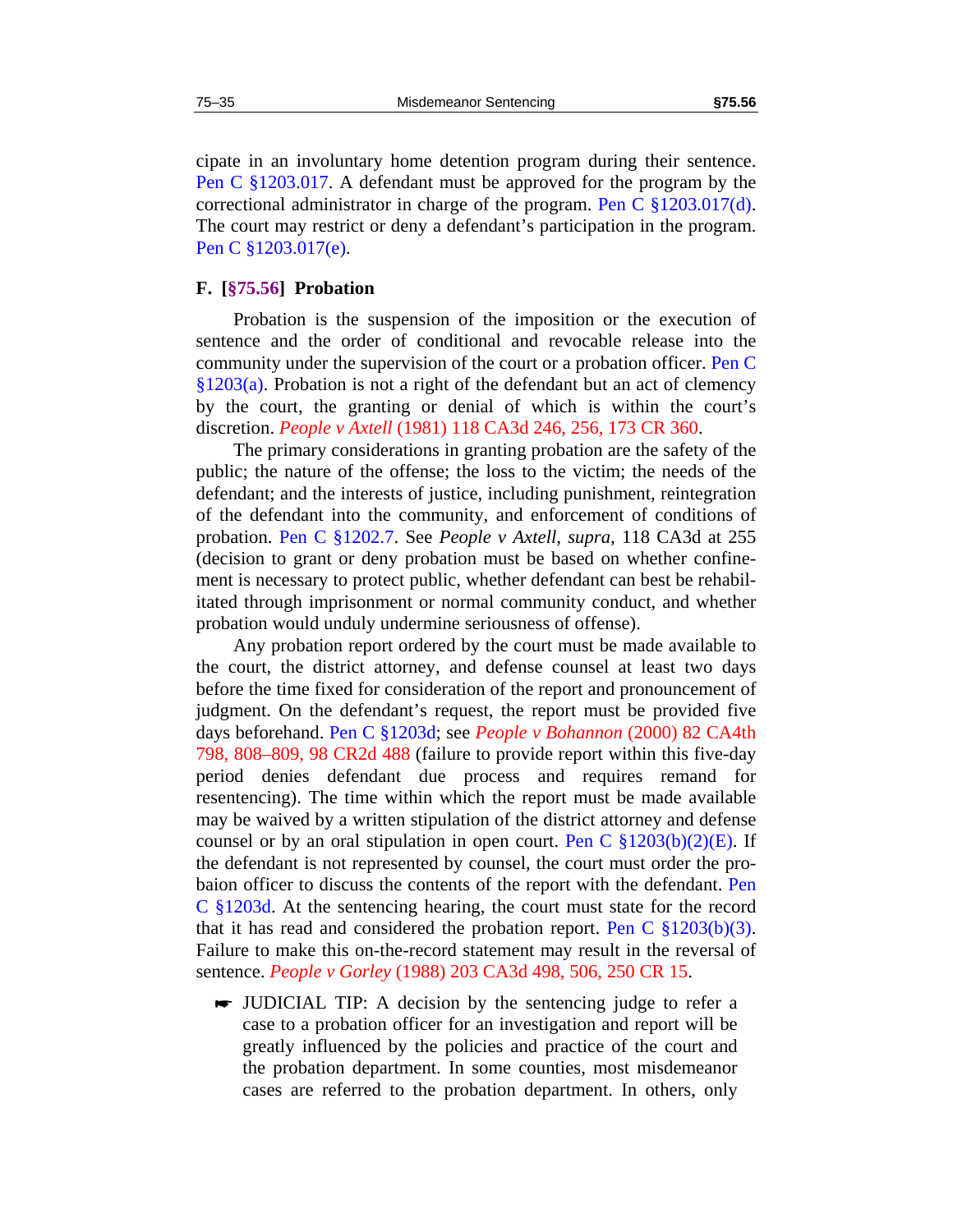specific types of misdemeanor cases are referred. It is therefore important for the new judge to become familiar with the policies in his or her county.

## **1. [§75.57] Types of Probation**

<span id="page-37-0"></span>The court may grant one of two types of probation in misdemeanor cases:

(1) *Formal probation.* Formal probation is the suspension of the imposition or execution of sentence and the order of conditional and revocable release into the community under the supervision of a probation officer. Pen C §§1203(a), 1203.1(a).

(2) *Conditional sentence.* A conditional sentence, also referred to as court or summary probation, is the suspension of the imposition or execution of sentence and the order of conditional and revocable release into the community subject to the conditions of the court without the supervision of a probation officer. Pen C  $\S$  $1203(a)$ , (d), 1203b. A conditional sentence may be pronounced without referring the case to the probation officer. Pen C §1203b. If the case is not referred to the probation officer, the court may consider any information concerning the defendant that could have been included in a probation report. Pen C  $\S 1203(d)$ .

A conditional sentence places greater responsibilities on the court than formal probation, requiring the court to perform two functions normally carried out by the probation officer. First, the court must furnish the defendant a written statement of the terms and conditions of the probation. Pen C §1203.12. Secondly, it must order the defendant to report to the court, so that the defendant's conduct may be supervised. Pen C §1203.1; *People v Municipal Court* (Lozano) (1956) 145 CA2d 767, 773, 303 P2d 375.

 JUDICIAL TIP: Formal probation is often appropriate in cases in which the defendant is required to pay a substantial sum in restitution to a victim, or to complete an extended rehabilitation program and the court does not have the time or resources to monitor the defendant's progress. A grant of formal probation should always be preceded by the preparation of a probation report.

## **2. [§75.58] Length of Probation**

<span id="page-37-1"></span>The period of probation in misdemeanor cases may not exceed three years unless the maximum sentence provided by law exceeds three years, in which case probation may be enforced for a period not to exceed the maximum county jail sentence that could be imposed. Pen C §1203a;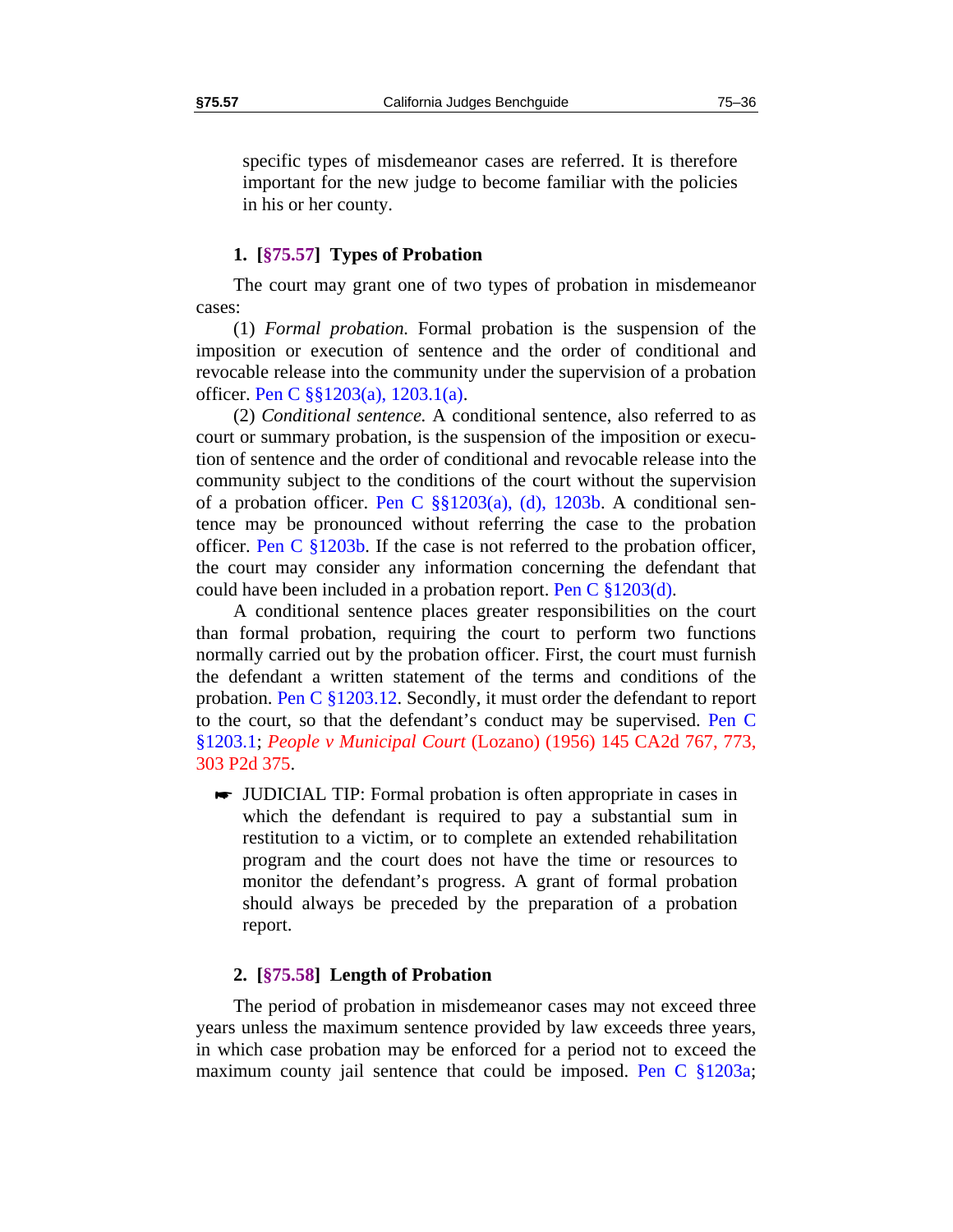*Fayad v Superior Court* (1957) 153 CA2d 79, 82, 313 P2d 669 (defendant placed on probation for three years and six months after receiving seven consecutive six-month sentences). Statutory exceptions to the three-year rule are as follows:

- Pen C  $\S272(a)(1)$  (contributing to delinquency of a minor-five years),
- Pen C  $\S 273a$  (abusing or endangering health of a child—minimum four years),
- Pen C  $\S273d(c)(1)$  (inflicting cruel or inhuman corporal punishment on a child—minimum three years),
- Veh C §§23152, 23153 (DUI offenses—minimum three years and maximum five years under Veh C  $\S 23600(b)$ , and
- Health & S C §11550(a) (under the influence of controlled substance—five years).

If the court fails to specify a term of probation, it is deemed to be for the maximum jail sentence that could be imposed. *People v Blakeman* (1959) 170 CA2d 596, 599, 339 P2d 202 (simple order of "sentence suspended" resulted in six-month probation period for one count of battery).

#### **3. [§75.59] Imposition or Execution of Sentence Suspended**

<span id="page-38-0"></span>In granting probation, the court may either suspend the imposition of sentence or suspend the execution of sentence. Pen C  $\S$ §1203(a),  $1203.1(a)$ . The decision to suspend imposition of sentence or impose sentence and suspend its execution will be influenced by how much discretion the court wishes to retain in sentencing the defendant should he or she violate probation. If the court wishes to retain the full range of sentencing options in the event of a future probation violation, it should suspend the imposition of sentence. By doing so, the court, on revoking probation, may sentence the defendant for any length of time up to the maximum possible sentence for the offense committed, less conduct and custody credits. Pen C  $\S$ [§1203.2(c), 2900.5(a). If, at the time probation was granted, sentence was imposed and its execution suspended, the court revoking probation must order the previously imposed sentence into effect. Pen C  $\S 1203.2(c)$ . The court does not have jurisdiction to reduce the previously imposed sentence once it revokes probation. *People v Howard* (1997) 16 C4th 1081, 1087–1088, 68 CR2d 870; *People v Nubla* (1999) 74 CA4th 719, 726–728, 88 CR2d 265.

 JUDICIAL TIP: When the court imposes sentence and suspends its execution, it should inform the defendant that if he or she violates the terms and conditions of probation and formal revocation of probation results, the court will have no discretion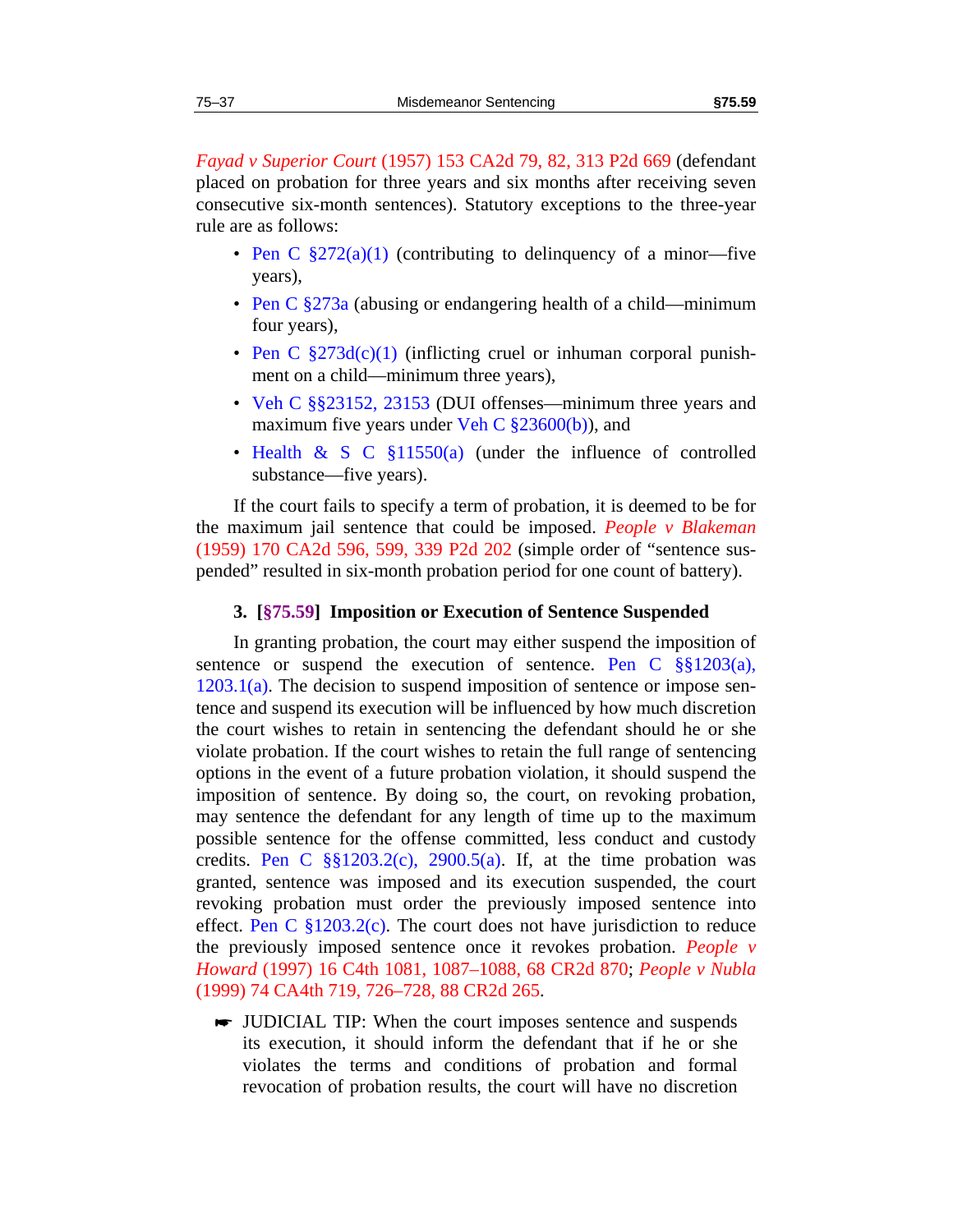to incarcerate the defendant for any term less than the term just imposed. This statement will underscore the importance of the defendant's compliance with the terms of probation and the irreversible consequences of noncompliance.

For a comprehensive discussion of sentencing on revocation of probation, see California Judges Benchguide 84: *Probation Revocation* (Cal CJER).

#### **4. [§75.60] Conditions of Probation**

<span id="page-39-0"></span>The court has broad discretion to impose reasonable conditions on a grant of probation necessary to secure justice, make amends to society and any individuals injured by the defendant's criminal actions, and foster the defendant's rehabilitation. Pen C §1203.1(j); *In re Bushman* (1970) 1 C3d 767, 776, 83 CR 375, disapproved on other grounds in 15 C3d at 486 n1. Some conditions, such as requiring restitution to the victim, serving time in jail, or participating in counseling programs, are specifically authorized by statute. Other conditions are mandatory if the defendant has committed a specific crime. See  $\frac{$75.61}{}$ . In addition to imposing any statutory conditions of probation, the court may fashion specific conditions reasonably related to the offense committed and aimed at deterring future criminal conduct. See [§75.62](#page-42-0).

## **a. [§75.61] Statutory Conditions**

<span id="page-39-1"></span>Statutory conditions the court may impose on a grant of probation include:

• *Jail time and fine.* The court may imprison the defendant in county jail for not more than the maximum jail term that could be imposed and/or fine the defendant no more than the maximum fine provided by law in the case. Pen C  $\S 1203.1(a)$ . Many code provisions require the defendant to serve a minimum jail term or pay a minimum amount of fine. See California Judges Benchguide 74: *Sentencing Guidelines for Common Misdemeanors and Infractions* (Cal CJER).

• *Victim restitution order and restitution fine.* The court must order payment of restitution to any victims for economic losses and impose a restitution fine of not less than \$100 and not more than \$1000. Pen C §1202.4(a)(3), (b), (m). See §[§75.30](#page-22-0)[–75.37](#page-25-0).

When the defendant is convicted of assault, battery, or assault with a deadly weapon on a victim 65 years of age or older, the defendant must make restitution for the cost of medical or psychological treatment incurred by the elderly victim. Pen C  $\S 1203.1$ j. A defendant convicted of sexual assault on a minor must make restitution for medical or psychological treatment incurred by the minor victim. Pen C  $\S 1203.1g$ .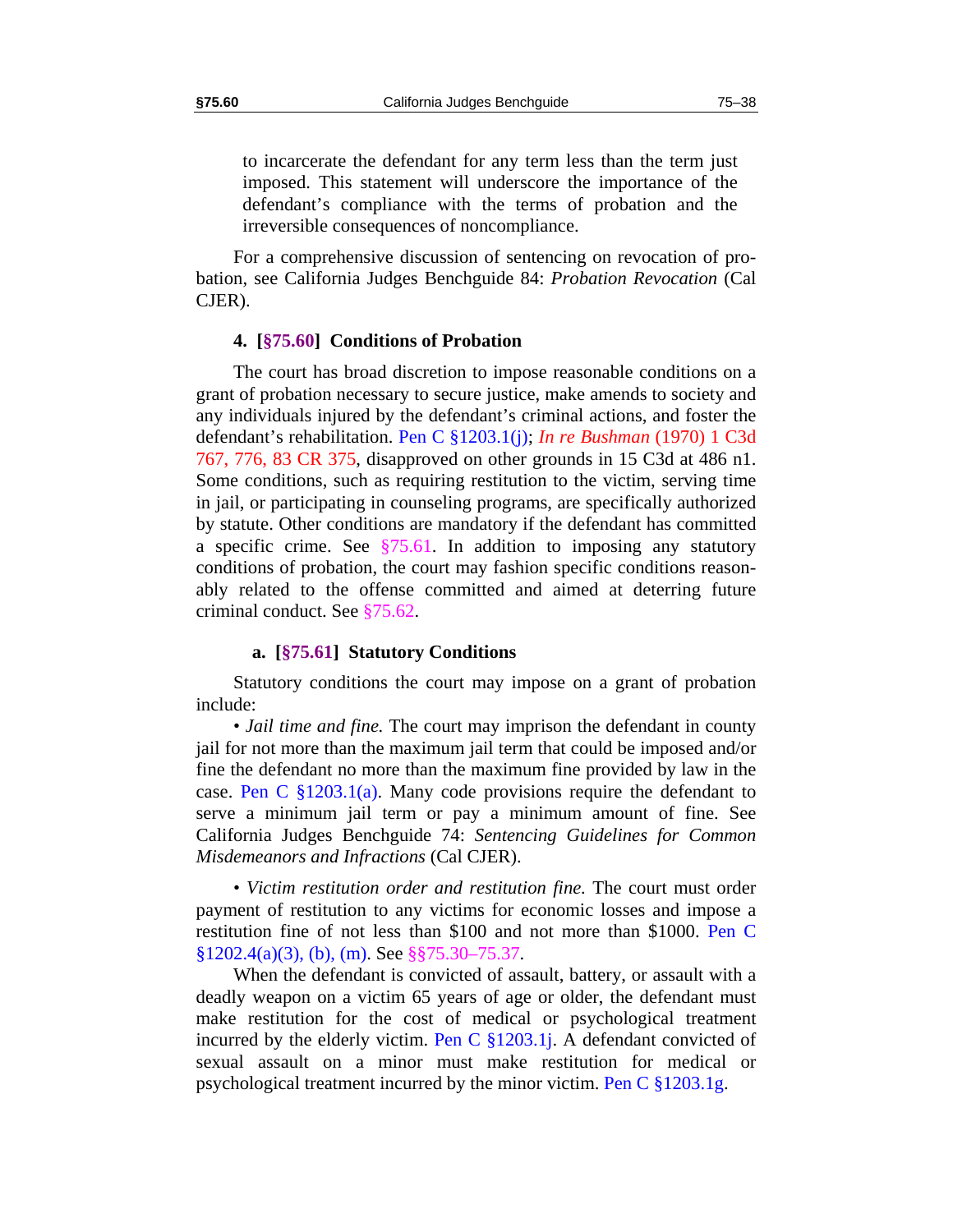• *Probation revocation restitution fine*. The court must impose an additional probation revocation restitution fine in the same amount as that imposed under Pen C §1202.4(b). Pen C §1202.44. This additional fine is suspended and does not become effective unless and until the defendant's conditional sentence or probation is revoked. Pen C §1202.44. See §[75.38.](#page-26-0)

• *AIDS education.* Defendants convicted of the following offenses must participate in an AIDS education program if the offense involved intravenous use of a controlled substance: Health & S C  $\S 11350(a)$  or §11377(a) (possession of specified narcotics), Health & S C §11550 (use of specified narcotics), Bus & P C  $\S 4140$  or  $\S 4142$  (unlawful possession or sale of hypodermic needle or syringe), or Pen C  $\S647(f)$  (under the influence in public place). Pen C §1001.10; *People v Henson* (1991) 231 CA3d 172, 180, 282 CR 222. In addition, defendants convicted of Pen C  $§647(a)$  (lewd conduct in public) or Pen C  $§647(b)$  (prostitution) are required to participate in an AIDS education program. Pen C §1001.10.

For discussion of mandatory AIDS testing and education for persons convicted of specified sex offenses, see [§75.39](#page-26-1).

• *Controlled substance testing and use prohibition.* When the court has reason to believe that the defendant is or has been a user of controlled substances, it may require the defendant to submit to periodic tests to determine whether the defendant is addicted to a controlled substance. Health & S C  $\S 11551(a)$ . A marijuana user may not be subject to this condition. Health  $\& S \text{ }C \& 11553$ . When a defendant is convicted of possession, use, sale, or other furnishing of a controlled substance, the court, on recommendation of the probation officer, must require the defendant not to use or be under the influence of any controlled substance and to submit to drug testing at the request of the probation officer. Pen C §1203.1ab.

• *Controlled substance education or treatment.* The court must order a defendant convicted of possession of a controlled substance to undertake education or treatment if such a service is locally available and the defendant is likely to benefit from the service. Health  $\& S \, C \, \$11373(a)$ .

For discussion of mandatory drug treatment for persons convicted of nonviolent drug possession offenses, see [§75.63](#page-44-0).

• *Alcohol use prohibition.* The court must require a defendant convicted of a sex offense enumerated in Pen C  $\S 290$  to refrain from the use of alcohol if the court finds that the defendant was intoxicated or addicted to alcohol at the time the offense was committed. Pen C §1203.02.

• *Completion of batterer's treatment program*. Defendants convicted of domestic abuse offenses must successfully complete a batterer's treat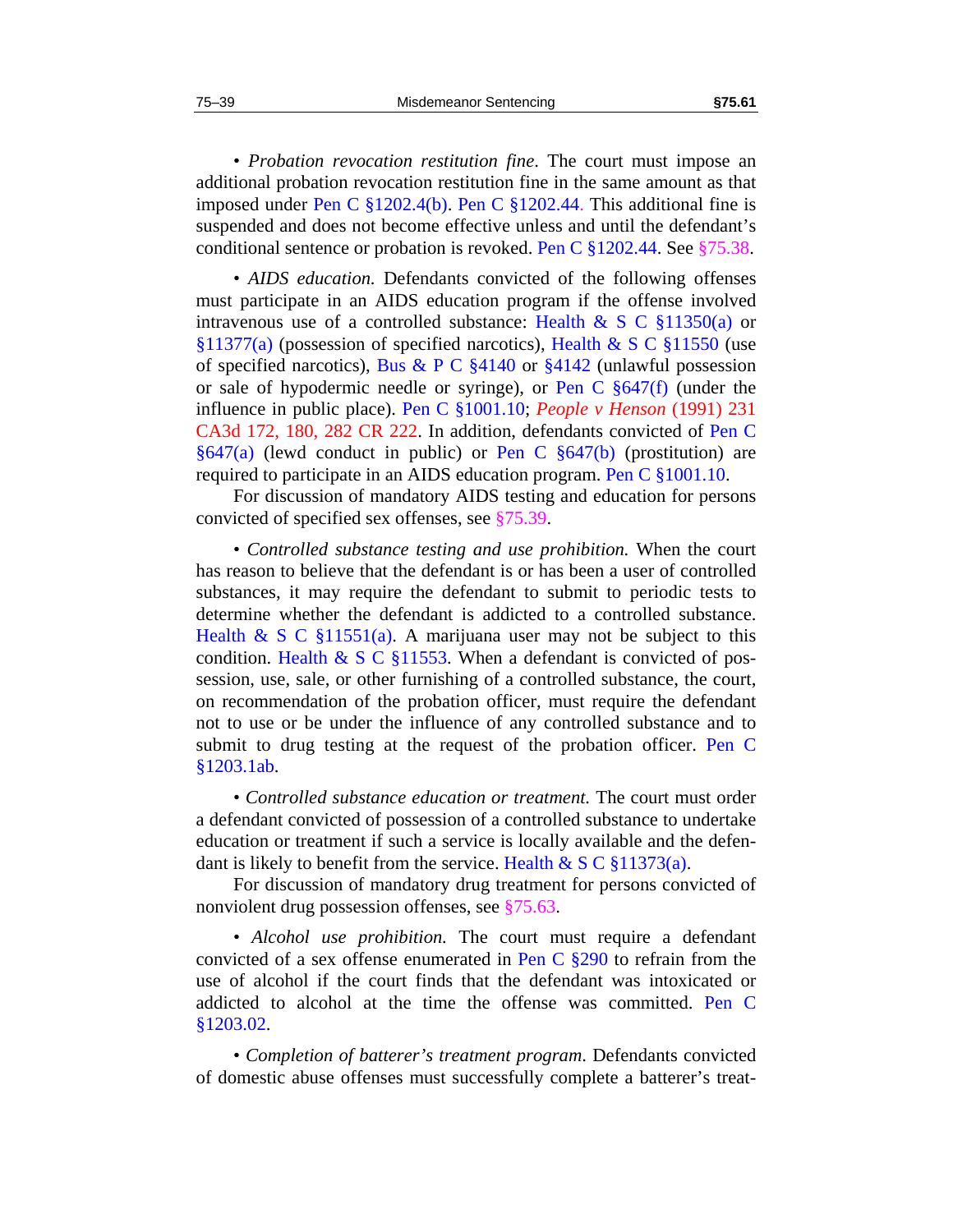ment program or, if none is available, another appropriate counseling program. Pen C §1203.097. For a comprehensive discussion of mandatory and discretionary probation conditions in domestic violence cases, see California Judges Benchbook: Domestic Violence Cases in Criminal Court, §§5.39–5.52 (Cal CJER 4th ed 2007).

• *Work camp*. If road camps, farms, or other public work are available, the court may require the defendant to work at such places instead of serving time in jail. Pen C  $\S 1203.1(c)$ .

• *Reimbursement of costs of emergency response.* The defendant may be required to pay restitution to a public agency for the costs of an emergency response. Pen C  $\S 1203.1(e)$ . At the sentencing hearing, the defendant has the right to confront witnesses and present evidence to refute the amount claimed to be due to the public agency. Pen C §1203.1*l*.

• *Employment and account of earnings.* The court may require the defendant to work and earn money for the support of his or her dependents or for payment of any fine or restitution, to keep an account of his or her earnings, to report the earnings to the probation officer, and to apply them as directed by the court. Pen C  $\S 1203.1(d)$ .

• *Counseling or education programs for persons convicted of child abuse or neglect.* The court may require a defendant convicted of child abuse or neglect to participate in counseling and/or education programs, including, but not limited to, parent education or parenting programs operated by community colleges, school districts, other public agencies, or private agencies. Pen C  $\S 1203.1(i)(1)$ .

*• Stay-away order.* The court may order a defendant convicted of a sex offense requiring criminal registration under Pen C §290 to stay away from the victim and the victim's residence or place of employment and to have no contact with the victim in person, by telephone or electronic means, or by mail. The order may be made at the request of the victim or in the court's discretion. Pen C  $\S 1203.1(i)(2)$ .

*• Criminal protective order in domestic violence case.* The court must impose, as a condition of probation in all domestic violence cases, a criminal protective order protecting the victim from further acts of violence, threats, stalking, sexual abuse, and harassment, and, if appropriate, containing residence exclusion or stay away conditions. Pen C §1203.097(a). See California Judges Benchbook: Domestic Violence Cases in Criminal Court, §5.40 (Cal CJER 4th ed 2007).

• *Community service*. The court may require a defendant convicted of a nonviolent or nonserious offense who is ordered to participate in community service to perform the service by removing graffiti or by doing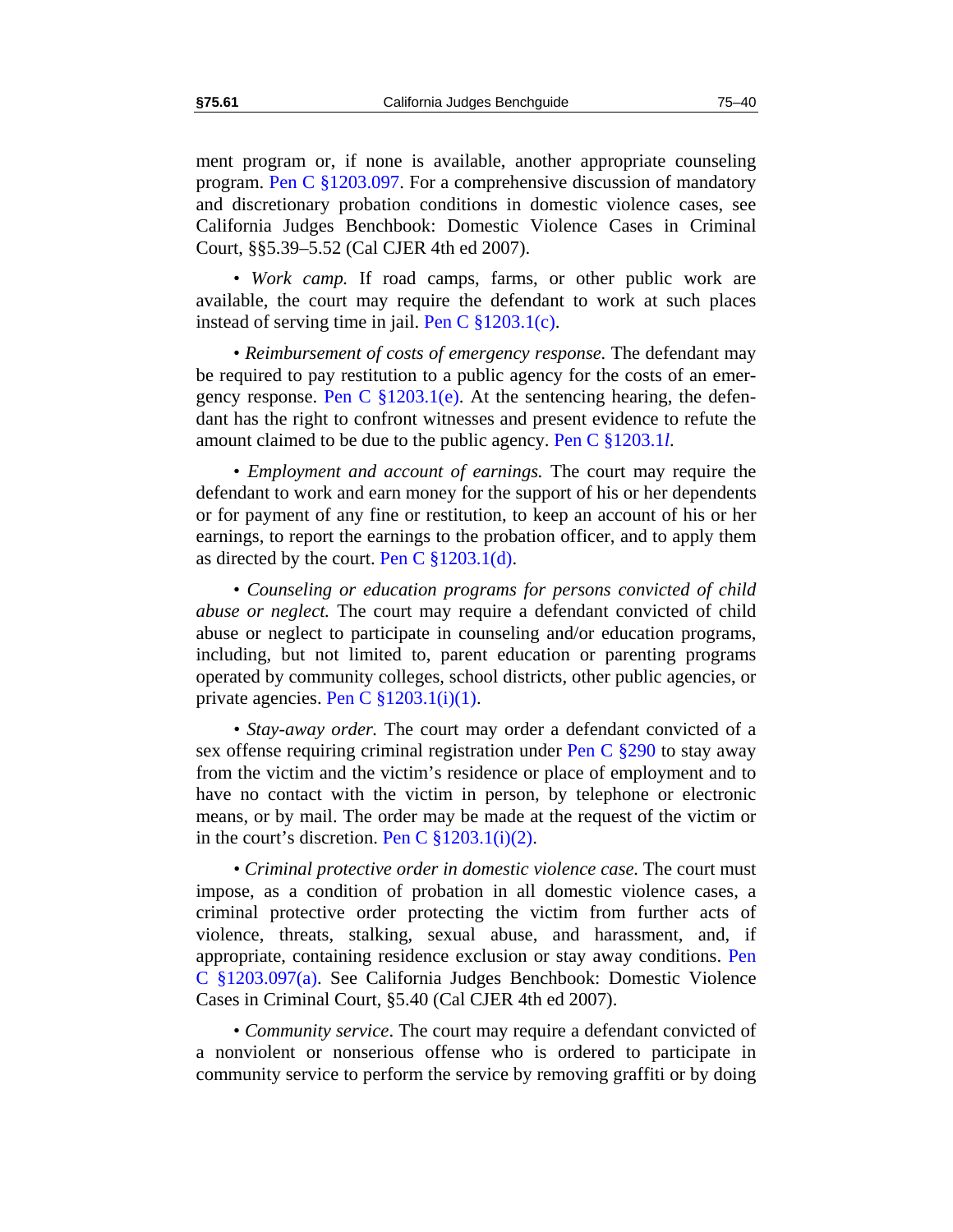house repairs or yard services for senior citizens or senior centers. Pen C  $§1203.1(g)–(h).$ 

• *Criminal registration.* The criminal registration requirements as outlined in §[75.40](#page-26-2) are applicable to defendants released on probation. For a discussion of notice of criminal registration that defendants must be given on release from probation, see §[75.51.](#page-33-1)

#### **b. [§75.62] Nonstatutory Conditions**

<span id="page-42-0"></span>The court is not limited to imposing statutory conditions of probation. It may fashion any condition that serves one of the purposes of probation as listed in Pen C §1203.1(j) (*i.e.,* to secure justice, make amends to society or victims of defendant's crime, and to foster rehabilitation of the defendant). *People v Carbajal* (1995) 10 C4th 1114, 1120, 43 CR2d 681. A condition of probation will be upheld unless it (1) has no relationship to the crime for which the defendant was convicted, (2) relates to conduct that is not criminal, *and* (3) requires or forbids conduct that is not reasonably related to future criminality. *People v Lent* (1975) 15 C3d 481, 486, 124 CR 905; *People v Dominguez* (1967) 256 CA2d 623, 627, 64 CR 290. A probation condition that regulates conduct that is not criminal is valid if that conduct is reasonably related to the crime for which the defendant was convicted or to future criminality. *People v Lent*, *supra*, 15 C3d at 486; *People v Carbajal, supra,* 10 C4th at 1121.

Conditions of probation must be stated in the probation order with sufficient precision to give notice to the defendant of what is required of him or her and to allow the court to determine whether any condition has been violated. *People v Hernandez* (1991) 226 CA3d 1374, 1380, 277 CR 444, disapproved on other grounds in 5 C4th at 237. In addition, to prevent a successful challenge to any condition on appeal, the court should state clearly on the record the relationship between the crime and the conditions sought to be imposed. *People v Clark* (1982) 130 CA3d 371, 386, 181 CR 682.

Examples of probation conditions that have passed the *Lent-Dominguez* test include the following:

- A restraint from engaging in an otherwise lawful business. *People v Burden* (1980) 105 CA3d 917, 920, 166 CR 542.
- Participation in an AIDS education program. *People v Patillo* (1992) 4 CA4th 1576, 1579, 6 CR2d 456, disapproved on other grounds in 5 C4th at 237.
- Submission to warrantless searches. *People v Bravo* (1987) 43 C3d 600, 607, 238 CR 282; *People v Balestra* (1999) 76 CA4th 57, 65– 68, 99 CR2d 77.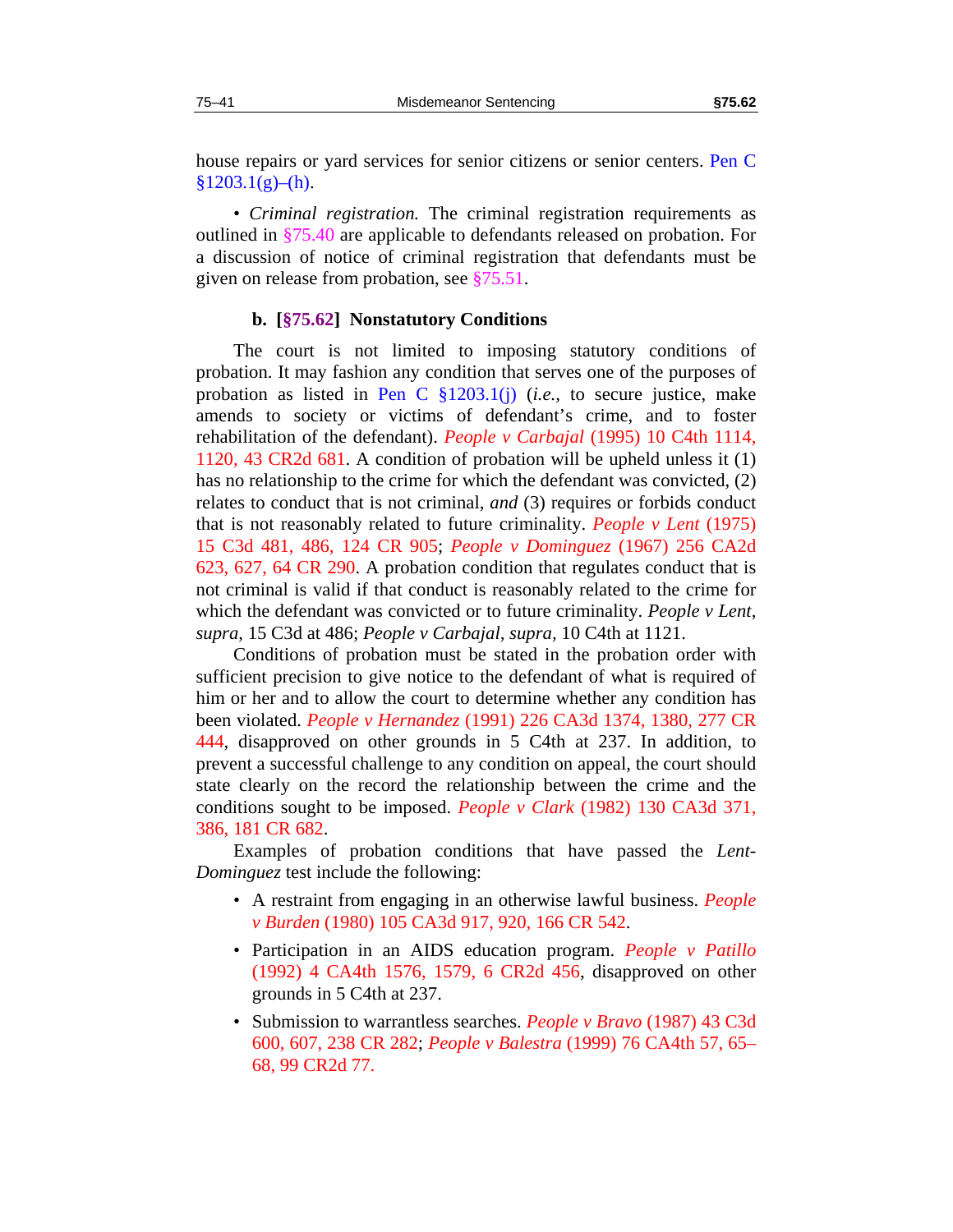- Submission to alcohol and drug testing at the probation officer's discretion. 76 CA4th at 68–69.
- Home detention. *People v Reinertson* (1986) 178 CA3d 320, 325, 223 CR 670.
- A prohibition from going near probationer's own property. *People v Watkins* (1987) 193 CA3d 1686, 1689, 239 CR 255.
- A prohibition against associating with persons known to have criminal records. *People v Robinson* (1988) 199 CA3d 816, 818, 245 CR 50.
- A prohibition against associating with known gang members and displaying symbols known to be gang-related. *People v Lopez* (1998) 66 CA4th 615, 623–629, 78 CR2d 66.
- A waiver of custody credits under Pen C §2900.5. *People v Johnson* (2002) 28 C4th 1050, 1054–1058, 123 CR2d 700.
- Submission to periodic polygraph examinations. *Brown v Superior Court* (2002) 101 CA4th 313, 319–321, 124 CR2d 43 (court must impose restrictions on the examiner's questions); *People v Miller* (1989) 208 CA3d 1311, 1314, 256 CR 587.
- A restriction on access to the Internet when use of the Internet is related to the crime. *People v Harrisson* (2005) 134 CA4th 637, 641–647, 36 CR3d 264 (defendant convicted of possessing child pornography).

Probation conditions that have been held invalid include the following:

- A prohibition against pregnancy. *People v Zaring* (1992) 8 CA4th 362, 373, 10 CR2d 263.
- A probation officer's approval of defendant's residence. *People v Bauer* (1989) 211 CA3d 937, 944, 260 CR 62.
- A prohibition against entering a specified geographic area. *In re White* (1979) 97 CA3d 141, 145, 158 CR 562.
- Wearing of a T-shirt publicly proclaiming defendant as a thief. *People v Hackler* (1993) 13 CA4th 1049, 1059, 16 CR2d 681.
- A waiver of the knock and notice requirements of Pen C §§844 and 1531. *People v Freund* (1975) 48 CA3d 49, 58, 119 CR 762.

For a comprehensive discussion of conditions of probation, including illustrations of both valid and invalid conditions, see 3 Witkin & Epstein, California Criminal Law, *Punishment* §§546–572 (3d ed 2000).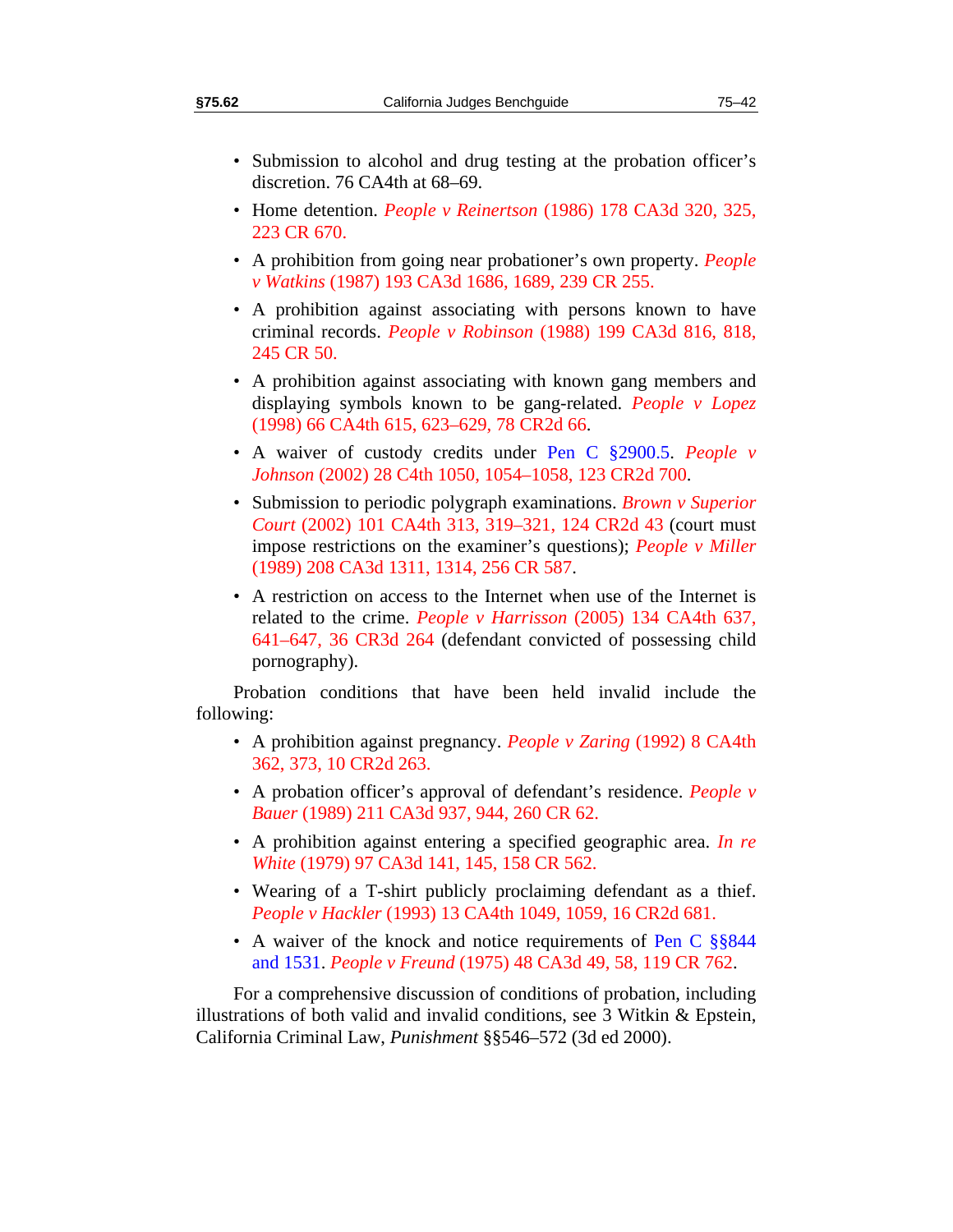#### **5. [§75.63] Mandatory Probation Under Proposition 36**

<span id="page-44-0"></span>Proposition 36 requires sentencing of specified defendants convicted of "nonviolent drug possession offenses" to probation with a mandatory drug treatment component. Pen C §1210.1. See Pen C §1210(a) (nonviolent drug possession offenses defined). Courts must impose, as a condition of probation, completion of a drug treatment program not to exceed 12 months, with optional aftercare of up to six months. Pen C §§1210(b), 1210.1(c)(3). The court may also require that the defendant participate in vocational training, family counseling, literacy training, and/or community service. Pen C  $\S 1210.1(a)$ . But the court may not incarcerate the defendant as a condition of probation. Pen C  $\S 1210.1(a)$ .

See Pen C §1210.1(b) for conditions that render defendants ineligible for mandatory probation under Pen C §1210.1.

For a comprehensive discussion of Proposition 36, see 3 Witkin & Epstein, California Criminal Law, *Crimes Against Public Peace and Welfare* §§126A–126M (3d ed 2000).

#### **6. [§75.64] Rejection of Probation**

<span id="page-44-1"></span>A defendant has the right to refuse a grant of probation and to receive his or her sentence. *In re Bushman* (1970) 1 C3d 767, 776, 83 CR 375, disapproved on other grounds in 15 C3d at 486 n1. Generally, a defendant will refuse probation if he or she considers any proposed conditions of probation to be more harsh or objectionable than the sentence the court would otherwise impose. 1 C3d at 776. However, if the defendant does not object to the imposition of a probation condition at the sentencing hearing, he or she waives the right to challenge the condition on appeal. *People v Welch* (1993) 5 C4th 228, 236–237, 19 CR2d 520. The courts of appeal are split on whether the *Welch* waiver rule applies even when defendant alleges that a probation condition is unconstitutional. See *People v Gardineer* (2000) 79 CA4th 148, 151–152, 93 CR2d 863 (yes); *In re Justin S.* (2001) 93 CA4th 811, 814–815, 113 CR2d 466 (no: failure of minor to object in juvenile court did not foreclose minor from raising claims on appeal).

 JUDICIAL TIP: The court should always ask the defendant if he or she understands the proposed terms and conditions of probation and accepts probation on those terms and conditions.

## <span id="page-44-2"></span>**IV. [§75.65] SCRIPT: PRONOUNCEMENT OF JUDGMENT AND SENTENCE**

(1) *Call the case and ask for appearances:*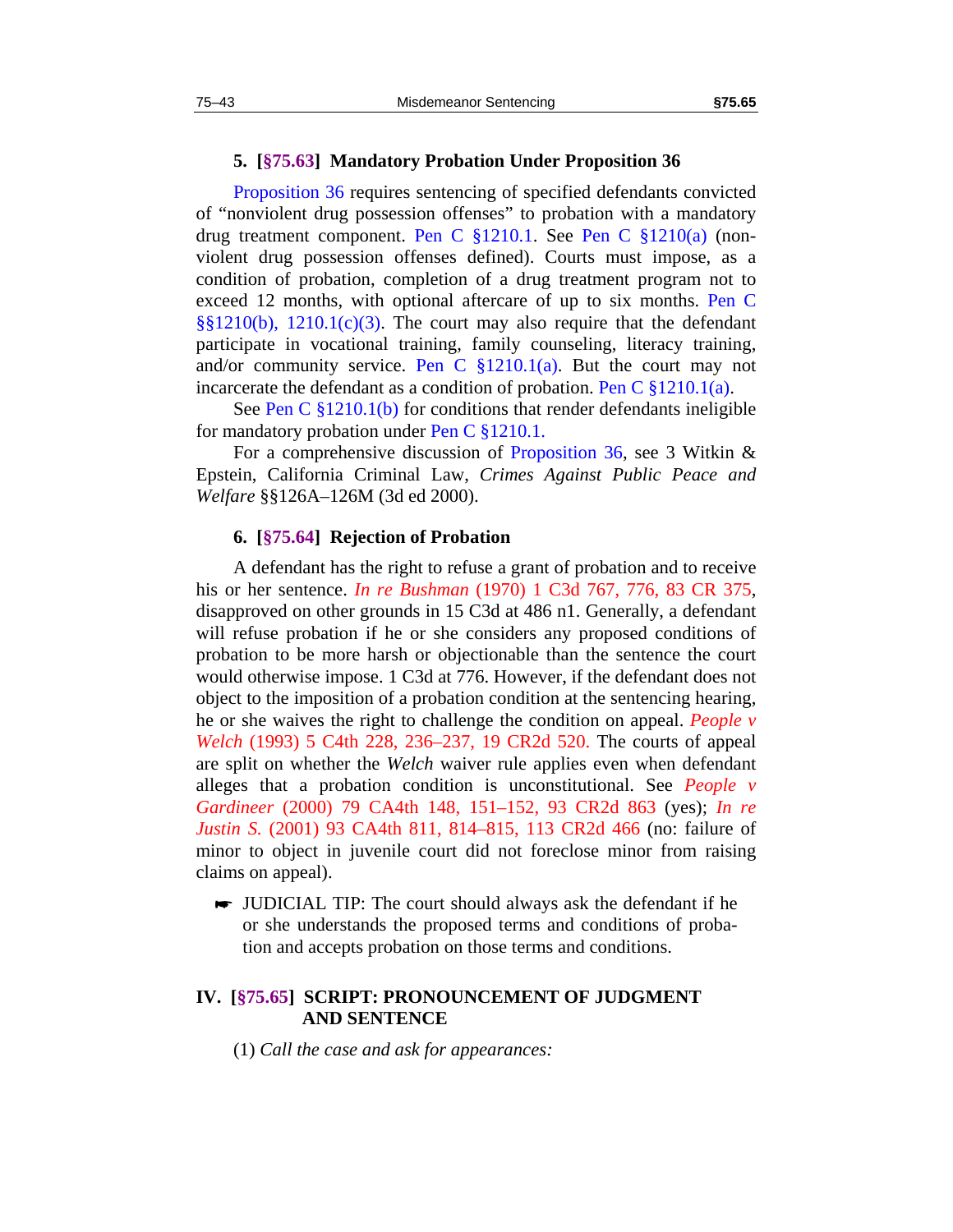People v \_\_\_\_\_\_\_\_\_\_. Is your true name \_\_\_\_\_\_\_\_?

Counsel, may I have your appearances?

(2) *Appointment of counsel. Add as appropriate:*

[*Mr./Ms.*] [*name of defendant*], do you have an attorney whom you have hired to represent you in this matter? Do you want to be represented by an attorney in this case? Would you like to speak to a public defender?

## [*If defendant indicates that he or she wishes to be represented by an attorney, add*]

I will continue this case for \_\_\_\_ days to allow you time to speak to [*your own attorney/the public defender*]. Pronouncement of judgment and sentence is scheduled for [*date*], at \_\_\_\_ [*a.m./p.m.*] You should be ready to proceed *with* [*your own attorney/the public defender*] at that time.

*Note:* The court does not have to inform the defendant of the right to counsel if the defendant has waived the right earlier in the proceedings, unless the defendant appeared with counsel at an earlier hearing. For discussion, see [§75.18](#page-14-1).

## (3) *Arraign the defendant (Pen C §§1200, 1201):*

[*Mr./Ms.*] [*name of defense attorney*], do you waive formal arraignment for judgment and sentence?

#### [*If defendant does not waive arraignment*]

[Mr./Ms.] [name of defendant], you were previously charged with violating section(s) \_\_\_\_ of the \_\_\_\_\_\_\_\_ Code. On [*date*], you entered a plea of [*not guilty/guilty/no contest*] to the charge(s).

#### [*If the defendant pleaded not guilty*]

On [*date*], a [*jury/court*] returned a verdict finding you guilty of a violation of section(s) \_\_\_\_ of the \_\_\_\_\_\_\_\_ Code.

## [*Continue*]

Is there any legal cause why judgment should not now be pronounced?

[*If defense counsel indicates that he or she desires to make a motion for new trial, a motion in arrest of judgment, or a motion to determine the defendant's competency, proceed to hear and rule on the motion (Steps*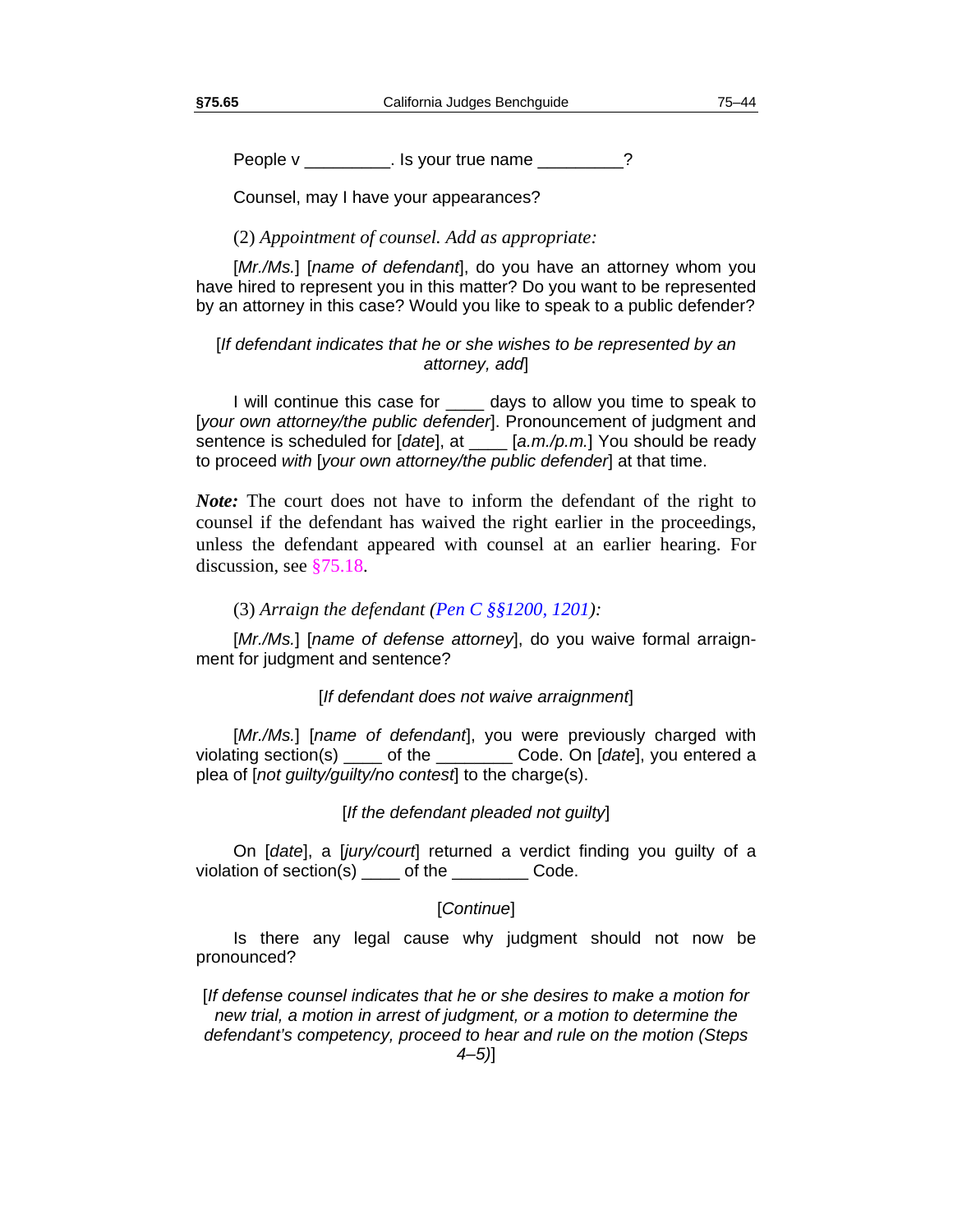(4) *Rulings on motion for new trial (Pen C §§1179–1182)*. *Add as appropriate:*

#### [*Motion for new trial denied*]

The motion for new trial is denied.

## [*Or*]

The motion for new trial is denied, but as to count \_\_\_ the [*verdict/finding*] is modified to set the degree of the offense at second degree.

## [*Or*]

The motion for new trial is denied, but as to count the [*verdict/finding*] is modified to find the defendant guilty of the lesser and necessarily included offense of \_\_\_\_\_\_\_\_\_.

#### [*Continue*]

Is there any further legal cause why judgment may not now be pronounced?

#### [*Motion for new trial granted*]

The motion for new trial is granted because [*state the grounds under*  Pen C §1181]. The case is continued to [*date*], at \_\_\_ [*a.m./p.m.*] in Department \_\_\_ [*for setting for trial/for trial*].

(5) *Rulings on motion in arrest of judgment (Pen C §§1185–1188). Add as appropriate:* 

#### [*Motion in arrest of judgment denied*]

The motion in arrest of judgment is denied. Is there any further legal cause why judgment may not now be pronounced?

#### [*Motion in arrest of judgment granted*]

The motion in arrest of judgment is granted because [*state the grounds under Pen C §1004*]. The defendant is [*remanded/released on bail in the amount of \$\_\_\_/discharged and bail is exonerated*].

## (6) *Consideration of probation report and/or other information:*

This matter was referred to the probation department for preparation of a presentence report. Let the record show that I have received, read, and considered the report filed on [*date*], and consisting of \_\_\_ pages. I have also received, read, and considered [*list all items considered,*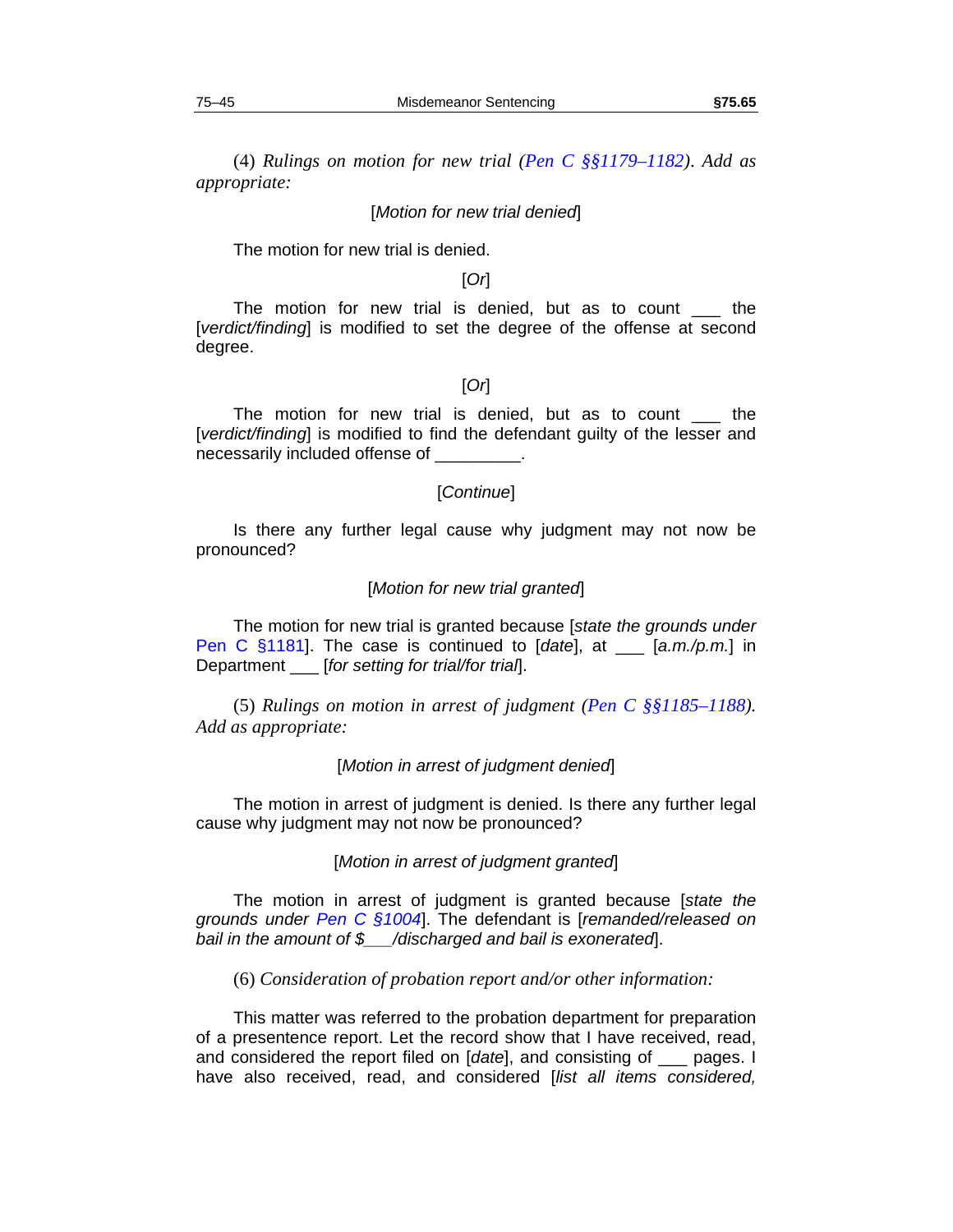*including alternative sentencing report filed by defense counsel and letters from victims*].

[*Mr./Ms.*] [*name of defense attorney*], have you received a copy of the report? Have you had an opportunity to read the report?

## [*Or*]

A presentence report was not ordered in this case. However, I have received, read, and considered [*state the information considered as required under Pen C §1203(d)*].

#### (7) *Request and receive comments and/or evidence from the parties:*

[*Mr./Ms.*] [*name of defense attorney*], do you have any comments, recommendations, or additional evidence relating to the matter of probation and sentence that you would like to present?

#### [*Defense counsel responds*]

[*Mr./Ms.*] [*name of district attorney*], do you have any comments, recommendations, or additional evidence to present as to the matter of probation and sentence?

#### [*District attorney responds*]

[*Mr./Ms.*] [*name of defendant*], is there anything that you would like to say to the court on your behalf before you are sentenced?

#### (8) *Pronounce judgment and sentence. No probation sentence:*

#### [*Sentence to county jail*]

Probation is formally denied. It is the judgment of this court that the defendant be imprisoned in the county jail of \_\_\_\_\_\_\_\_ County for a term of \_\_\_ [*days/months*]. [*The defendant is to surrender to the custody of the sheriff on* [*date*]*/ The defendant is remanded to the custody of the sheriff.*]

[*Subtract custody and conduct credits*]

Under the provisions of Penal Code section 2900.5, the defendant is entitled to a credit against this jail term of \_\_\_ days, which is attributable to the defendant's presentence detention from [*date*], to [*date*]. In addition, the defendant is entitled to good-time and work-time credits amounting to \_\_\_ days in accordance with Penal Code section 4019.

#### [*Imposition of fine and penalty assessments*]

Probation is formally denied. It is the judgment of this court that the defendant pay a fine of \$\_\_\_\_ and penalty assessments of \$\_\_\_\_. The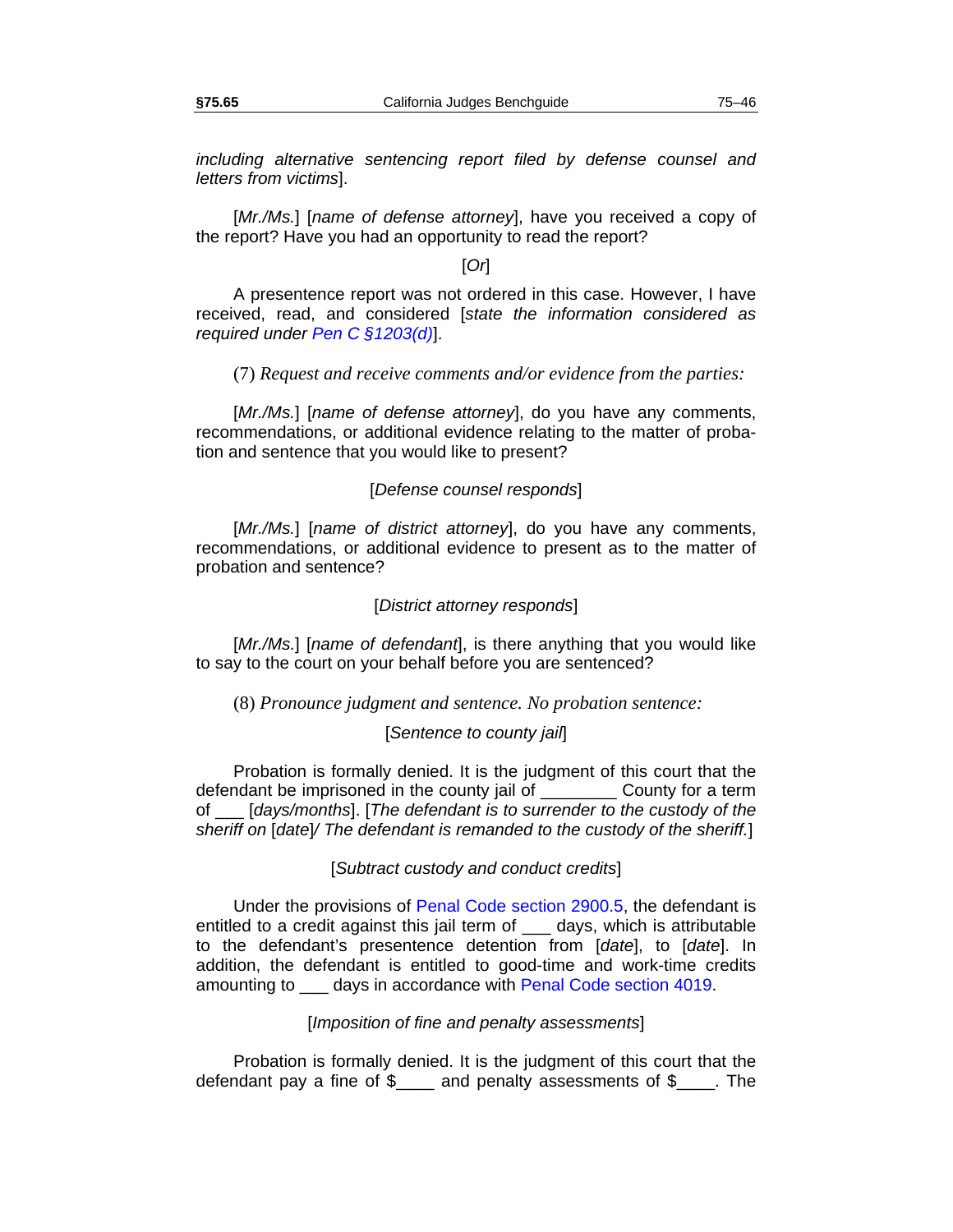fine is to be paid [*immediately/by* [*date*]*/in installments of \$\_\_\_\_ on the following dates* [*specify*]].

## [*Imposition of fine with imprisonment for default of payment*]

Probation is formally denied. It is the judgment of this court that the defendant pay a fine of \$ and penalty assessments of \$ The fine is to be paid [*immediately/by* [*date*]*/in installments of \$\_\_\_\_ on the following dates* [*specify*]]. It is further the order of this court that if the defendant defaults on payment, the defendant be imprisoned in the county jail of \_\_\_\_\_\_\_\_ County until the fine is satisfied, for a term of one day's imprisonment for each \$\_\_\_\_ of the fine remaining unpaid.

## [*Imposition of restitution fine (\$100–\$1000) (Pen C §1202.4(b))*]

The court imposes a restitution fine of \$ to be deposited in the state Restitution Fund. The fine is to be paid [*immediately/by* [*date*]/*in installments of \$\_\_\_\_ on the following dates* [*specify*]].

## [*If applicable*]

In setting the amount in excess of the minimum fine, the court has considered [*specify factors*].

## [*Apply custody credit toward fines. Add as appropriate*]

Under Penal Code section 2900.5, the defendant's fines are reduced by \$\_\_\_\_ for the period of the defendant's presentence detention from [*date*] to [*date*]. The fines were credited at \$\_\_\_\_ per day.

## [*Order of restitution (Pen C §1202.4(f))*]

It is further the judgment of this court that the defendant pay restitution in the sum of \$\_\_\_\_ to [*name of victim*] [*by* [*date*]*/in installments of \$\_\_\_\_ on the following dates* [*specify*]]*.*

## [*Multiple count cases; decision to run multiple sentences concurrently or consecutively*]

It is the judgment of this court that the sentence of [*days/months*] for Count \_\_\_\_ shall run [*concurrently/consecutively*] with the sentence of [*days/months*] for Count \_\_\_\_.

(9) *Pronounce judgment and sentence. Probation granted:*

[*Imposition of sentence suspended*]

Imposition of sentence is suspended for a period of [*months/years*], during which time the defendant is placed on [*formal*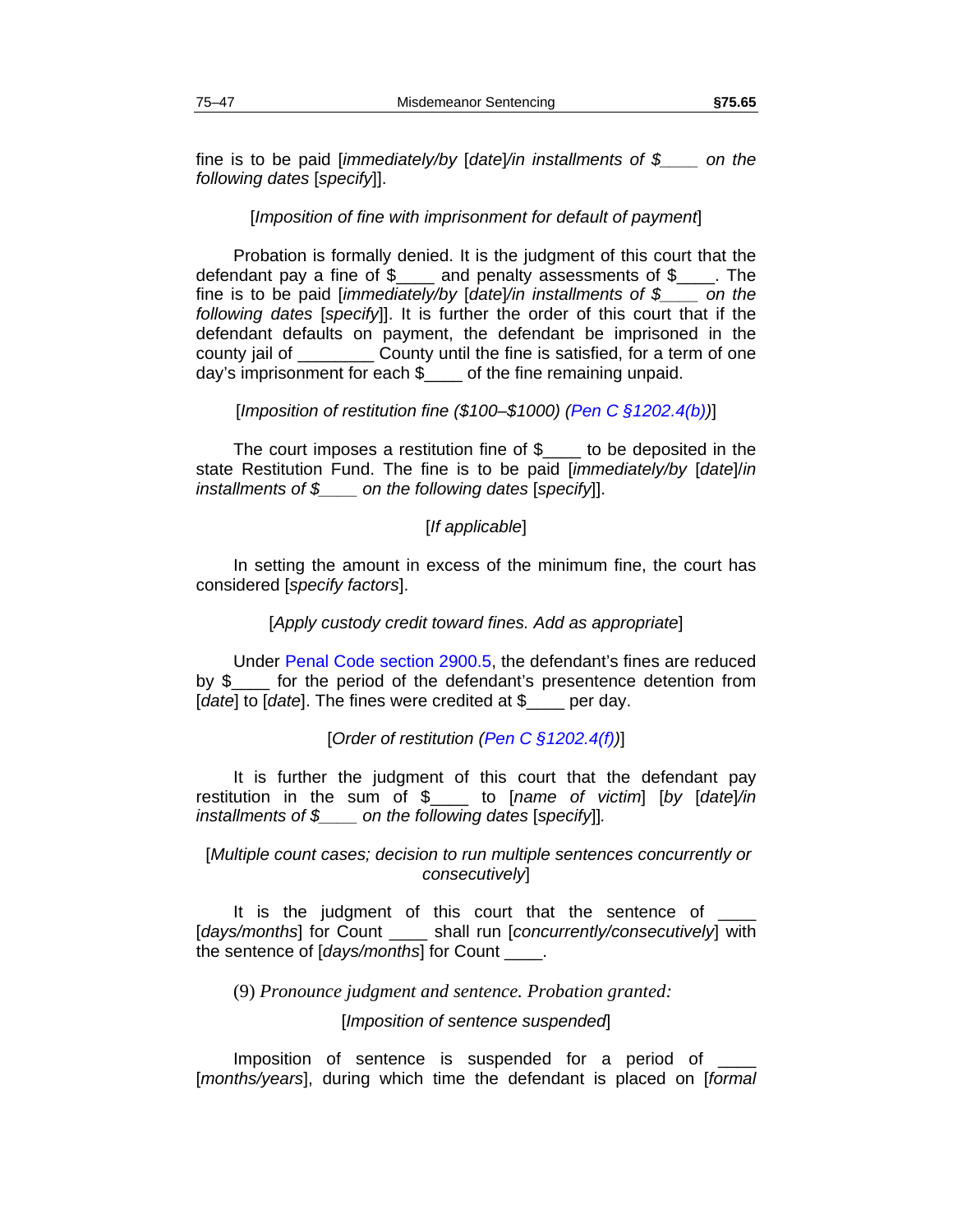*probation in the care, custody, and control of the probation officer of \_\_\_\_\_\_\_\_ County/court probation*].

## [*Or*]

#### [*Execution of sentence suspended*]

It is the judgment of this court that the defendant be imprisoned in the county jail for a term of \_\_\_\_ [*days/months*] and/or pay a fine of \$\_\_\_\_ plus penalty assessments of \$\_\_\_\_. The execution of this sentence is suspended for a period of \_\_\_\_ [*months/years*], during which time the defendant is placed on [*formal probation in the care, custody, and control of the probation officer of \_\_\_\_\_\_\_ County/court probation*].

[*Mr./Ms.*] [*name of defendant*]*,* if you should return to this court by violating your probation and your probation is formally revoked, the court will have no choice but to send you to county jail for the full length of the term just stated. Do you understand that?

#### [*Continue*]

#### [*State conditions of probation*]

The terms and conditions of probation are as follows:

#### [*Examples*]

- The defendant is ordered to obey all laws.
- The defendant is ordered to serve \_\_\_ days in county jail beginning [*date*], at \_\_\_ [*a.m./p.m.*]
- Under the provisions of Penal Code section 2900.5, the defendant is entitled to a credit against this jail term of days, which is attributable to the defendant's presentence detention from [date], to [date]. In addition, the defendant is entitled to good-time and work-time credits amounting to \_\_\_ days in accordance with Penal Code section 4019.
- The defendant is ordered to pay a fine of \$\_\_\_ in installments of \$\_\_\_\_ to be paid on the following dates [specify].
- The defendant is ordered to pay a restitution fine of \$ to be deposited in the state Restitution Fund.
- The court imposes an additional probation revocation restitution fine in the same amount, but this fine is suspended unless the defendant's probation is revoked.
- Under Penal Code section 2900.5, the defendant's fines are reduced by \$\_\_\_\_ for the period of the defendant's presentence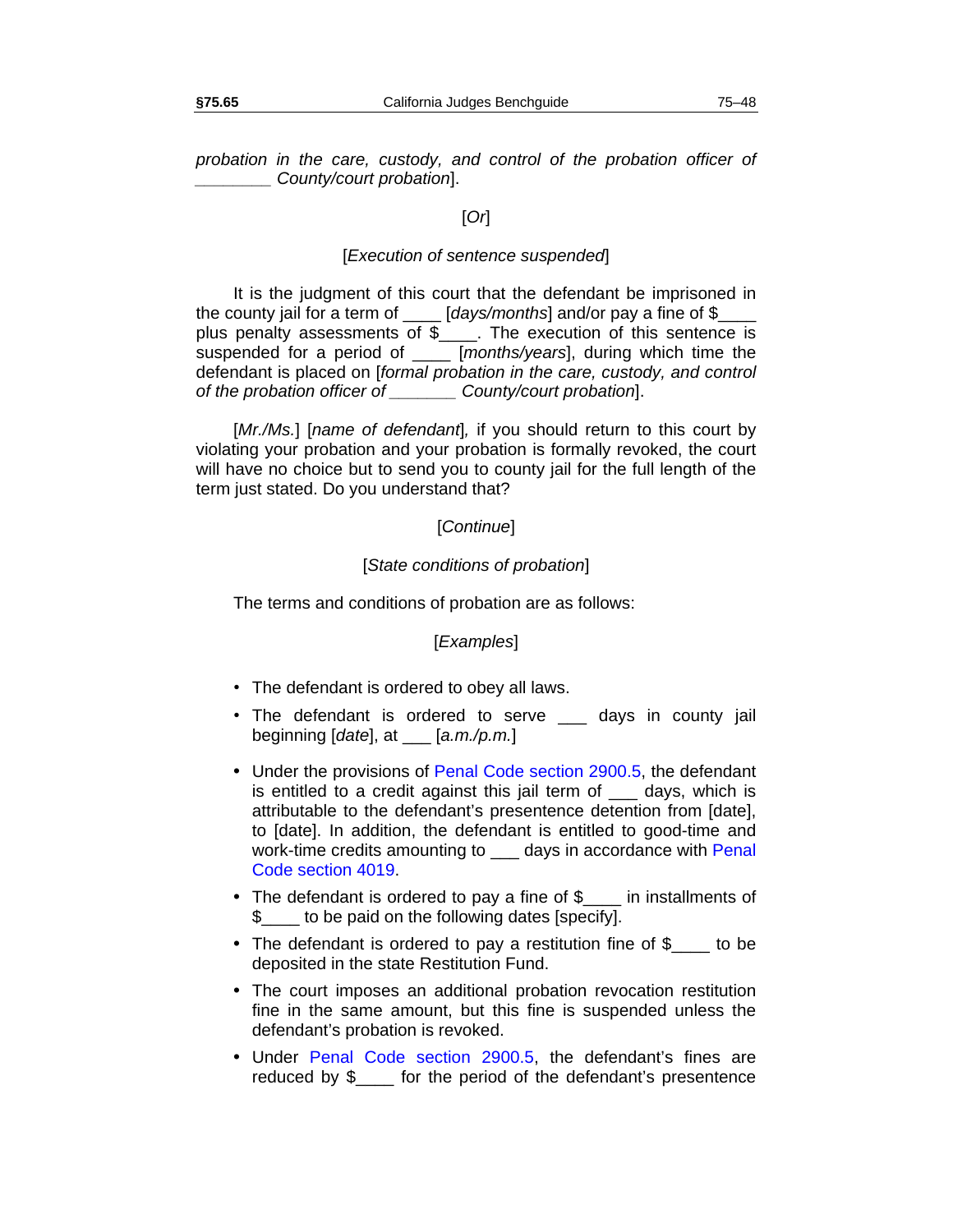detention from [date], to [date]. The fines were credited at \$\_\_\_\_ per day.

- The defendant is ordered to pay restitution to [name of victim] in the amount of  $\frac{2}{2}$ , to be paid in monthly installments of  $\frac{2}{2}$
- The defendant is ordered to perform hours of community service and to present proof of completion in this court on [date], at \_\_\_\_ [a.m./p.m.]
- The defendant is ordered to submit to urinalysis or other testing to detect the use of dangerous drugs as directed by the probation officer.

#### [*Continue*]

#### [*Determine whether the defendant accepts probation*]

[*Mr./Ms.*] [*name of defendant*], do you fully understand the terms and conditions of probation that I have just ordered? Do you accept probation on those terms and conditions, and will you abide by all the conditions of probation?

#### [*If the defendant accepts probation, proceed to Step 10*]

#### [*If the defendant refuses probation*]

The defendant has refused to accept probation on the terms and conditions ordered by this court. Therefore it is the judgment of this court [*follow procedure under Step 8*].

(10) *Advise defendant of appeal right (not applicable if defendant pleaded guilty or is represented by counsel) (Cal Rules of Ct 8.782, 4.306*; *Pen C §1466):* 

[*Mr./Ms.*] [*name of defendant*], it is the duty of this court to advise you of your right to appeal to the appellate division of the superior court of this county from the judgment of this court in [*imposing sentence/ imposing sentence and suspending execution of sentence and granting you probation/suspending imposition of sentence and granting you probation*]. If you want to file an appeal, there is a 30-day limit within which you must act by filing a written Notice of Appeal. This 30-day period starts to run from today.

Your Notice of Appeal must be filed with the clerk of this court and it must be signed by you or your attorney. It must clearly specify what it is you are appealing from, and whether you are appealing from the whole judgment or just part of it.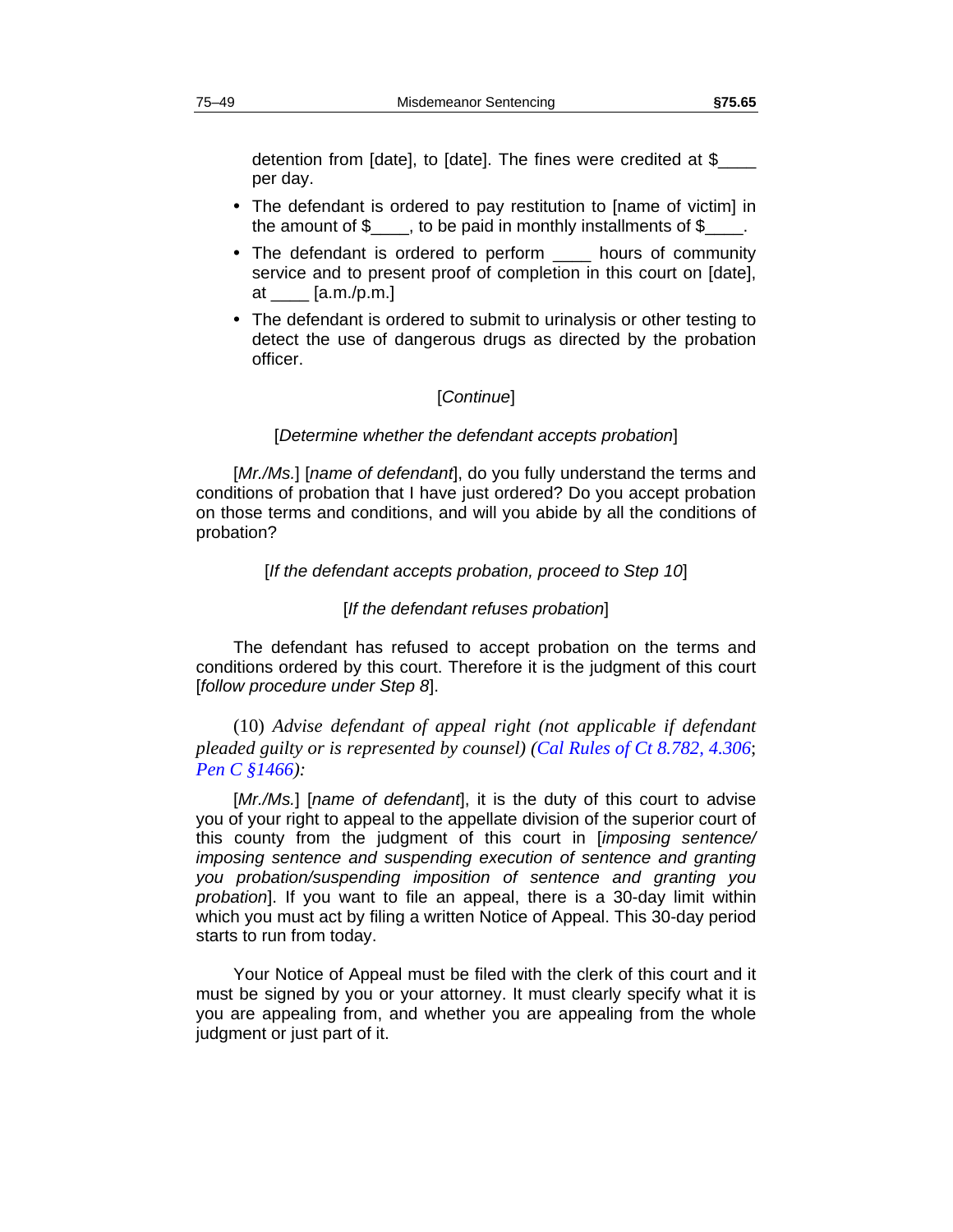## [I*f defendant is subject to jail term, fine in excess of \$500, or likely to suffer significant adverse collateral consequences* (Cal Rules of Ct 8.786(a))]

If you appeal and you do not have the money to hire a attorney, the superior court will appoint an attorney to represent you on appeal.

## [*All other defendants*]

If you appeal and you do not have the money to hire an attorney, the superior court may appoint an attorney to represent you on appeal.

## [*Continue*]

It is your responsibility to keep the superior court advised of your current mailing address. The court will contact you to see whether you have a right to free counsel after you have filed the Notice of Appeal.

Do you understand your right to appeal as I have explained it to you? Do you understand that unless your present attorney is going to file a Notice of Appeal for you, it is your duty to file your own Notice of Appeal, and it must be done within 30 days from today?

Do you have any questions that you want to ask the court about your right to appeal?

(11) *Advise the defendant of the duty to register with local law enforcement authorities. Add as appropriate:*

[*Mr./Ms.*] [*name of defendant*], you are required to register, under [*Pen C §186.30/Pen C §290/Health & S C §11590*], with the chief of police in the city in which you now reside, or with the sheriff if you live in an unincorporated area. You have [*ten days (under Pen C §186.30)/five working days (under Pen C §290)/30 days (under Health & S C §11590)*] in which to register. You will be asked to sign a registration form and you will be photographed and fingerprinted.

If you should move to a new address, it is your responsibility to notify, in writing within [*five working days (under Pen C §290)/ten days (under Pen C §186.33(b) and Health & S C §11590)*], the law enforcement agency with whom you are registered of your new address.

## [*Defendants registering under Pen C §290*]

You must update your registration with the chief of police or sheriff each year within five working days of your birthday. In addition, if you change your name, you must provide written notification of your name change to the chief of police or sheriff within five working days.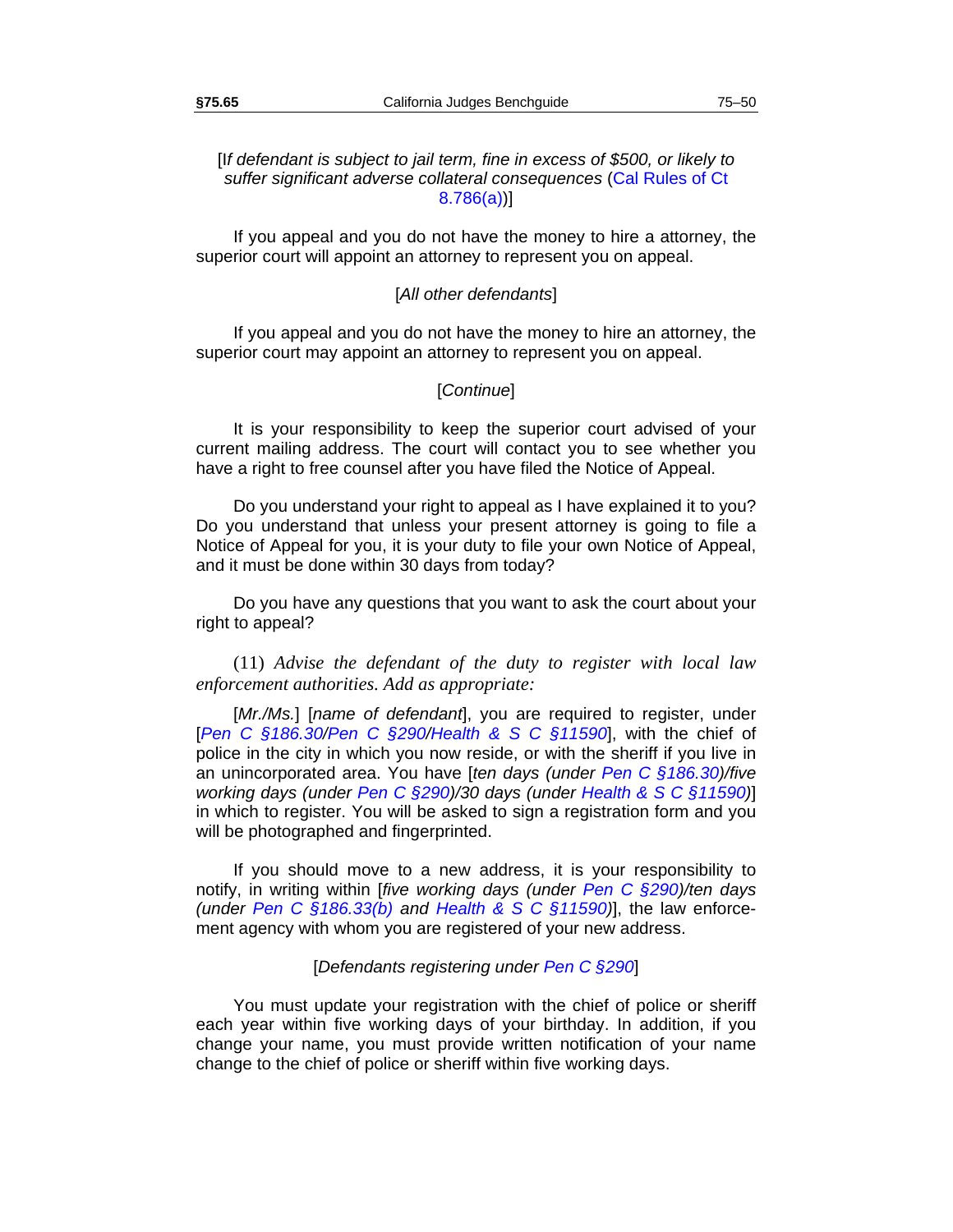Do you have any questions that you want to ask the court about your duty to register?

(12) *Advise the defendant of the right to rehabilitation (Pen C §§1203.4a, 1203.4):*

[*Mr./Ms.*] [*name of defendant*], if you successfully perform the sentence that I have imposed today, you may, one year from today's date, request the court to [*withdraw your plea of guilty/withdraw your plea of no contest/set aside the guilty verdict*] and dismiss the accusatory pleading. The court will grant this relief and release you from all penalties and disabilities resulting from your conviction if you are not then serving a sentence for any offense or under charge of the commission of any crime, and have lived an honest and upright life and conformed to and obeyed the laws of the land.

You may make this application and change of plea in person or by your attorney, or by the probation officer authorized in writing. Should you be subsequently prosecuted for any other offense, the conviction may be pleaded and proved and will have the same effect as if relief had not been granted.

Do you have any questions that you want to ask the court about your rights to relief?

#### <span id="page-52-0"></span>**V. [§75.66] ADDITIONAL REFERENCES**

California Criminal Law Procedure and Practice, chaps 35, 36, 38, (Cal CEB 2007)

3 Witkin & Epstein, California Criminal Law, *Punishment* §§76–106, 129–177, 244–246, 390–407, 502–572 (3d ed 2000)

6 Witkin & Epstein, California Criminal Law, *Criminal Judgment* §§90–125, 132–148 (3d ed 2000)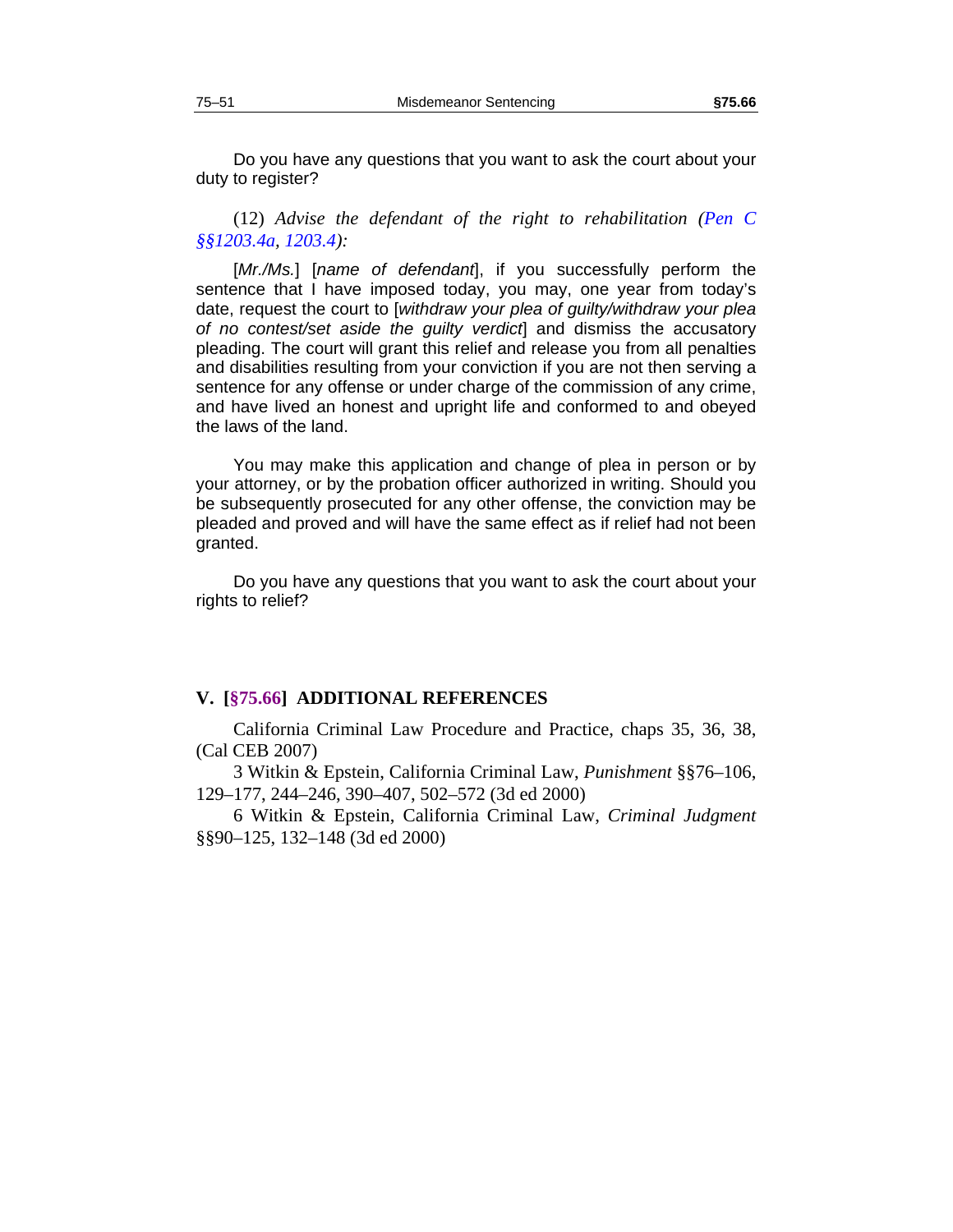# **Table of Statutes**

# **CALIFORNIA**

| <b>CALIFORNIA</b>                | 11361.5             |
|----------------------------------|---------------------|
| <b>CONSTITUTION</b><br>Article I | 75.19<br>11361.7    |
| 15                               | 75.19               |
| 75.17-75.18                      | 11372.5             |
| 28(b)                            | 75.28               |
| 75.30                            | 11372.7             |
| 28(d)                            | 75.28               |
| 75.19                            | 11373(a)<br>75.61   |
| <b>BUSINESS AND</b>              | 11377(a)            |
| <b>PROFESSIONS CODE</b>          | 75.61               |
| 4140                             | 11550               |
| 75.61                            | 75.61               |
| 4142                             | 11551(a)            |
| 75.61                            | 75.58, 75.61        |
| <b>FAMILY CODE</b>               | 11553<br>75.61      |
| 6211                             | 11590               |
| 75.17                            | 75.40, 75.51, 75.65 |
| <b>GOVERNMENT CODE</b>           | 11590(a)            |
| 70372(a)                         | 75.40               |
| 75.28                            | 11592<br>75.51      |
| 70375(b)                         | 11593               |
| 75.28                            | 75.51               |
| 76000                            |                     |
| 75.28, 75.37<br>76000(a)(3)      | <b>PENAL CODE</b>   |
| 75.37                            | 19<br>75.26, 75.28  |
| 76104.6                          | 19.2                |
| 75.28                            | 75.27, 75.29, 75.43 |
| 76104.7                          | 186.30              |
| 75.28                            | 75.40, 75.51, 75.65 |
| <b>HEALTH AND SAFETY</b>         | 186.31              |
| <b>CODE</b>                      | 75.51<br>186.32     |
| 11350(a)                         | 75.51               |
| 75.61                            |                     |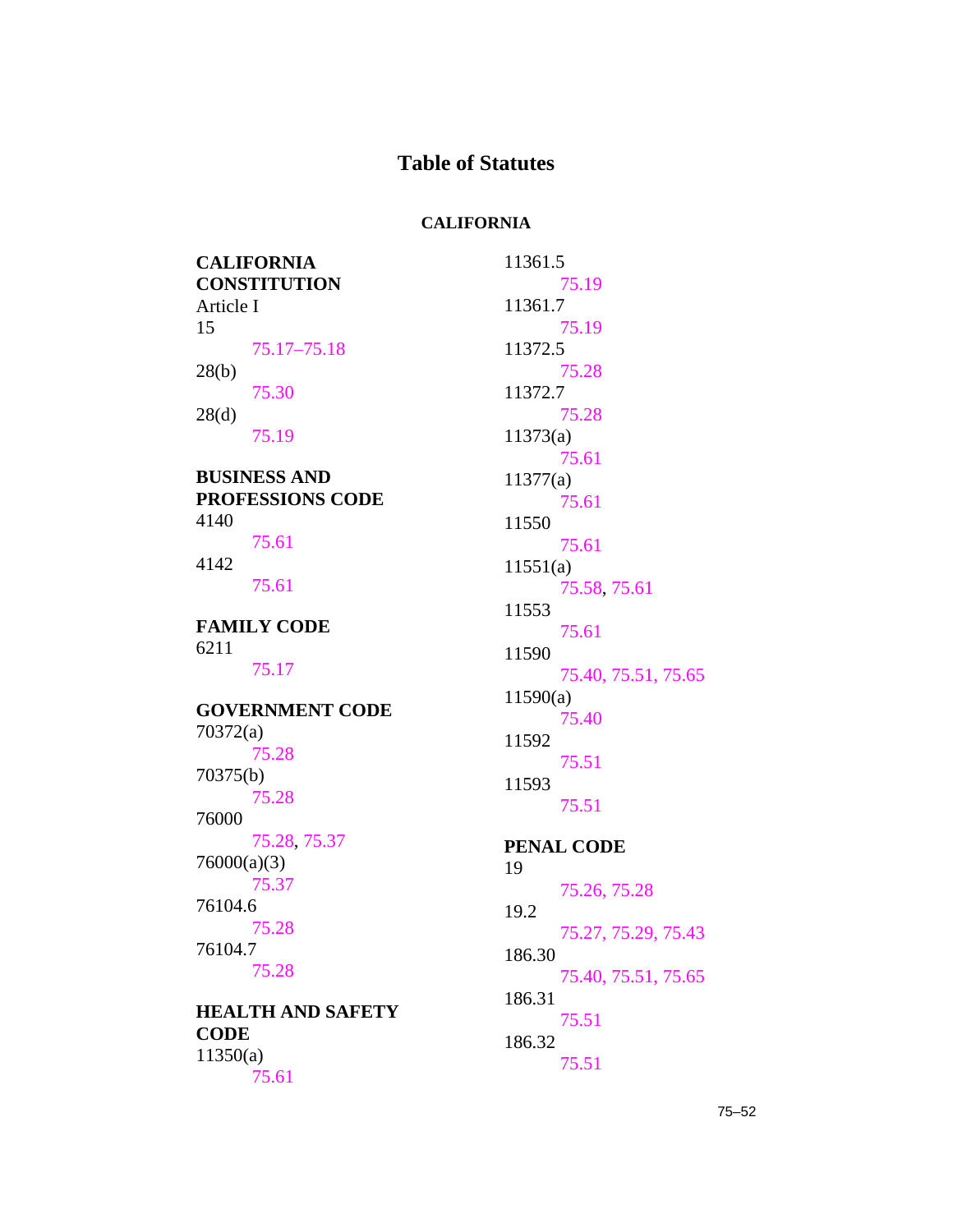| 186.33(b)                  | 290.03-290.08          |
|----------------------------|------------------------|
| 75.65                      | 75.9                   |
| 191.5(b)                   | 290.04-290.06<br>75.19 |
| 75.17<br>261.5             | 290.06(a)(5)           |
| 75.39                      | 75.9                   |
| 266c                       | 451                    |
| 75.39                      | 75.40                  |
| 270-273                    | 453                    |
| 75.22                      | 75.40                  |
| 272(a)(1)                  | 455                    |
| 75.58                      | 75.40                  |
| 273a                       | 457.1                  |
| 75.58                      | 75.51                  |
| 273d(c)(1)                 | 457.1(b)               |
| 75.58                      | 75.40, 75.51           |
| 273.6                      | 457.1(c)               |
| 75.17                      | 75.51                  |
| 286(b)(1)                  | 457.1(e)               |
| 75.39                      | 75.51                  |
| 286(e)                     | 647(a)                 |
| 75.39                      | 75.61                  |
| 286(h)                     | 647(b)                 |
| 75.39                      | 75.39, 75.61           |
| 288(c)(1)                  | 647(f)                 |
| 75.39                      | 75.61                  |
| 288a(b)(1)                 | 647f                   |
| 75.39                      | 75.39                  |
| 288a(e)                    | 654                    |
| 75.39                      | 75.3, 75.42<br>654(a)  |
| 288a(h)<br>75.39           | 75.42                  |
| 290                        | 669                    |
| 75.9, 75.19, 75.40, 75.51, | 75.43                  |
| 75.61, 75.65               | 672                    |
| 290(b)                     | 75.26, 75.28           |
| 75.40                      | 844                    |
| 290.017(a)                 | 75.62                  |
| 75.51                      | 950                    |
| 290.017(c)                 | 75.15                  |
| 75.51                      | 952                    |
| 290.017(d)                 | 75.15                  |
| 75.51                      |                        |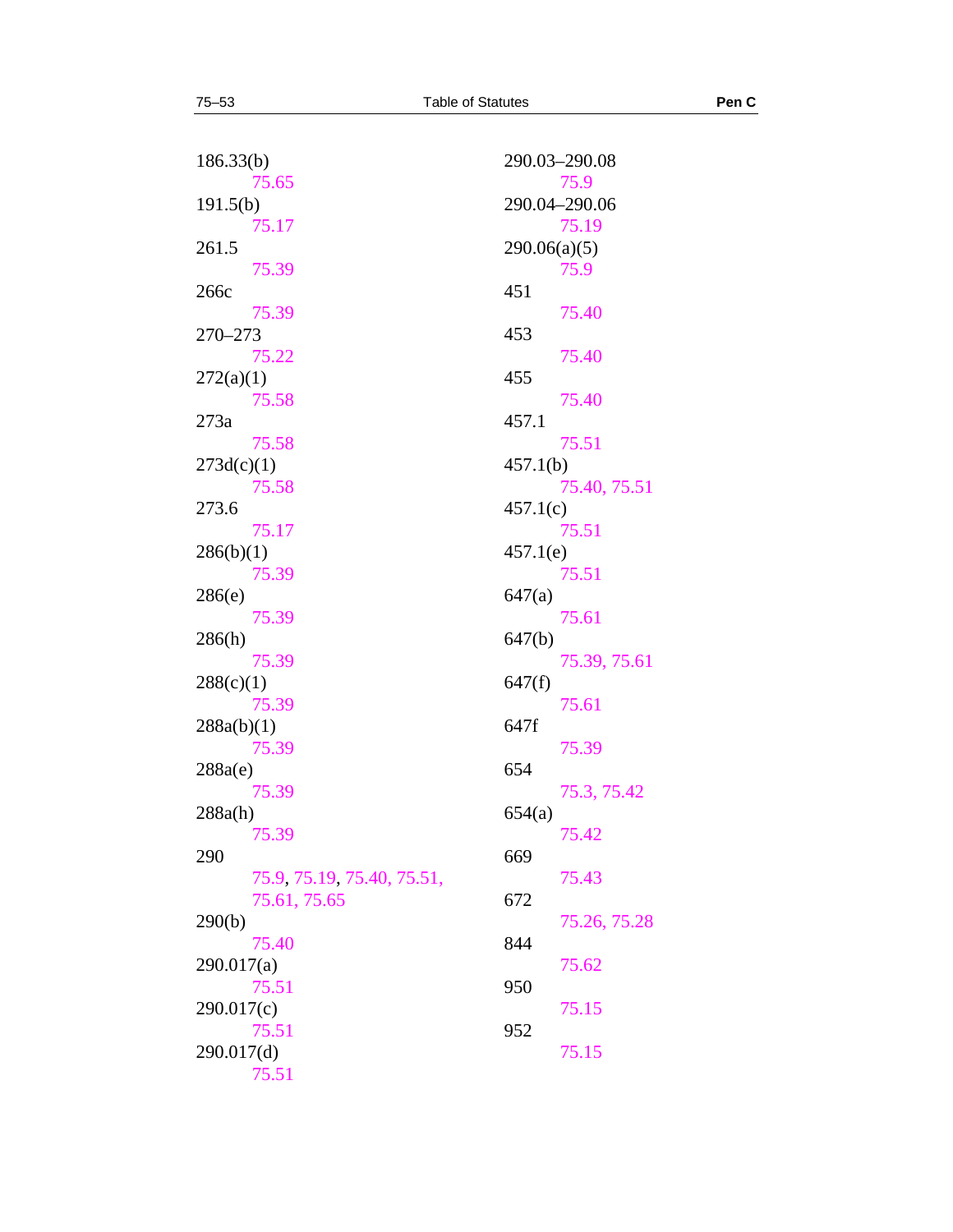| 977(a)(1)  | 1181         |
|------------|--------------|
| 75.17      | 75.65        |
| 977(a)(2)  | 1181(1)      |
| 75.17      | 75.13        |
| 977(a)(3)  | 1181(2)–(4)  |
| 75.17      | 75.13        |
| 987.8(f)   | 1181(5)      |
| 75.18      | 75.13        |
| 1000.4(a)  | 1181(6)      |
| 75.19      | 75.14        |
| 1001.9(a)  | 1181(6)–(7)  |
| 75.19      | 75.13        |
| 1001.10    | 1181(7)      |
| 75.61      | 75.14        |
| 1000.12(c) | 1181(8)      |
| 75.19      | 75.13        |
| 1001.33(a) | 1181(9)      |
| 75.19      | 75.13        |
| 1001.55(a) | 1182         |
| 75.19      | 75.12        |
| 1001.75(a) | 1185         |
| 75.19      | 75.15        |
| 1004       | 1185-1188    |
| 75.65      | 75.65        |
| 1004(1)    | 1186         |
| 75.15      | 75.15        |
| 1004(2)    | 1187         |
| 75.15      | 75.15        |
| 1004(3)    | 1191.1       |
| 75.15      | 75.24, 75.33 |
| 1004(4)    | 1191.15(a)   |
| 75.15      | 75.24        |
| 1004(5)    | 1193(b)      |
| 75.15      | 75.7, 75.17  |
| 1012       | 1200         |
| 75.15      | 75.10, 75.65 |
| 1179       | 1201         |
| 75.11      | 75.10, 75.65 |
| 1179-1182  | 1201(a)      |
| 75.65      | 75.10, 75.16 |
| 1180       | 1201(b)      |
| 75.11      | 75.10        |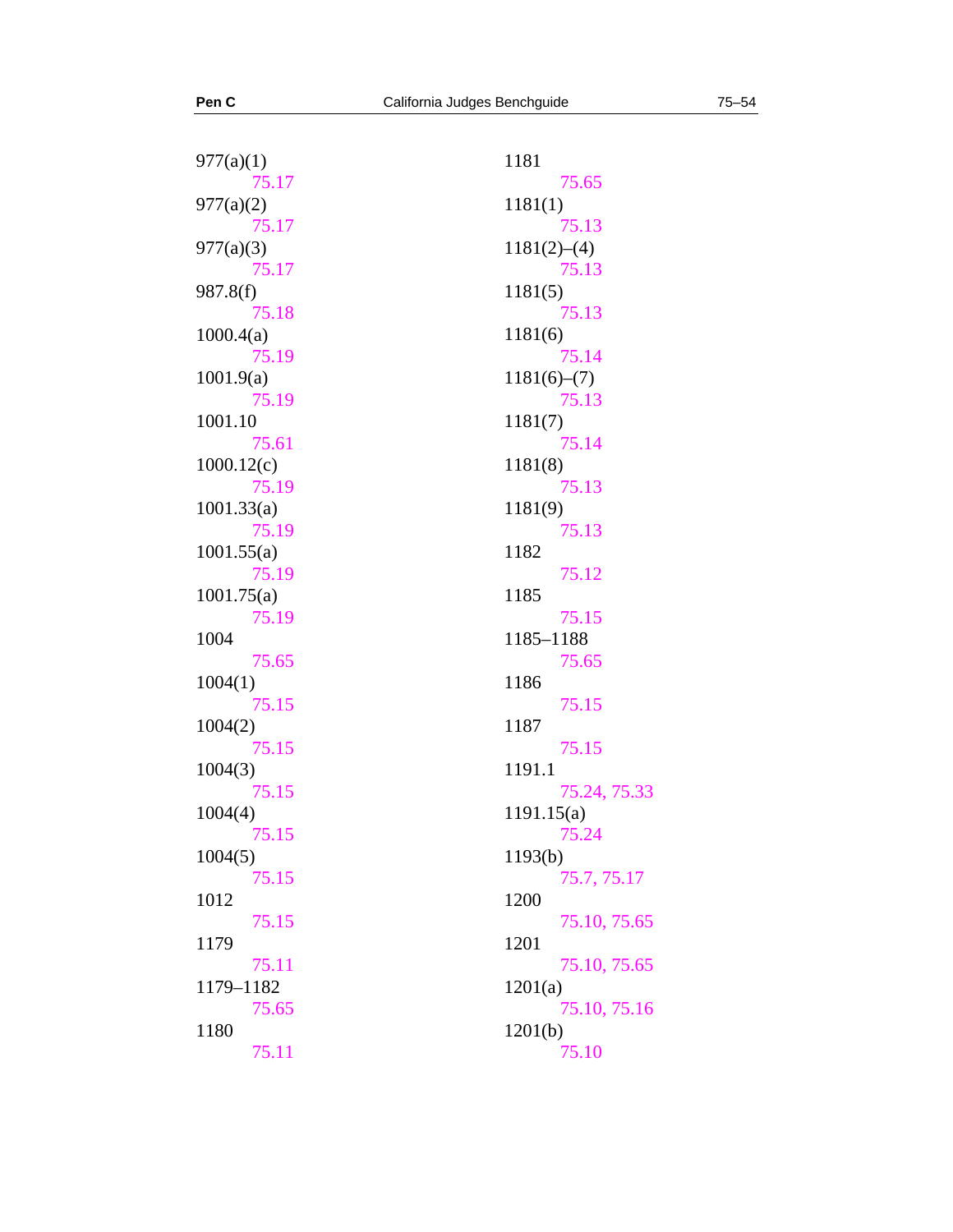1202 [75.13](#page-11-0), [75.25](#page-18-2) 1202.1 [75.39](#page-26-1) 1202.1(a) [75.39](#page-26-1) 1202.1(c) [75.39](#page-26-1) 1202.4 [75.32](#page-23-0) 1202.4(a)(3) [75.37](#page-25-0), [75.61](#page-39-1) 1202.4(a)(3)(B) [75.30](#page-22-0) 1202.4(b) [75.3](#page-5-0), [75.19](#page-15-0), [75.37](#page-25-0)–[75.38](#page-26-0), [75.61](#page-39-1), [75.65](#page-44-2)  $1202.4(b)$ –(c) [75.37](#page-25-0) 1202.4(c) [75.37](#page-25-0) 1202.4(d) [75.37](#page-25-0) 1202.4(e) [75.37](#page-25-0) 1202.4(f) [75.3](#page-5-0), [75.19](#page-15-0), [75.30](#page-22-0), [75.34](#page-24-0), [75.65](#page-44-2)  $1202.4(f)$ –(g) [75.35](#page-24-1)  $1202.4(f)(1)$ [75.33](#page-23-1) 1202.4(f)(2) [75.34](#page-24-0) 1202.4(f)(3) [75.34](#page-24-0)  $1202.4(f)(3)(A)$ [75.31](#page-22-1)  $1202.4(f)(3)(B)$ –(C) [75.31](#page-22-1)  $1202.4(f)(3)(D)$ [75.31](#page-22-1)

1202.4(f)(3)(E) [75.31](#page-22-1) 1202.4(f)(3)(G) [75.31](#page-22-1) 1202.4(f)(3)(H) [75.31](#page-22-1) 1202.4(f)(3)(I) [75.31](#page-22-1) 1202.4(f)(3)(K) [75.31](#page-22-1) 1202.4(g) [75.35](#page-24-1)  $1202.4(k)(1)$ [75.32](#page-23-0) 1202.4(k)(2) [75.32](#page-23-0)  1202.4(k)(3) [75.32](#page-23-0) 1202.4(*l*) [75.37](#page-25-0) 1202.4(m) [75.61](#page-39-1) 1202.4(n) [75.35](#page-24-1), [75.37](#page-25-0)  1202.42(a) [75.36](#page-24-2)  1202.42(b)(1) [75.36](#page-24-2) 1202.44 [75.38](#page-26-0), [75.61](#page-39-1) 1202.46 [75.30](#page-22-0), [75.34](#page-24-0) 1202.6 [75.39](#page-26-1) 1202.6(a) [75.39](#page-26-1) 1202.7 [75.56](#page-36-0) 1203 [75.9](#page-9-2), [75.20](#page-17-0) 1203(a) [75.56](#page-36-0)–[75.57](#page-37-0), [75.59](#page-38-0)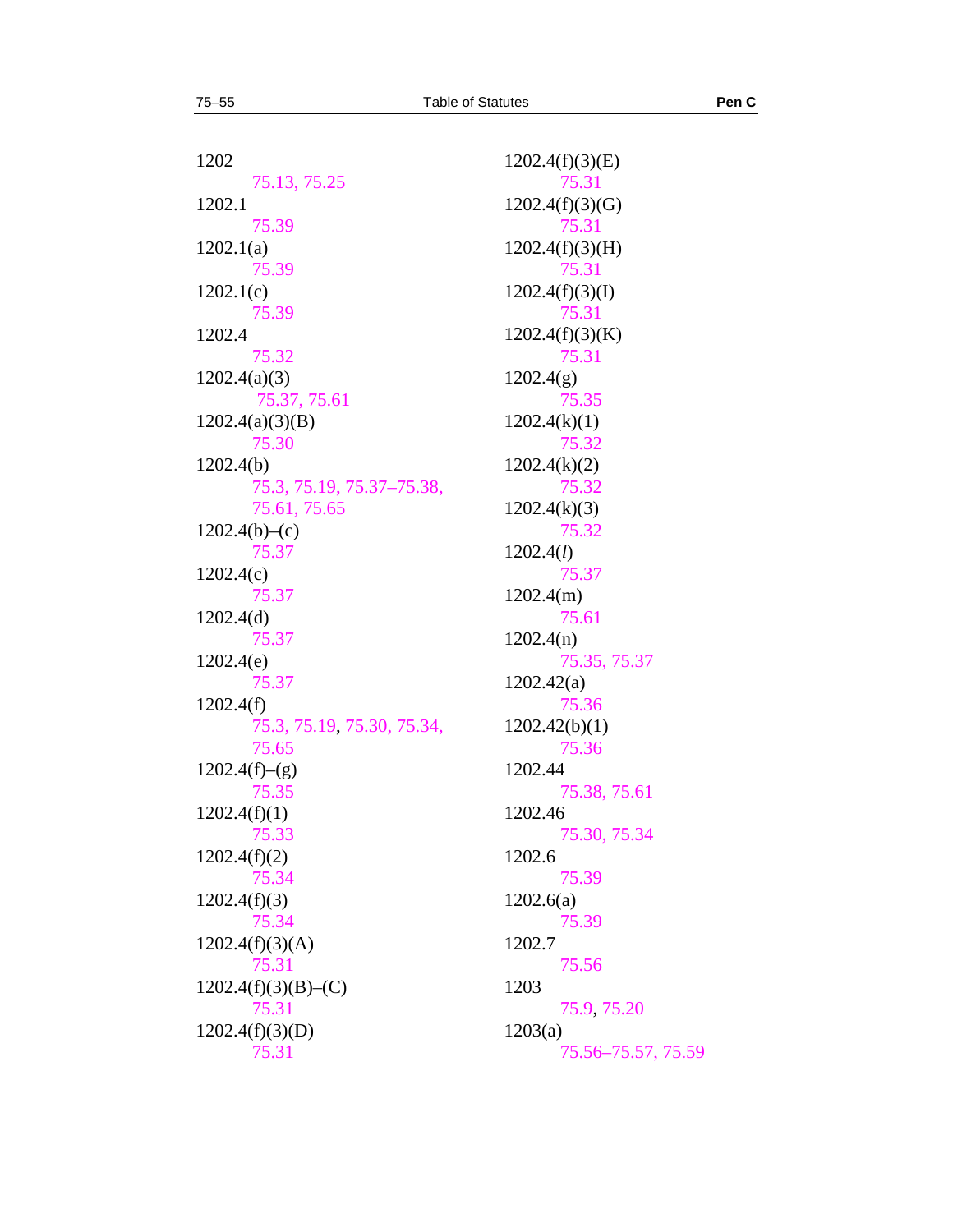$1203(b)(2)$ [75.19](#page-15-0) 1203(b)(2)(C) [75.19](#page-15-0) 1203(b)(2)(E) [75.56](#page-36-0)  $1203(b)(3)$ [75.3](#page-5-0), [75.56](#page-36-0) 1203(d) [75.9](#page-9-2), [75.3](#page-5-0), [75.19](#page-15-0), [75.23](#page-18-0), [75.57](#page-37-0), [75.65](#page-44-2) 1203.016 [75.55](#page-35-1) 1203.016(d) [75.55](#page-35-1) 1203.016(e) [75.55](#page-35-1) 1203.017 [75.55](#page-35-1) 1203.017(d) [75.55](#page-35-1) 1203.017(e) [75.55](#page-35-1) 1203.02 [75.61](#page-39-1) 1203.097 [75.61](#page-39-1) 1203.097(a) [75.61](#page-39-1) 1203.1 [75.57](#page-37-0) 1203.1(a) [75.57](#page-37-0), [75.59](#page-38-0), [75.61](#page-39-1) 1203.1(c) [75.61](#page-39-1) 1203.1(d) [75.61](#page-39-1) 1203.1(e) [75.61](#page-39-1) 1203.1(g)–(h) [75.61](#page-39-1)  $1203.1(i)(1)$ [75.61](#page-39-1)

1203.1(i)(2) [75.61](#page-39-1) 1203.1(j) [75.60](#page-39-0), [75.62](#page-42-0) 1203.1ab [75.61](#page-39-1) 1203.1g [75.61](#page-39-1) 1203.1j [75.61](#page-39-1) 1203.1*l* [75.61](#page-39-1) 1203.2(c) [75.59](#page-38-0) 1203.4 [75.52](#page-34-0), [75.65](#page-44-2) 1203.4(a) [75.52](#page-34-0) 1203.4a [75.52](#page-34-0), [75.65](#page-44-2) 1203.4a(b) [75.52](#page-34-0) 1203.10 [75.19](#page-15-0) 1203.12 [75.57](#page-37-0) 1203.7 [75.20](#page-17-0) 1203.72 [75.20](#page-17-0) 1203a [75.58](#page-37-1) 1203b [75.57](#page-37-0) 1203d [75.56](#page-36-0) 1203f [75.9](#page-9-2), [75.19](#page-15-0) 1203h [75.22](#page-17-2) 1204 [75.21](#page-17-1), [75.23](#page-18-0)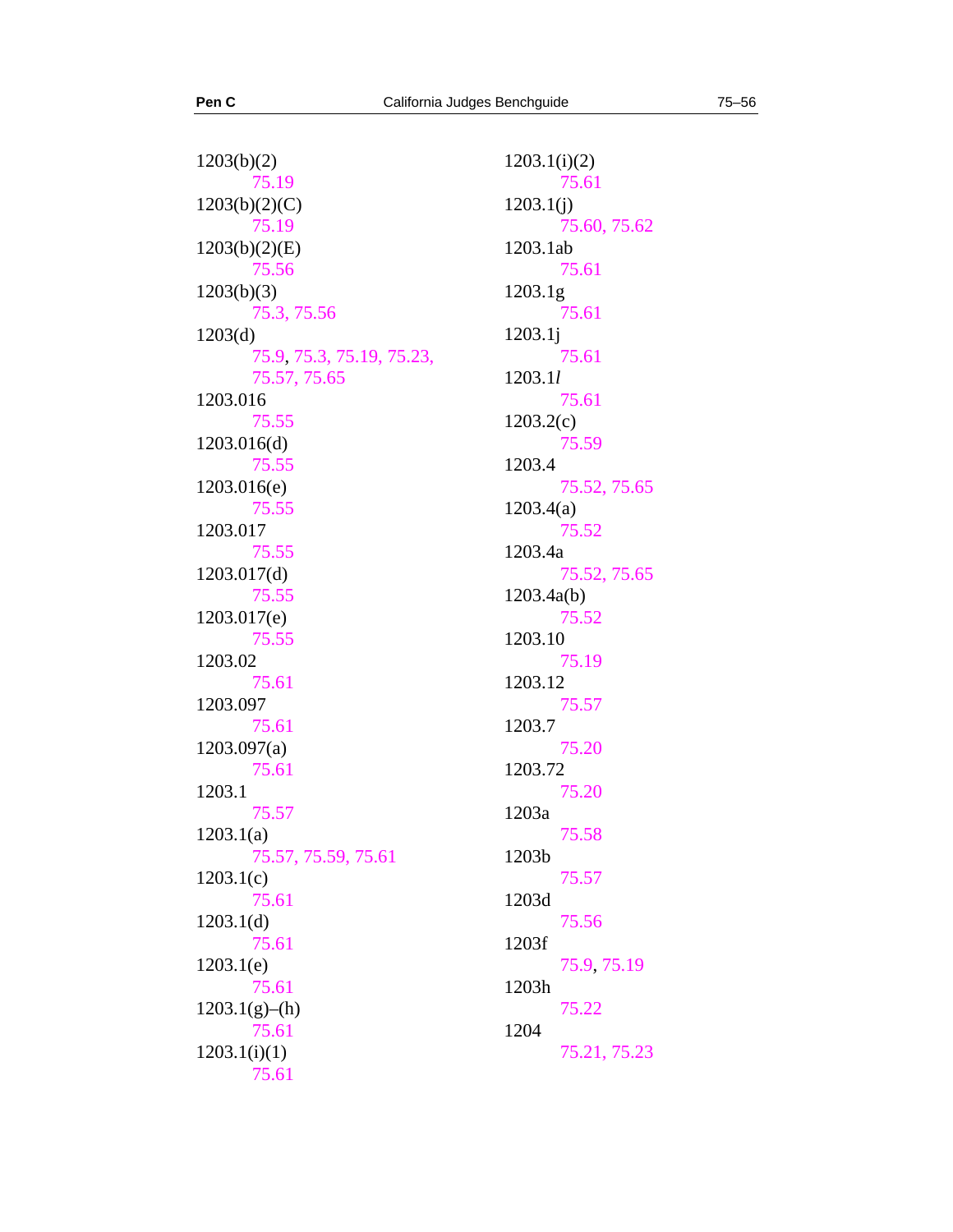1205 [75.29](#page-20-0) 1205(a) [75.28](#page-19-2)–[75.29](#page-20-0) 1205(e) [75.29](#page-20-0) 1207 [75.3](#page-5-0), [75.25](#page-18-2) 1208(b) [75.53](#page-34-1) 1208(d) [75.53](#page-34-1) 1208(f) [75.45](#page-30-0) 1209 [75.53](#page-34-1) 1210(a) [75.63](#page-44-0) 1210(b) [75.63](#page-44-0) 1210.1 [75.63](#page-44-0) 1210.1(a) [75.63](#page-44-0) 1210.1(b) [75.63](#page-44-0) 1210.1(c)(3) [75.63](#page-44-0) 1214(b) [75.33](#page-23-1) 1272(1) [75.8](#page-9-1) 1272(2) [75.8](#page-9-1) 1272(3) [75.8](#page-9-1) 1275 [75.8](#page-9-1) 1367 [75.16](#page-12-2) 1367.1 [75.16](#page-12-2)

1367.1–1375.5 [75.16](#page-12-2) 1367.1(a) [75.16](#page-12-2) 1367.1(b) [75.16](#page-12-2)  $1367.1(b)$ –(c) [75.16](#page-12-2) 1367.1(c) [75.16](#page-12-2) 1367.1(d) [75.16](#page-12-2) 1368 [75.16](#page-12-2) 1368(b) [75.16](#page-12-2) 1368(c) [75.16](#page-12-2) 1369 [75.10](#page-10-0), [75.16](#page-12-2) 1370 [75.45](#page-30-0) 1381 [75.7](#page-9-0) 1381.5 [75.7](#page-9-0) 1445 [75.25](#page-18-2) 1449 [75.2](#page-4-1), [75.6](#page-8-0), [75.16](#page-12-2) 1464 [75.28](#page-19-2), [75.37](#page-25-0), [75.65](#page-44-2) 1464(a)(1) [75.28](#page-19-2) 1464(a)(3) [75.28](#page-19-2) 1464(b) [75.28](#page-19-2) 1464(d) [75.28](#page-19-2) 1465.7 [75.28](#page-19-2), [75.37](#page-25-0)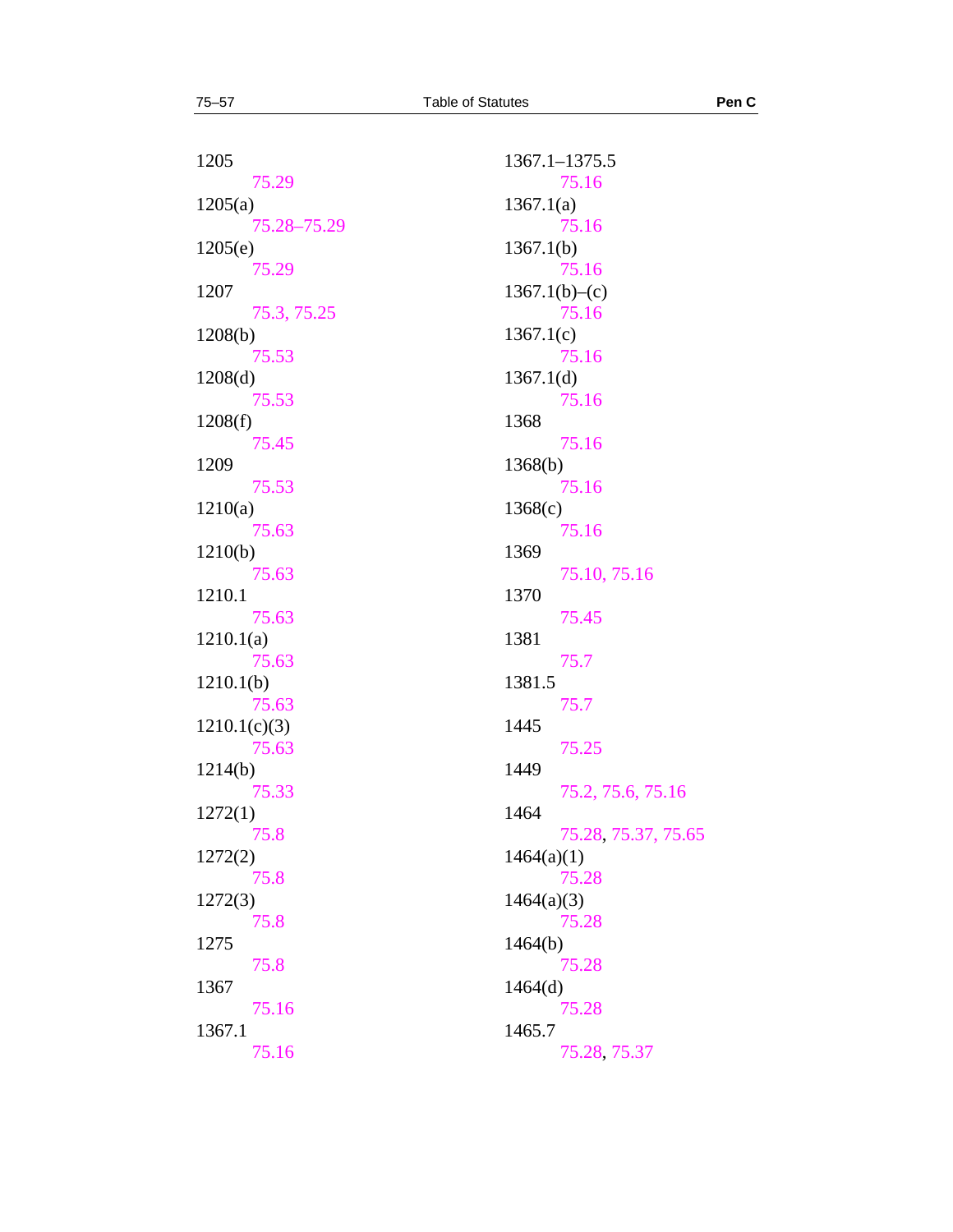1465.8 [75.28](#page-19-2) 1466 [75.50](#page-33-0), [75.65](#page-44-2) 1466–1469 [75.50](#page-33-0) 1531 [75.62](#page-42-0) 1538.5 [75.19](#page-15-0) 2900.5 [75.49](#page-32-1), [75.62](#page-42-0), [75.65](#page-44-2) 2900.5(a) [75.29](#page-20-0), [75.44](#page-29-0)–[75.45](#page-30-0), [75.59](#page-38-0) 2900.5(b) [75.44](#page-29-0) 2900.5(d) [75.48](#page-32-0) 2900.5(f) [75.44](#page-29-0) 4011.6 [75.16](#page-12-2) 4019 [75.44](#page-29-0)–[75.46](#page-31-0), [75.65](#page-44-2) 4019(a) [75.45](#page-30-0) 4019(b) [75.47](#page-31-1)  $4019(b)$ –(c) [75.46](#page-31-0) 4019(c) [75.47](#page-31-1) 4019(d) [75.47](#page-31-1) 4019(f) [75.46](#page-31-0) 4024.2 [75.45](#page-30-0), [75.54](#page-35-0) 4024.2(a) [75.54](#page-35-0) 4024.2(b)(2) [75.54](#page-35-0)

4024.3 [75.54](#page-35-0) 12022.85 [75.39](#page-26-1) **VEHICLE CODE**  23103 [75.17](#page-14-0) 23103.5 [75.17](#page-14-0) 23152 [75.17](#page-14-0), [75.58](#page-37-1) 23153 [75.17](#page-14-0), [75.58](#page-37-1) 23600(b) [75.58](#page-37-1)

## **ACTS BY POPULAR NAME**

Sex Offender Punishment, Control, and Containment Act of 2006 [75.9](#page-9-2)

## **WELFARE AND INSTITUTIONS CODE**  389

[75.19](#page-15-0) 1731.5 [75.41](#page-27-0) 1732.7 [75.41](#page-27-0) 1735 [75.29](#page-20-0) 5150 [75.16](#page-12-2)

## **PROPOSITIONS**

8 **Props** [75.19](#page-15-0) 36 [75.63](#page-44-0)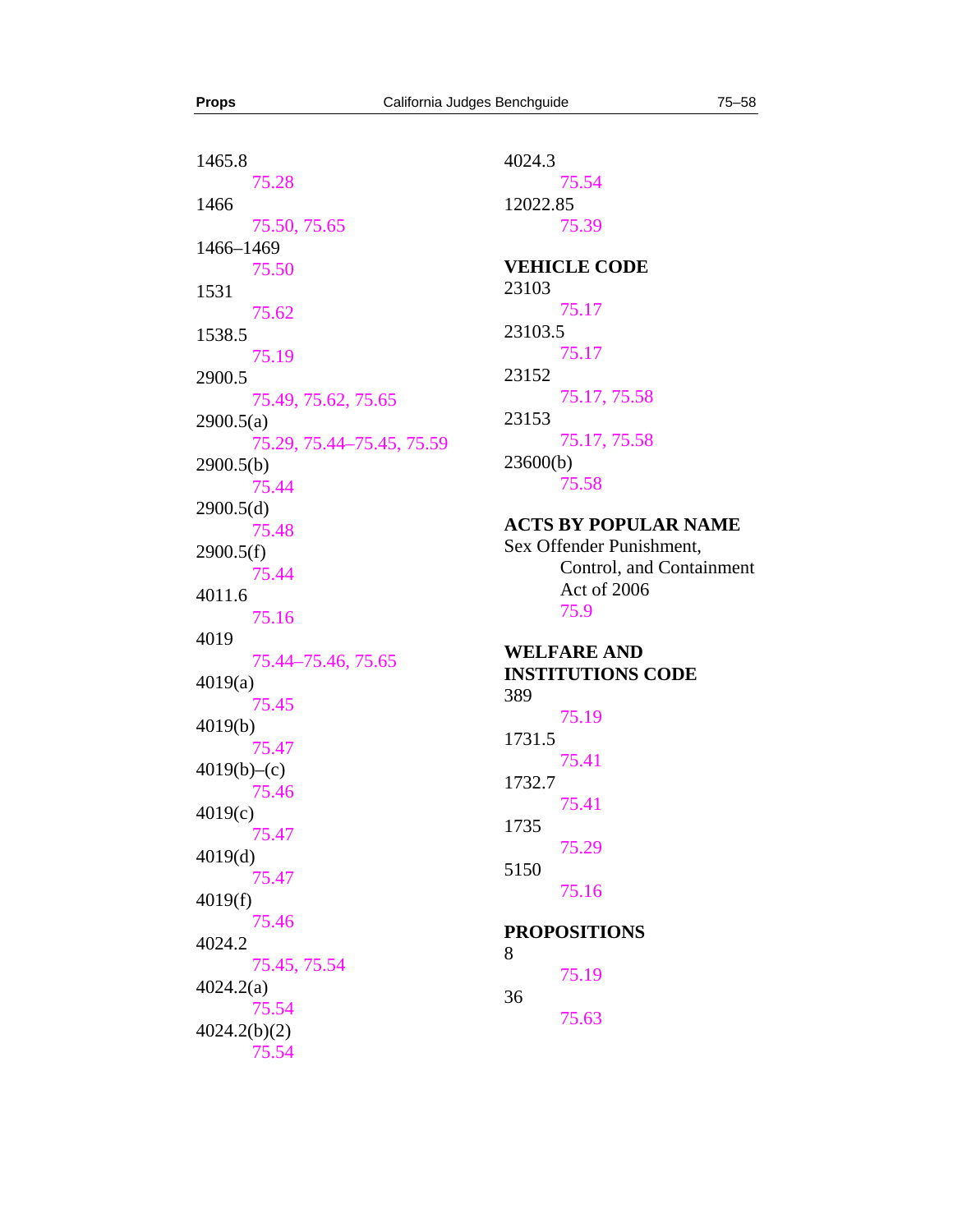# **CALIFORNIA RULES OF COURT**   $4.306$ [75.50](#page-33-0), [75.65](#page-44-2) 8.780–8.793 [75.50](#page-33-0) 8.782 [75.50](#page-33-0), [75.65](#page-44-2) 8.786(a) [75.50](#page-33-0), [75.65](#page-44-2)

## **UNITED STATES**

## **CONSTITUTION**

Amendment IV [75.19](#page-15-0) Amendment VI [75.23](#page-18-0)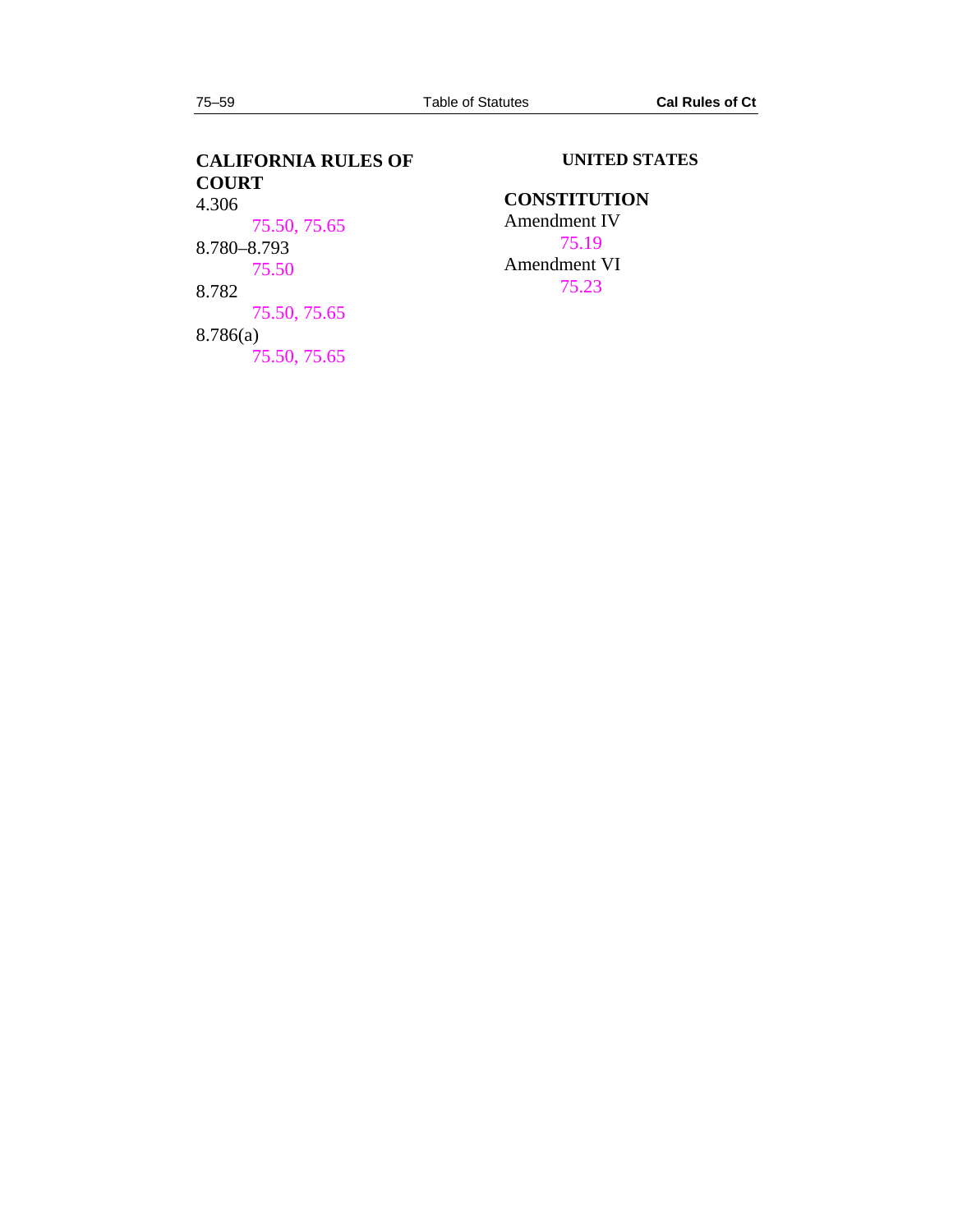# **Table of Cases**

Adams, People v (1990) 224 CA3d 1540, 274 CR 629: §[75.5](#page-7-1) Allen, In re (1980) 105 CA3d 310, 164 CR 319: [§75.46](#page-31-0) Ambrose, People v (1992) 7 CA4th 1917, 9 CR2d 812: §[75.49](#page-32-1) Antazo, In re (1970) 3 C3d 100, 89 CR 255: [§75.29](#page-20-0) Arbuckle, People v (1978) 22 C3d 749, 150 CR 778: §[§75.4](#page-7-0), [75.23](#page-18-0), [75.33](#page-23-1) Axtell, People v (1981) 118 CA3d 246, 173 CR 360: §[75.56](#page-36-0) Ayon, People v (1987) 196 CA3d 1114, 242 CR 300: [§75.44](#page-29-0) Balestra, People v (1999) 76 CA4th 57, 99 CR2d 77: §§[75.34](#page-24-0), [75.62](#page-42-0) Bauer, People v (1989) 211 CA3d 937, 260 CR 62: §[75.62](#page-42-0) Belleci, People v (1979) 24 C3d 879, 157 CR 503: [§75.19](#page-15-0) Blackman, People v (1963) 223 CA2d 303, 35 CR 761: §[75.25](#page-18-2) Blakeman, People v (1959) 170 CA2d 596, 339 P2d 202: §[75.58](#page-37-1) Blunt, People v (1986) 186 CA3d 1594, 231 CR 588: §[75.48](#page-32-0) Bohannon, People v (2000) 82 CA4th 798, 98 CR2d 488: §[75.56](#page-36-0) Boyd, People v (1979) 24 C3d 285, 155 CR 367: [§75.19](#page-15-0) Bravo, People v (1987) 43 C3d 600, 238 CR 282: [§75.62](#page-42-0)

Bravo, People v (1990) 219 CA3d 729, 268 CR 486: §[75.46](#page-31-0) Brewster, People v (1986) 184 CA3d 921, 229 CR 352: §[75.19](#page-15-0) Brown v Superior Court (2002) 101 CA4th 313, 124 CR2d 43: §[75.62](#page-42-0) Burden, People v (1980) 105 CA3d 917, 166 CR 542: §[75.62](#page-42-0) Bushman, In re (1970) 1 C3d 767, 83 CR 375: §[§75.60](#page-39-0), [75.64](#page-44-1) Cain, People v (2000) 82 CA4th 81, 97 CR2d 836: [§75.33](#page-23-1) Calhoun, In re (1976) 17 C3d 75, 130 CR 139: [§75.43](#page-28-0) Calloway, People v (1974) 37 CA3d 905, 112 CR 745: §[75.19](#page-15-0) Carbajal, People v (1995) 10 C4th 1114, 43 CR2d 681: §§[75.33](#page-23-1), [75.62](#page-42-0) Clark, People v (1982) 130 CA3d 371, 181 CR 682: §[75.62](#page-42-0) Conner, People v (1986) 176 CA3d 716, 222 CR 311: §[75.42](#page-27-1) Correll, People v (1991) 229 CA3d 656, 280 CR 266: §[75.49](#page-32-1) Cortez, In re (1971) 6 C3d 78, 98 CR 307: [§75.18](#page-14-1) Davis, People v (1973) 31 CA3d 106, 106 CR 897: [§75.13](#page-11-0) Dominguez, People v (1967) 256 CA2d 623, 64 CR 290: §[75.62](#page-42-0)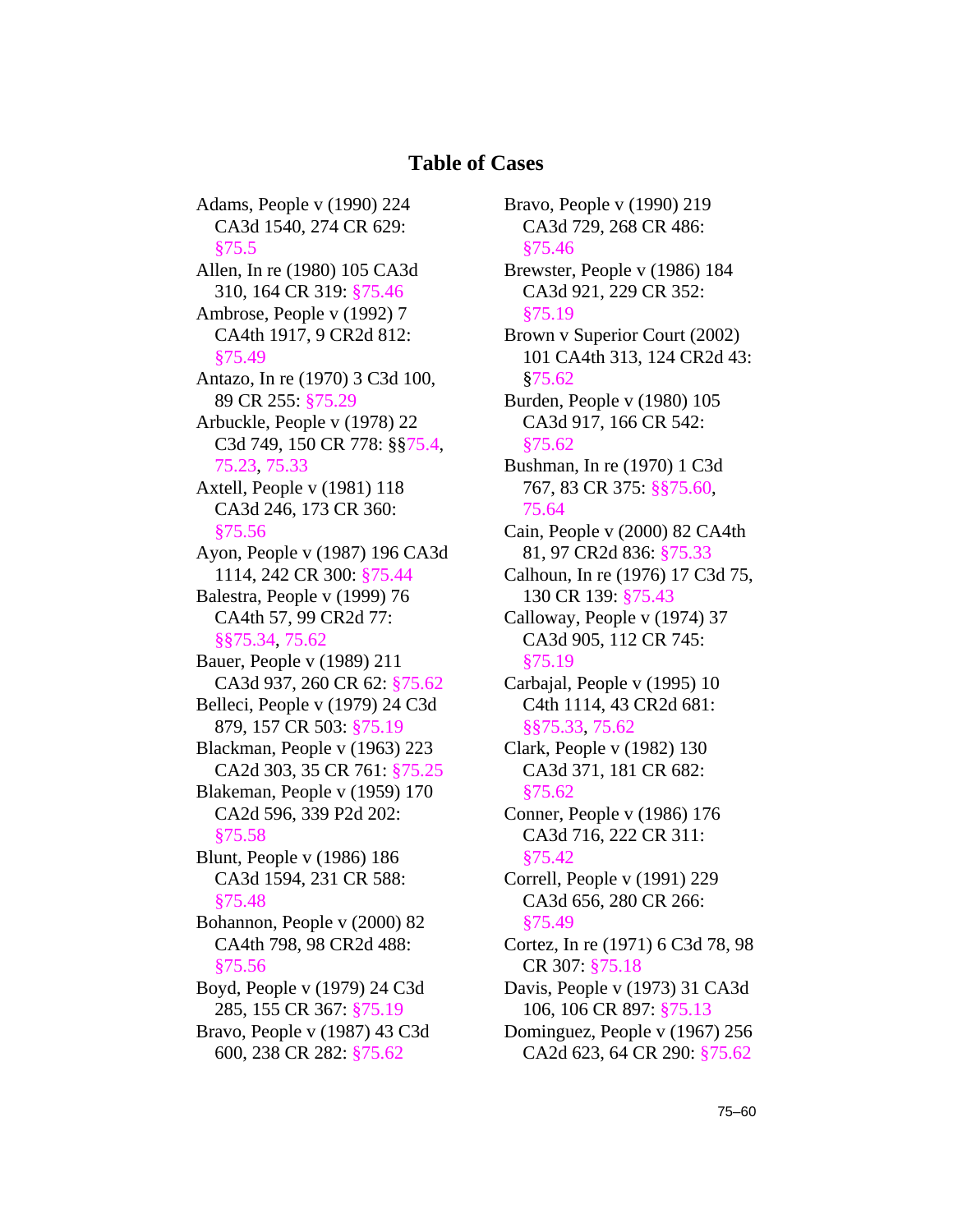Downer, People v (1962) 57 C2d 800, 22 CR 347: [§75.4](#page-7-0) Downey, People v (2000) 82 CA4th 899, 98 CR2d 627: §§[75.43](#page-28-0), [75.45](#page-30-0) Duarte, People v (1984) 161 CA3d 438, 207 CR 615: §[75.42](#page-27-1) Duesler, People v (1988) 203 CA3d 273, 249 CR 775: §[75.47](#page-31-1) Dunn, People v (1986) 176 CA3d 572, 222 CR 273: [§75.4](#page-7-0) Faretta v California (1975) 422 US 806, 95 S Ct 2525, 45 L Ed 2d 562: §[§75.3](#page-5-0), [75.18](#page-14-1) Fayad v Superior Court (1957) 153 CA2d 79, 313 P2d 669: §[75.58](#page-37-1) Fick, People v (1980) 107 CA3d 892, 166 CR 106: [§75.19](#page-15-0) Fosselman, People v (1983) 33 C3d 572, 189 CR 855: [§75.13](#page-11-0) Foster, People v (1993) 14 CA4th 939, 18 CR2d 1: §[75.33](#page-23-1) Fresquez, In re (1967) 67 C2d 626, 63 CR 271: [§75.18](#page-14-1) Freund, People v (1975) 48 CA3d 49, 119 CR 762: §[75.62](#page-42-0) Fulton, People v (2003) 109 CA4th 876, 135 CR2d 466: §[75.31](#page-22-1) Gardineer, People v (2000) 79 CA4th 148, 93 CR2d 863: §[75.64](#page-44-1) Gelfuso, People v (1971) 16 CA3d 966, 94 CR 535: §[75.23](#page-18-0) Giordano, People v (2007) 42 C4th 644, 68 CR3d 51: §[75.31](#page-22-1) Gorley, People v (1988) 203 CA3d 498, 250 CR 15: §[75.56](#page-36-0) Gray, People v (1986) 176 CA3d 520, 222 CR 29: [§75.43](#page-28-0)

Hackler, People v (1993) 13 CA4th 1049, 16 CR2d 681: §[75.62](#page-42-0) Hall, People v (1990) 218 CA3d 1102, 267 CR 494: [§75.18](#page-14-1) Harrisson, People v (2005) 134 CA4th 637, 36 CR3d 264: §[75.62](#page-42-0) Hartley, People v (1984) 163 CA3d 126, 209 CR 131: §[75.33](#page-23-1) Harvest, People v (2000) 84 CA4th 641, 101 CR2d 135: §[75.31](#page-22-1) Harvey, People v (1979) 25 C3d 754, 159 CR 696: [§75.19](#page-15-0) Hayes, In re (1969) 70 C2d 604, 75 CR 790: [§75.42](#page-27-1) Henson, People v (1991) 231 CA3d 172, 282 CR 222: §[75.61](#page-39-1) Hernandez, People v (1991) 226 CA3d 1374, 277 CR 444: §[75.62](#page-42-0) Hibbard, People v (1991) 231 CA3d 145, 282 CR 351: §[75.43](#page-28-0) Horn, People v (1989) 213 CA3d 701, 261 CR 814: [§75.5](#page-7-1) Howard, People v (1997) 16 C4th 1081, 68 CR2d 870: §[75.59](#page-38-0) Huber, People v (1986) 181 CA3d 601, 227 CR 113: §[75.24](#page-18-1) In re  $\qquad \qquad .$  *See* name of party. Jackson, In re (1986) 182 CA3d 439, 227 CR 303: [§75.48](#page-32-0) Jackson, People v (1987) 193 CA3d 393, 238 CR 327: §[75.4](#page-7-0)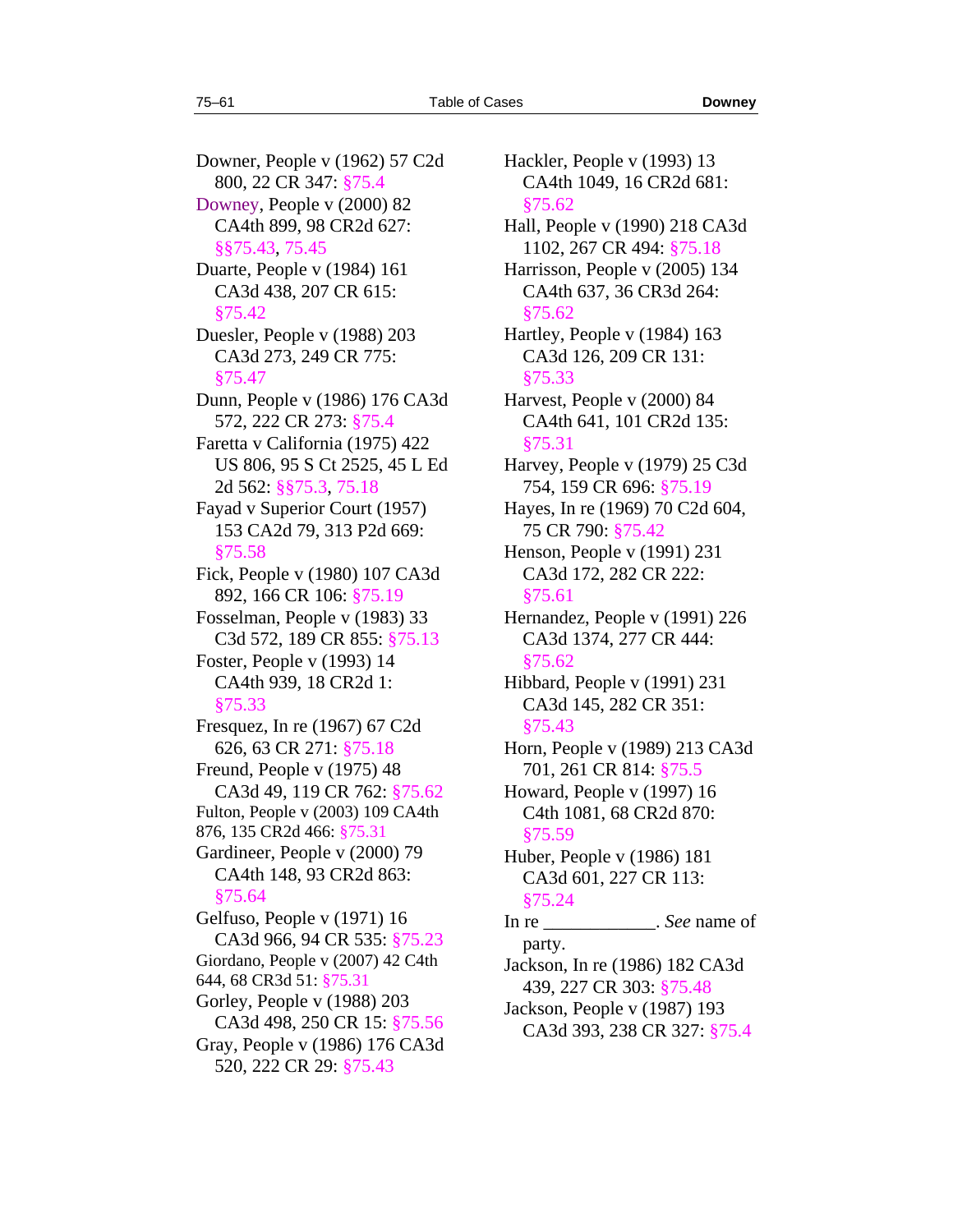Johnson, People v (2002) 28 C4th 1050, 123 CR2d 700: §§[75.49](#page-32-1), [75.62](#page-42-0) Johnson, In re (1965) 62 C2d 325, 42 CR 228: [§75.18](#page-14-1) Johnson, People v (1981) 120 CA3d 808, 175 CR 59: §[75.47](#page-31-1) Joyner, In re (1989) 48 C3d 487, 256 CR 785: [§75.44](#page-29-0)  Juarez, People v (2004) 114 CA4th 1095, 8 CR3d 238: §[75.49](#page-32-1)  Justin S., In re (2001) 93 CA4th 811, 113 CR2d 466: [§75.64](#page-44-1) King, People v (1992) 3 CA4th 882, 4 CR2d 723: [§75.46](#page-31-0) Kriss, People v (1979) 96 CA3d 913, 158 CR 420: §[§75.7](#page-9-0), [75.17](#page-14-0) Lagunas, People v (1994) 8 C4th 1030, 36 CR2d 67: [§75.14](#page-12-0) Lein, People v (1928) 204 C 84, 266 P 536: [§75.29](#page-20-0) Lent, People v (1975) 15 C3d 481, 124 CR 905: [§75.62](#page-42-0) Levingston, People v (1982) 136 CA3d 724, 186 CR 417: §[75.43](#page-28-0) Levitt, People v (1984) 156 CA3d 500, 203 CR 276: §[75.46](#page-31-0) Lewallen, In re (1979) 23 C3d 274, 152 CR 528: [§75.43](#page-28-0) Lewis, People v (1971) 19 CA3d 1019, 97 CR 419: [§75.29](#page-20-0) Lopez, People v (1998) 66 CA4th 615, 78 CR2d 66: §[75.62](#page-42-0) Lozano (People v Municipal Court) (1956) 145 CA2d 767, 303 P2d 375: [§75.57](#page-37-0)

Maldonado, People v (1965) 237 CA2d Supp 902, 47 CR 470: §[75.18](#page-14-1) Mayorga, People v (1985) 171 CA3d 929, 218 CR 830: §[75.13](#page-11-0) McSherry, In re (2003) 112 CA4th 856, 5 CR3d 497: §[75.8](#page-9-1) Mempa v Rhay (1967) 389 US 128, 88 S Ct 254, 19 L Ed 2d 336: [§75.18](#page-14-1) Miller, People v (1989) 208 CA3d 1311, 256 CR 587: §[75.62](#page-42-0) Miller, People v (1977) 18 C3d 873, 135 CR 654: [§75.42](#page-27-1) Mobley, People v (1983) 139 CA3d 320, 188 CR 583: §[75.45](#page-30-0) Mockel, People v (1990) 226 CA3d 581, 276 CR 559: §[75.24](#page-18-1) Moore, People v (1991) 226 CA3d 783, 277 CR 82: §[75.45](#page-30-0) Moore, People v (1989) 211 CA3d 1400, 260 CR 134: §[75.46](#page-31-0) Moore, People v (1988) 201 CA3d 877, 247 CR 353: §[75.19](#page-15-0) Morales, People v (1967) 252 CA2d 537, 60 CR 671: §[75.43](#page-28-0) Moran, People v (1973) 33 CA3d 724, 109 CR 287: [§75.25](#page-18-2) Municipal Court, People v (Lozano) (1956) 145 CA2d 767, 303 P2d 375: [§75.57](#page-37-0) Nickles, In re (1991) 231 CA3d 415, 282 CR 411: [§75.44](#page-29-0) Nubla, People v (1999) 74 CA4th 719, 88 CR2d 265: §§[75.45](#page-30-0), [75.59](#page-38-0)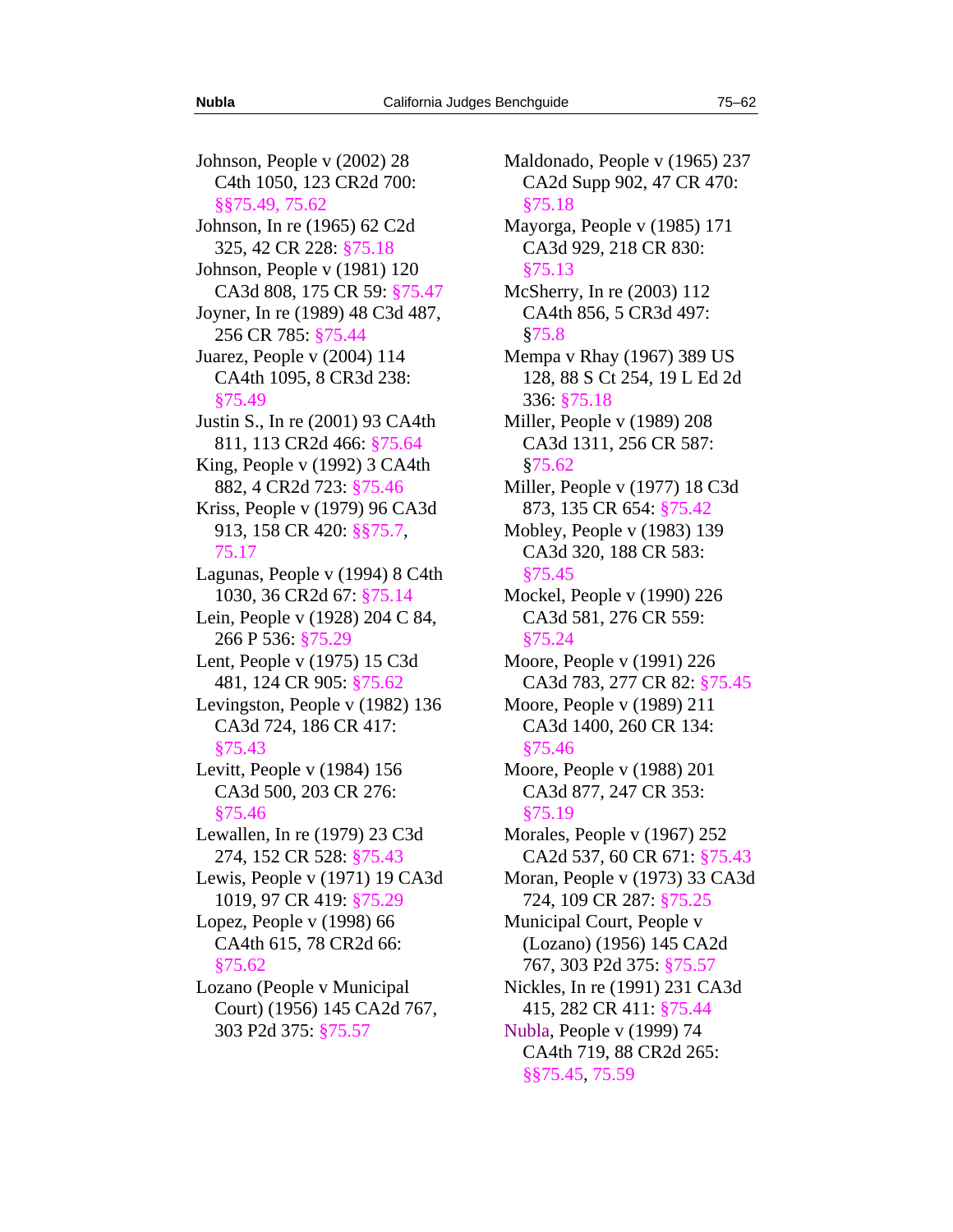Odom, People v (1989) 211 CA3d 907, 259 CR 827: §[75.44](#page-29-0) Olney v Municipal Court (1982) 133 CA3d 455, 184 CR 78: §[75.17](#page-14-0) Patillo, People v (1992) 4 CA4th 1576, 6 CR2d 456: [§75.62](#page-42-0) Pedregon, People v (1981) 115 CA3d 723, 171 CR 468: §[75.4](#page-7-0) Pederson v Superior Court (2003) 105 CA4th 931, 130 CR2d 289: [§75.16](#page-12-2) Penoli, People v (1996) 46 CA4th 298, 53 CR2d 825: §[75.49](#page-32-1) People v \_\_\_\_\_\_\_\_\_\_\_\_\_\_\_. *See* name of defendant. Perez, In re (1978) 84 CA3d 168, 148 CR 302: [§75.43](#page-28-0) Peterson, People v (1973) 9 C3d 717, 108 CR 835: [§75.19](#page-15-0) Peterson (People v Superior Court) (1992) 12 CA4th 16, 14 CR2d 685: [§75.53](#page-34-1) Phelps, People v (1996) 41 CA4th 946, 48 CR2d 855: §[75.31](#page-22-1) Pickett, In re (1972) 25 CA3d 1158, 102 CR 487: [§75.18](#page-14-1) Pineda, People v (1967) 253 CA2d 443, 62 CR 144: §[75.12](#page-10-2) Powell, People v (1985) 166 CA3d Supp 12, 212 CR 454: §[75.43](#page-28-0) Prater, People v (1977) 71 CA3d 695, 139 CR 566: [§75.25](#page-18-2) Ratcliffe, People v (1981) 124 CA3d 808, 177 CR 627: §[75.19](#page-15-0) Redmond, People v (1981) 29 C3d 904, 176 CR 780: [§75.43](#page-28-0)

Reinertson, People v (1986) 178 CA3d 320, 223 CR 670: §[75.62](#page-42-0) Rivera, People v (1989) 212 CA3d 1153, 261 CR 93: §[75.33](#page-23-1) Roberts, In re (1953) 40 C2d 745, 255 P2d 784: [§75.18](#page-14-1) Robinson, People v (1988) 199 CA3d 816, 245 CR 50: §[75.62](#page-42-0) Rojas, In re (1979) 23 C3d 152, 151 CR 649: [§75.44](#page-29-0) Romero, People v (1996) 43 CA4th 440, 51 CR2d 26: §[75.37](#page-25-0) Rosaia, People v (1984) 157 CA3d 832, 203 CR 856: §[75.5](#page-7-1) Rosenberg, People v (1963) 212 CA2d 773, 28 CR 214: §[75.42](#page-27-1) Ross, People v (1988) 201 CA3d 1232, 247 CR 827: [§75.42](#page-27-1) Rothrock, In re (1939) 14 C2d 34, 92 P2d 634: [§75.11](#page-10-1) Rowland, People v (1997) 51 CA4th 1745, 60 CR2d 351: §[75.30](#page-22-0) Sage, People v (1980) 26 C3d 498, 165 CR 280: [§75.45](#page-30-0) Serrano, People v (1973) 33 CA3d 331, 109 CR 30: §[75.50](#page-33-0) Serrato, People v (1988) 201 CA3d 761, 247 CR 322: §[75.5](#page-7-1) Shelby, People v (1980) 108 CA3d Supp 7, 166 CR 707: §[75.17](#page-14-0) Smith, People v (1989) 211 CA3d 523, 259 CR 515: §§[75.46](#page-31-0), [75.48](#page-32-0) Starr, In re (1986) 187 CA3d 1550, 232 CR 487: [§75.45](#page-30-0) Stenback v Municipal Court (1969) 272 CA2d 27, 76 CR 917: [§75.10](#page-10-0)